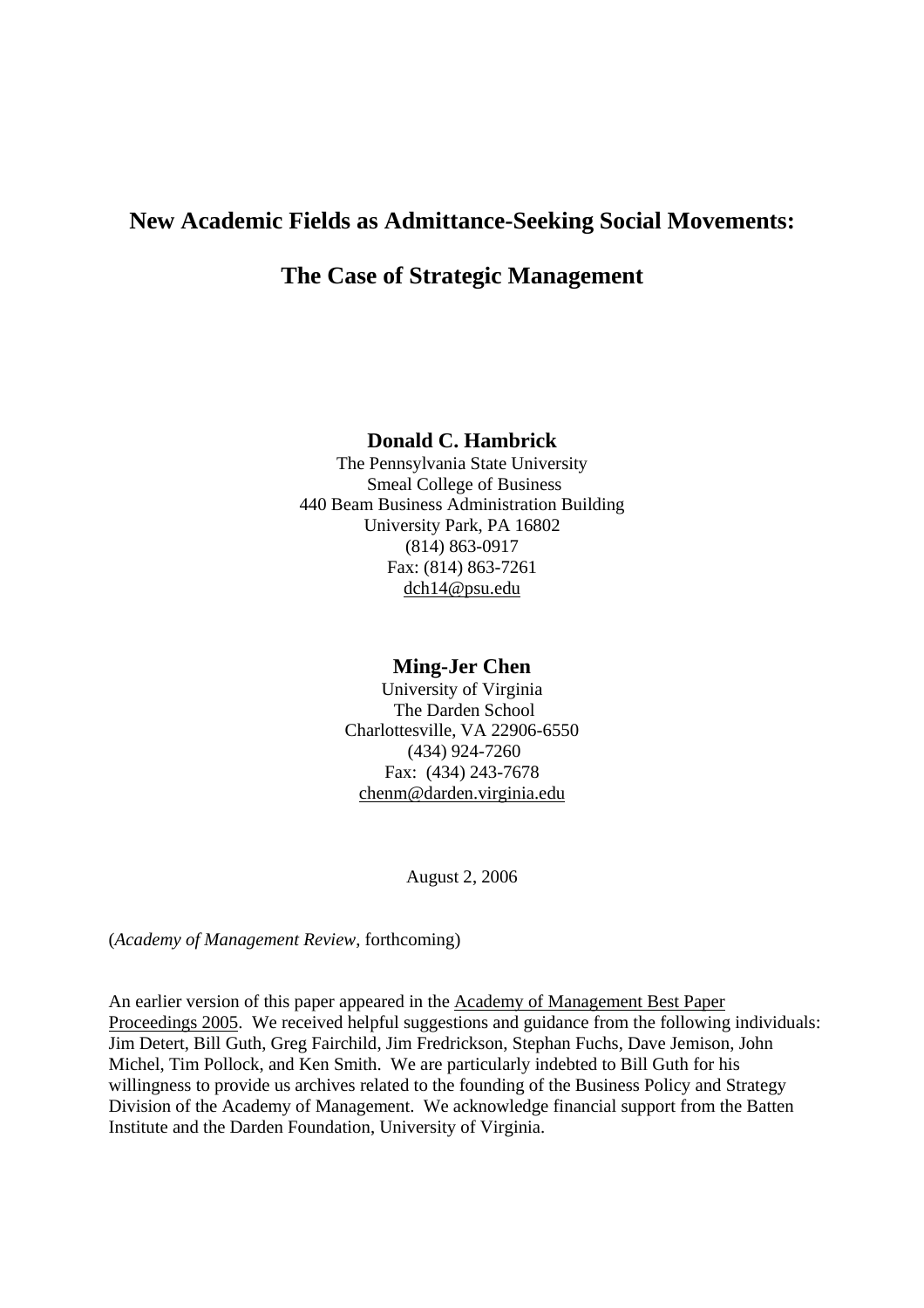# **New Academic Fields as Admittance-Seeking Social Movements: The Case of Strategic Management**

#### **Abstract**

Numerous histories of the early days of individual academic fields have been written, but scholars have generally stopped short of proposing generalizable frameworks or testable propositions for why these focal fields survived and prospered. We integrate logics from social movement theory and the sociology of science to model the rise of an aspiring academic community as an *admittance-seeking social movement*, consisting of three major elements: differentiation, mobilization, and legitimacy-building. The paper offers propositions based on in-depth analysis of the rise of a specific field within the administrative sciences: strategic management.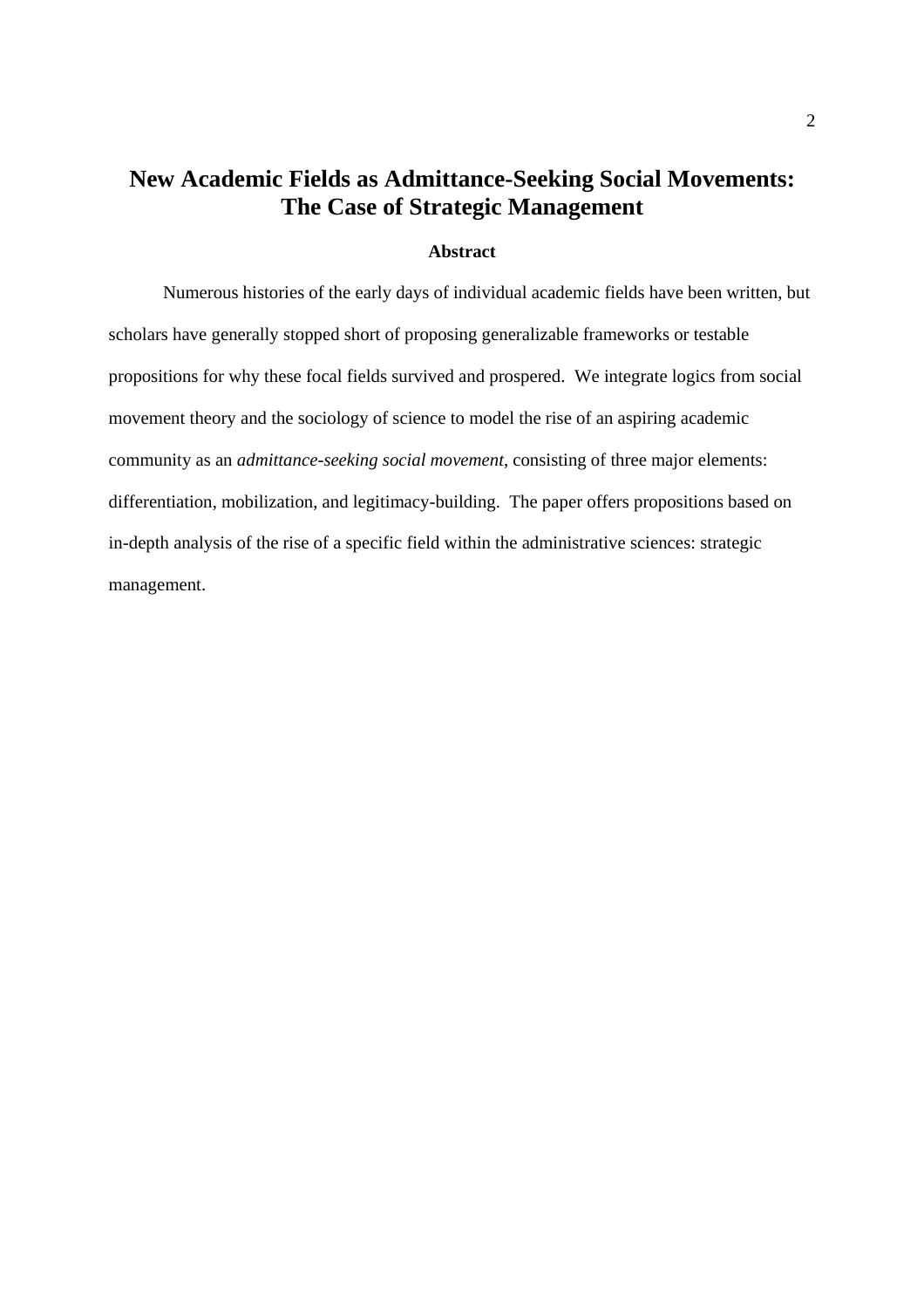In March 1970, ten professors with interests in business policy – as the field of strategic management was then called – met in Chicago to discuss "the questions involved in defining the field…and to draw out ideas about where those of us who are interested in the field should go from here" (Guth, 1973).<sup>1</sup> This meeting led to the formation of the Business Policy and Planning Division of the Academy of Management the next year. By 1990, this division accounted for almost one-third of the Academy's membership, and the strategic management field had achieved a significant place in the academic establishment. The ascendance of strategic management is naturally of great interest to its own members, but it raises even more fundamental questions: What are the factors that contribute to the rise of an academic field? And can these factors be synthesized in a model?

Scholars in the sociology of science have addressed a wide array of topics of intrinsic interest to fellow academics. These include the role of the state in shaping science (and vice versa) (Wagner, Weiss, Wittrock, and Wollman, 1991); the conditions that cause an established academic field to be prestigious (Cole, 1983); the benefits that accrue to a field from having prestige (Lodahl and Gordon, 1972), and others. Within this large domain, numerous histories of individual academic fields have been written, some of which focus on the early ascendance of these fields (e.g., Graham, Lepenies, & Weingart, 1983; Van de Water, 1997). With limited exception (e.g., Hagstrom, 1965; Merton, 1973), however, these accounts have been descriptive chronicles that have stopped short of proposing generalizable frameworks or testable propositions for why the focal fields survived and prospered. That is, there have been relatively few efforts to formalize or extract the learnings from one field's trajectory to propose broader themes for other incipient fields. This is a notable void, because scholarly communities form all the time and often invest heavily in the pursuit of becoming "fields," which we define as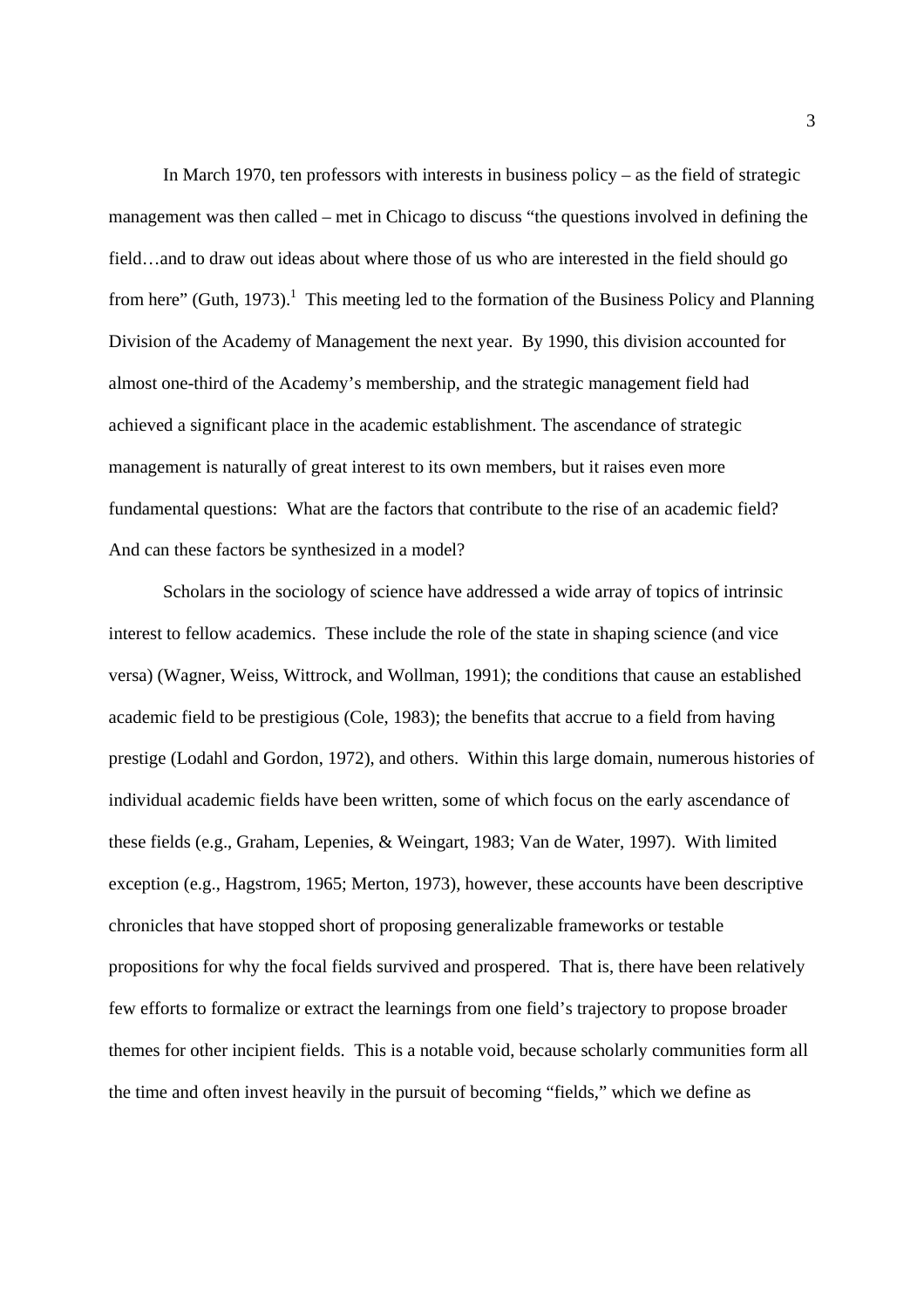"reputational work organizations" (Whitley, 1984) that are granted both the right to evaluate their own members and some permanence in the academic establishment.

 Although prior accounts of the rise of new fields have been largely descriptive rather than theoretical, they generally portray such ascendance as embedded in a sociopolitical process (e.g., Yoxen, 1982; Fleck, 1982). These reports consistently indicate that such factors as labels, forums, disciples, advocates, and publicity help to account for the successful rise of new fields. Although chroniclers have not ignored the role of intellectual advances, they have emphasized that success in academia is not simply a contest for verifiable intellectual correctness; it is also greatly influenced by social and political factors.

In this paper, we develop a generalized sociopolitical model for explaining the ascendance of a new academic field. Drawing on two principal logics, each of which alone provides an incomplete view, we propose a model of the factors that enhance the likelihood (and speed) of a new field's rise – a model of what we call an *admittance-seeking social movement*.

One of the logics is derived from Merton's (1973) portrayal of the rise of sociology. Merton argued that sociology had ascended in two overlapping phases: 1) differentiation, in which early proponents advocated that certain important phenomena were not being adequately addressed, and could not be addressed, by existing fields; and 2) legitimacy-building, in which the founders and their successors pressed the claim with status-arbiters in universities that a science of society was possible. $2$  Merton did not propose that these two stages would characterize the trajectories of other fields. We believe, however, that Merton's model provides a substantial, but partial, foundation for making predictions about the likelihood and pace of success for new fields.

Missing from Merton's portrayal, and constituting the second logic in our model, is a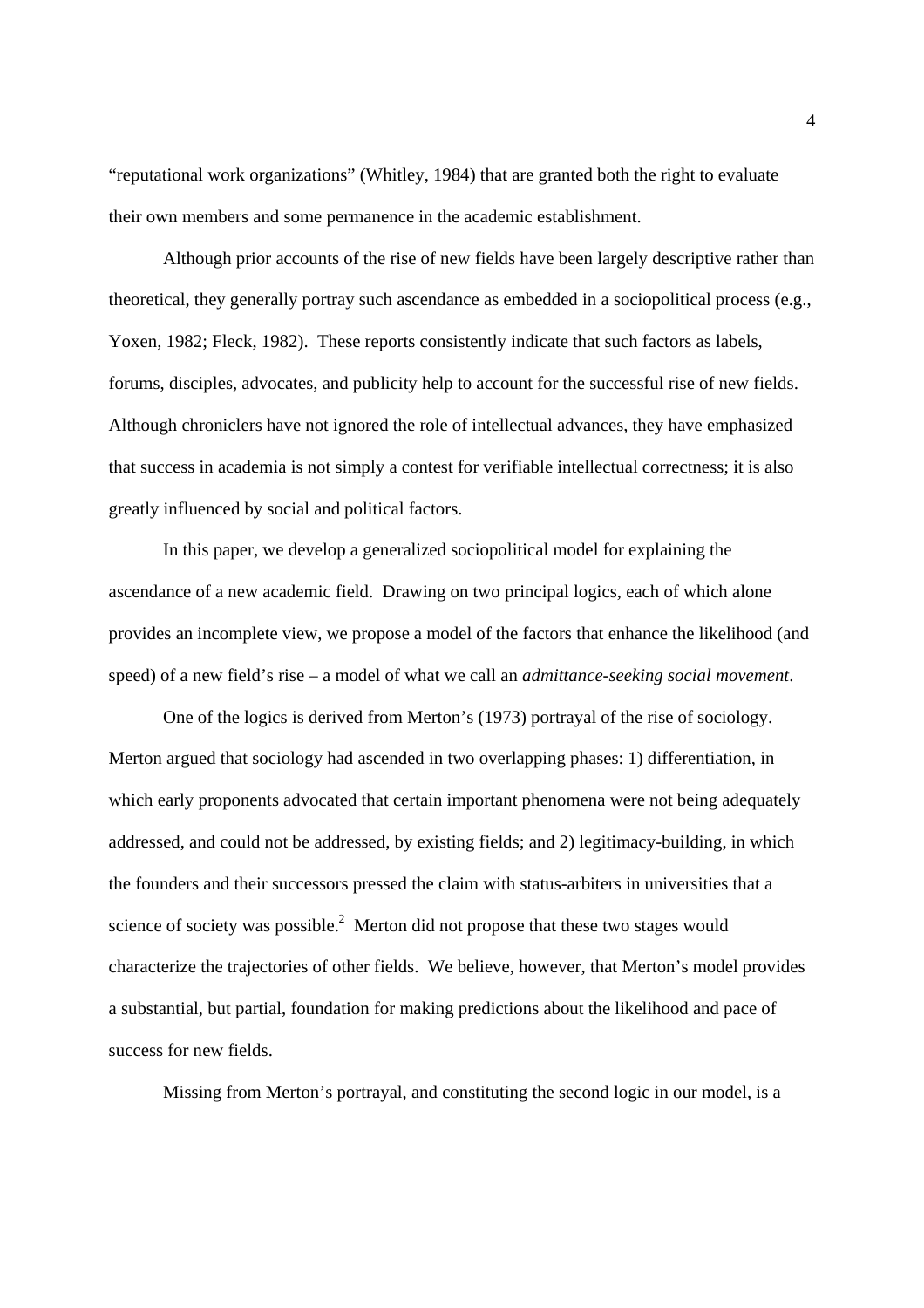consideration of the mobilization process that must occur among early participants for a field to ascend. Merton's account gives no attention to how early actors in sociology coalesced, how they formed a critical mass, how they derived energy from each other. This omission is perhaps due to the fact that, in the early days of sociology, mobilization was lacking – which might account for why the rise of the field occurred only very slowly (Merton, 1973).<sup>3</sup> In our conception, a new field will have a greatly improved likelihood (and speed) of reaching threshold acceptance to the extent that it has at hand, or puts in place, certain elements of a social movement (Mullins & Mullins, 1973; Tilly, 1978; Davis & Thompson, 1994).

We do not assert that our model describes the only possible pathway to success for an academic field. Indeed, the literature on social movements highlights an alternative approach. In contrast to the accommodationist orientation of our admittance-seeking model (McCarthy & Zald, 1977), theorists have generally portrayed social movements as more antagonistic and rebellious (Tilly, 1978; Oberschall, 1973), or what might be called "confrontational social movements." These confrontational movements are undertaken when participants want major changes in the social order – changes of regime or the righting of perceived wrongs.

We anticipate that relatively few aspiring academic communities attempt such major disruption of the academic *status quo*, but we can envision at least two types that might. The first is a community that is sure that its divergent approach will be widely (and quickly) seen as verifiably superior. Such confidence might occur in the hard sciences, as when the new field of radio astronomy readily proved its superiority over major parts of optical astronomy (Mulkay & Edge, 1976). In contrast, the demonstration of verifiable correctness is a rare prospect in the social sciences or the arts. The second type of community that will adopt a confrontational style is one whose basic purpose itself involves a repudiation of the social or academic order. The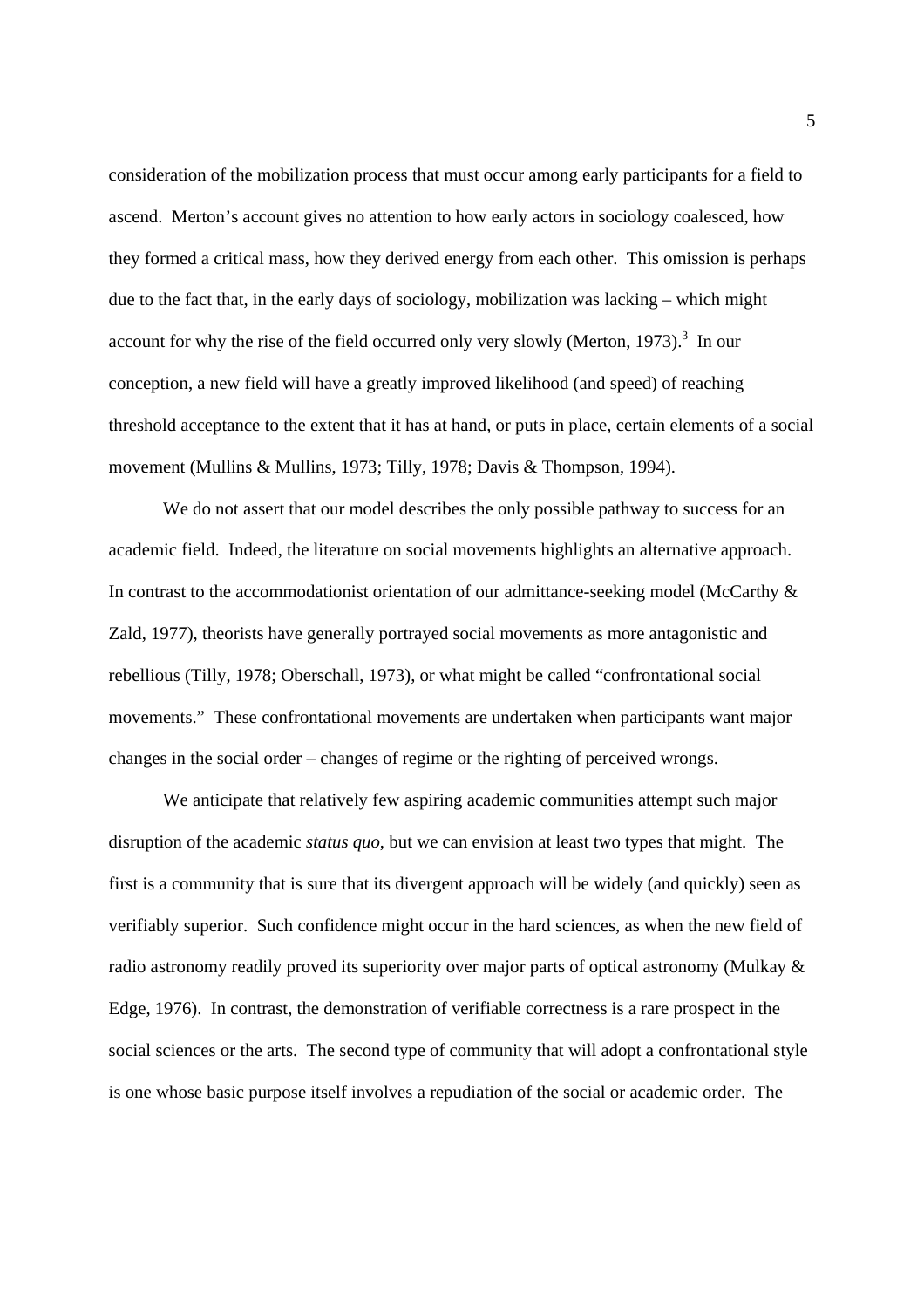fields of critical management studies (Alvesson & Willmott, 1992) and gender studies (Kanter, 1977; Meyerson, 2001) would seem to qualify. If the purpose is social overhaul, confrontation is not only more feasible but perhaps essential. Our main interest, however, is in those aspiring communities that want to join, rather than alter (except by their joining), the social order.

We build our model in two stages. First, we present the overall model, including definitions and explanations of the basic elements. Second, we elaborate the model through an in-depth analytic account of the ascendance of the field of strategic management on the academic scene in the United States. From modest origins and only after a period of struggling obscurity, the field ascended relatively rapidly, commencing around 1980, to a position of some acceptance within the administrative sciences.<sup>4</sup> Like any field, strategic management has its detractors (e.g., Daft & Buenger, 1990), its self-doubts (e.g., Hambrick, 2004), and its internal disputes (Priem & Butler, 2001; Barney, 2001), but there seems to be little question that it is now an element in the academic establishment. As a relatively recent entrant into the academy, strategic management also offers readily accessible information that will help enliven and elaborate our model.

 We should emphasize that the trajectory of strategic management was far from inevitable. It could have taken a different pathway, which might have led to greater, or different forms of, success. Alternatively, it might have languished or been absorbed by other business fields. As we hope to convey, the fact that strategic management had many of the ingredients of our admittance-seeking model was partly the result of good fortune and partly the result of purposive initiative; but it was not at all preordained.

Our objectives, then, are threefold. First, we present a generalizable model to explain the rise of new academic fields, thus contributing to a relatively unexplored topic in the sociology of science. Second, we contribute to the literature on social movements by refining and extending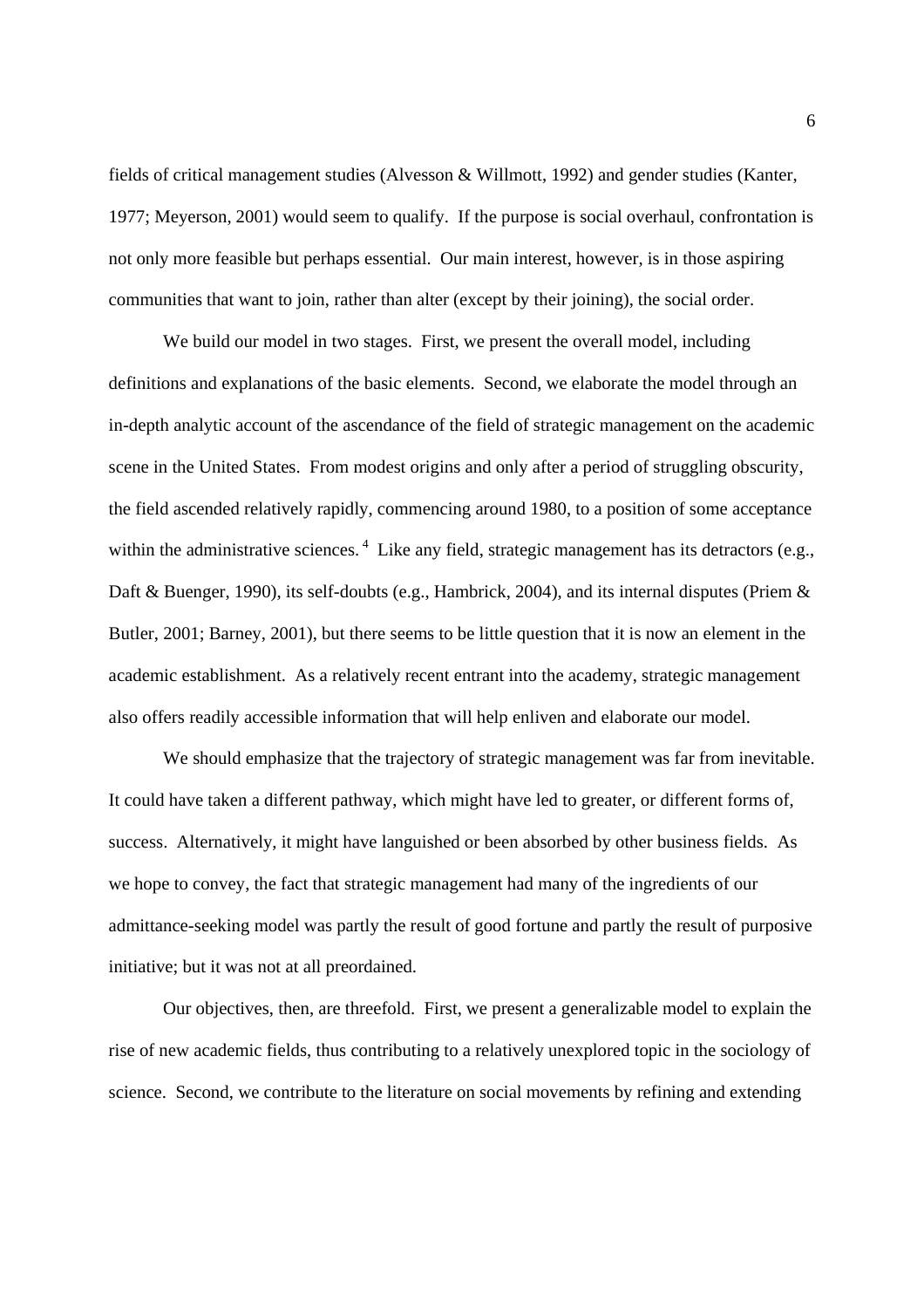the original social movement model (e.g., Davis & Thompson, 1994; Swaminathan & Wade, 2001) into a new arena. Third, in elaborating on our model, we provide a comprehensive analysis of the dramatic rise of the field of strategic management – a relatively unexamined success story in the administrative sciences.

#### **Concept of the Academic Field**

 In the postscript to the second edition of his book, *The Structure of Scientific Revolutions*, Kuhn (1970) distinguished between a paradigm and the group of scholars who adhere to that paradigm. Reacting to criticism that his original edition conflated the two, Kuhn said, "Scientific communities can and should be isolated without prior recourse to paradigms; the latter can then be discovered by scrutinizing the behavior of a given community's members" (p. 176). If we define a community as a group of scholars "who identify themselves as such and who interact and are familiar with each other's work" (Cole 1983, p.130), it becomes evident that scholarly communities exist at various levels. For example, industrial organization economists are a subset of microeconomists, who in turn are a subset of economists. Additionally, scholarly communities vary in their degree of formality and permanence within the academy.

An informal community might form around a theory, a phenomenon, a class of problems, an ideology, a methodology, or a technology. Members of an informal community distribute manuscripts and preprints to each other, cite each other, and strive to meet and engage in discourse at conferences (Kuhn, 1970). Among the many informal communities that exist, probably only a few aspire to become recognized as fields. Tangibly, we can say that a field, or a "reputational work organization" (Whitley, 1984), exists when a substantial number of major universities designate positions for its members, grant tenure to its members, seek peer tenure evaluations from its members, and allow its members to supervise graduate students (Hagstrom,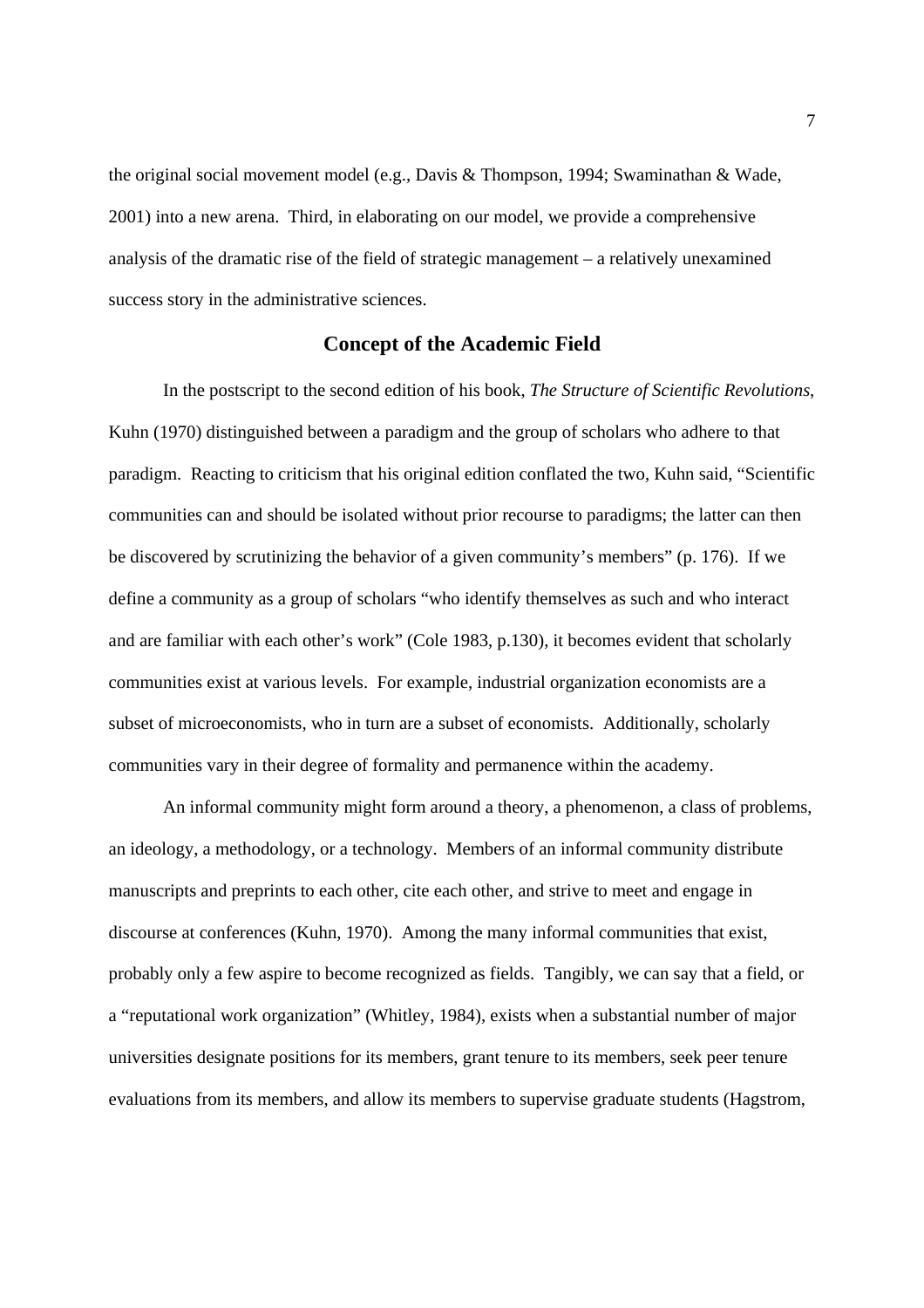1965; Kuhn, 1970; Stinchcombe, 1994).

 Because the campaign to become a field entails considerable effort and risks, members of an informal community will undertake such an attempt only if two conditions exist. First, they must view the community's agenda as permanent, or at least long-term. A group that exists to bring short-term attention to an issue or to solve a highly specific problem will not be oriented toward the establishment of a long-term entity. Second, the group must believe that it cannot achieve its objectives – either intellectually or professionally – by continuing only as an informal community. Its members must conclude that the *status quo* social structure will not allow them to get the funding, journal space, conference presence, or faculty positions they could get if they achieved the status of a field (Kuhn, 1970; Hagstrom, 1965). There are no definitive indicators that an informal community has aspirations to become an academic field, but partial signals include the following: the community adopts a name that essentially all members use; members start referring to the community as a "field"; and significant investments are made in new community structures, such as associations, journals, and conferences.

 Communities aspiring to become fields face an array of possible fates. Some quickly die or are re-absorbed into existing fields; for example, in the administrative sciences, the field of international business (IB) enjoyed dramatic growth in the 1960s and 1970s, but many of its elements were largely reabsorbed by other fields during the 1980s and 1990s (Dunning, 2002). Some aspiring communities achieve field status, but in a minor way; they survive for an extended period but in a marginal state, with limited resources, membership, and acceptance by the broader academic establishment. For example, the area called "social issues in management" (SIM) arose during the 1960s, a period of great interest in corporate social responsibility, and has operated with a steady but relatively modest base of participation and acceptance ever since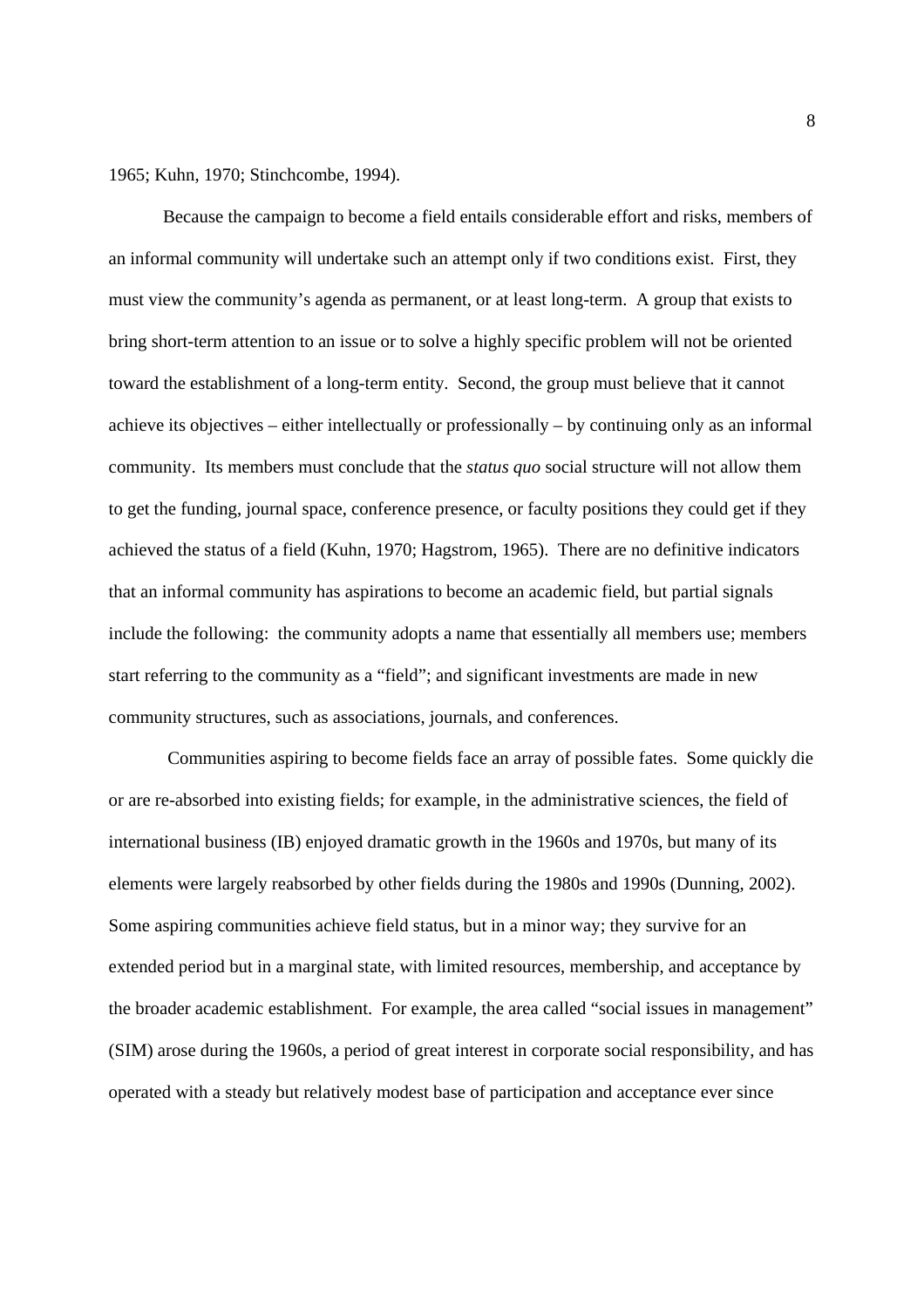(Walsh, Weber, & Margolis, 2003). Finally, some aspiring communities, like strategic management, not only survive but grow and achieve considerable acceptance by adjacent fields and the broader academy. Thus, the success of a community that aspires to become an academic field is not evidenced in simply a binary fashion – successful or unsuccessful. Rather, success can be thought of as a scalar construct, a continuum. Following our in-depth analysis of strategic management, we will assess the trajectories of IB and SIM, both as a further application of our model and as an illustration that success as an academic field is not a matter of all-or-nothing.

#### **The Aspiring Community as an Admittance-Seeking Social Movement: Development of the Model**

We model the ascendance of a new academic field as a successful "admittance-seeking social movement," consisting of three major elements: differentiation, mobilization, and legitimacy-building. For a new field to emerge, it needs to differentiate itself from other existing fields, making claims about how a class of important problems cannot be solved by these *status quo* entities (Merton, 1973), but without repudiating them. Second, there must be a mobilization of resources; the elements of collective action – political opportunity structure, shared interests, and social infrastructure (Davis & Thompson, 1994) – must be in place or put in place. Third, the aspiring community must build legitimacy in the eyes of the academic establishment, by intellectual persuasion (Merton, 1973) and by adherence to the norms, styles, and standards of adjacent established fields (Meyer & Rowan, 1977; DiMaggio & Powell, 1983).

Although we will develop and discuss the three elements of differentiation, mobilization, and legitimacy-building in this order, we do not assert that there is a fixed sequence that will typify the successful rise of a new field. Indeed, we can anticipate that the three elements interact recursively, as conveyed by the two-way arrows in Figure 1. For example, we could envision that an aspiring community might actively engage in differentiation, then acts of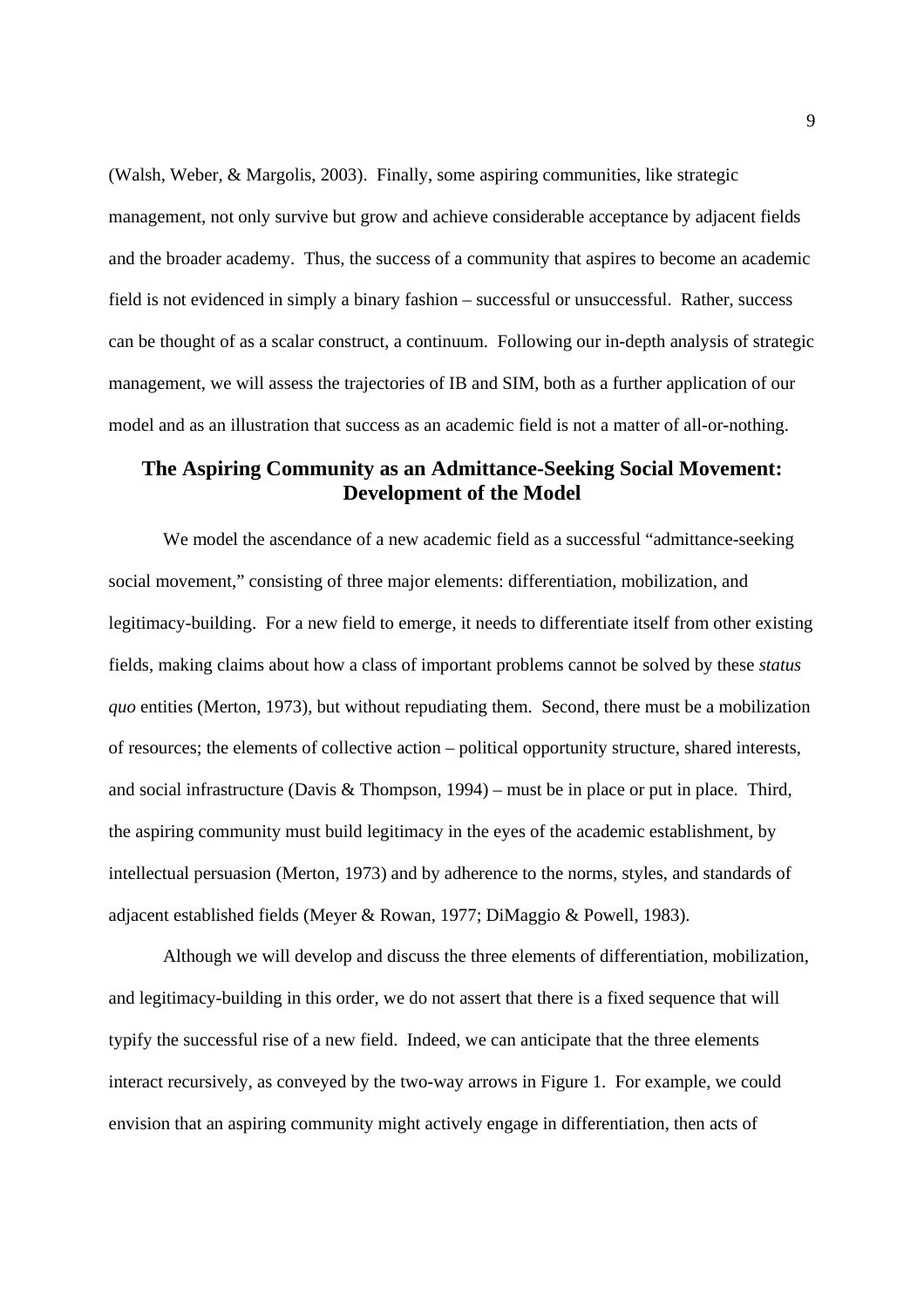mobilization, then even sharper differentiation, and so on. It might be that the aspiring community enhances its likelihood and speed of success by cycling through all three elements multiple times, and in multiple directions.

---------- Figure 1 about here ----------

#### **Differentiation**

In Merton's (1973) formulation, the first step in the creation of an academic field is for early advocates to claim that some important phenomena fall outside the scope of existing disciplines. There must be something distinctive about the domain of the new field that established fields are unwilling or unequipped to address. Such distinctiveness is difficult to portray, however, if the new field is simply a subspecialty of an existing field; in such a case, the larger existing field will continue to lay claim to it. Instead, the aspiring community will ideally position itself at the intersection of multiple existing fields, rather than clearly inside any one (Hagstrom, 1965). More generally, the new field needs to minimize the appearance of being a threat or intellectual affront to established fields that are in a position to block its advance.

Because an aspiring academic community is vulnerable and seeks membership and assistance from many sources, it needs both to demonstrate its distinctiveness and assert its worthiness. It must frame its agenda so as to argue that the advancement of knowledge, and even society at large, will benefit by its existence (Benford & Snow, 2000). Hagstrom (1965) referred to claims of worthiness as "utopias" – not pejoratively, but in the sense of a declared vision of how the new field will make the world better: "Emerging disciplines require explicit utopias to legitimate their claims and to form the basis for the identification of scientists with the new disciplinary community" (p. 215). Examples of aspiring communities that made utopian claims as part of their differentiation include molecular biology, which positioned itself as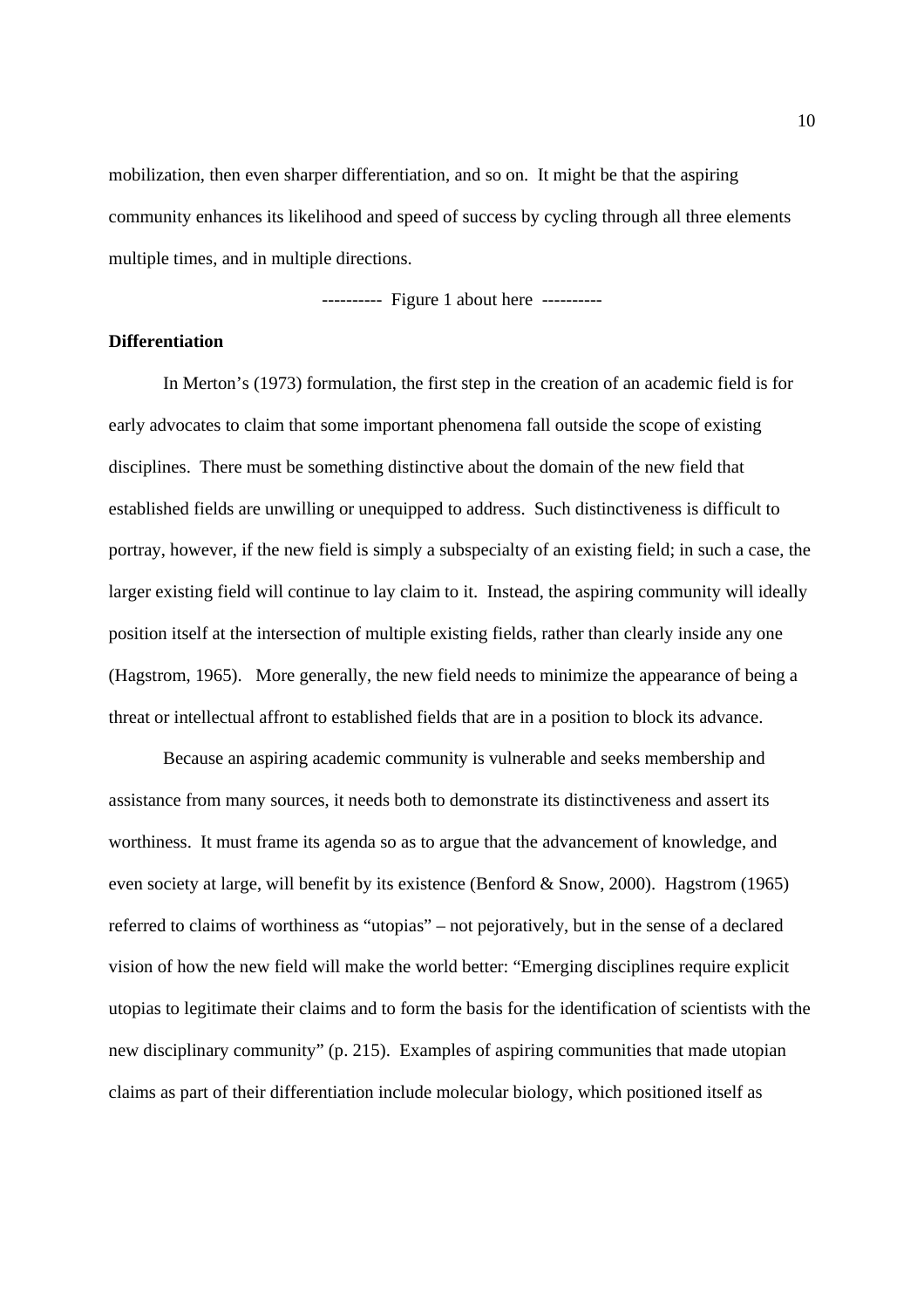"holding the key to the mysteries of life" (Yoxen, 1982), and industry psychology, the selfdescribed "science of mental life" that combined the appeal of psychology's "human engineering" and scientific management's ideal of a "mental revolution" (Van de Water, 1997).

#### **Mobilization**

Social movement theory developed as a response to the inadequacy of existing explanations for collective action (Tilly, 1978). Whereas prior models had emphasized the role of incentives and leader charisma in propelling grass-roots action, social movement theorists proposed that emergent collectives will advance to the extent that they are effectively organized and able to secure resources (McAdam, 1982). Social movement theory has been used to explain the initiatives of an array of aggrieved groups (summarized in Jenkins, 1983). Recently, however, researchers have shown the usefulness of social movement theory for explaining the advances of moneyed groups that do not fit with the theory's original focus on the disadvantaged. For example, Davis and Thompson (1994) adopted a social movement perspective to explain how activist shareholders increased their influence in corporate governance in the early 1990s; and Swaminathan and Wade (2001) used social movement theory to explain how collectives of entrepreneurs can enhance the acceptance of new business concepts. Thus, social movement theory is useful for modeling the initiatives of collectives that seek to gain ground within the social order – including aspiring scholarly communities.

Mobilization is a major factor in determining the pace and success of a social movement. Described as "the process by which a group secures collective control over the resources needed for collective action" (Jenkins, 1983, p. 532), mobilization has become a major theoretical perspective in its own right (McCarthy & Zald, 1977).<sup>5</sup> Following Davis and Thompson (1994), we envision three factors that determine the effectiveness of mobilization: political opportunity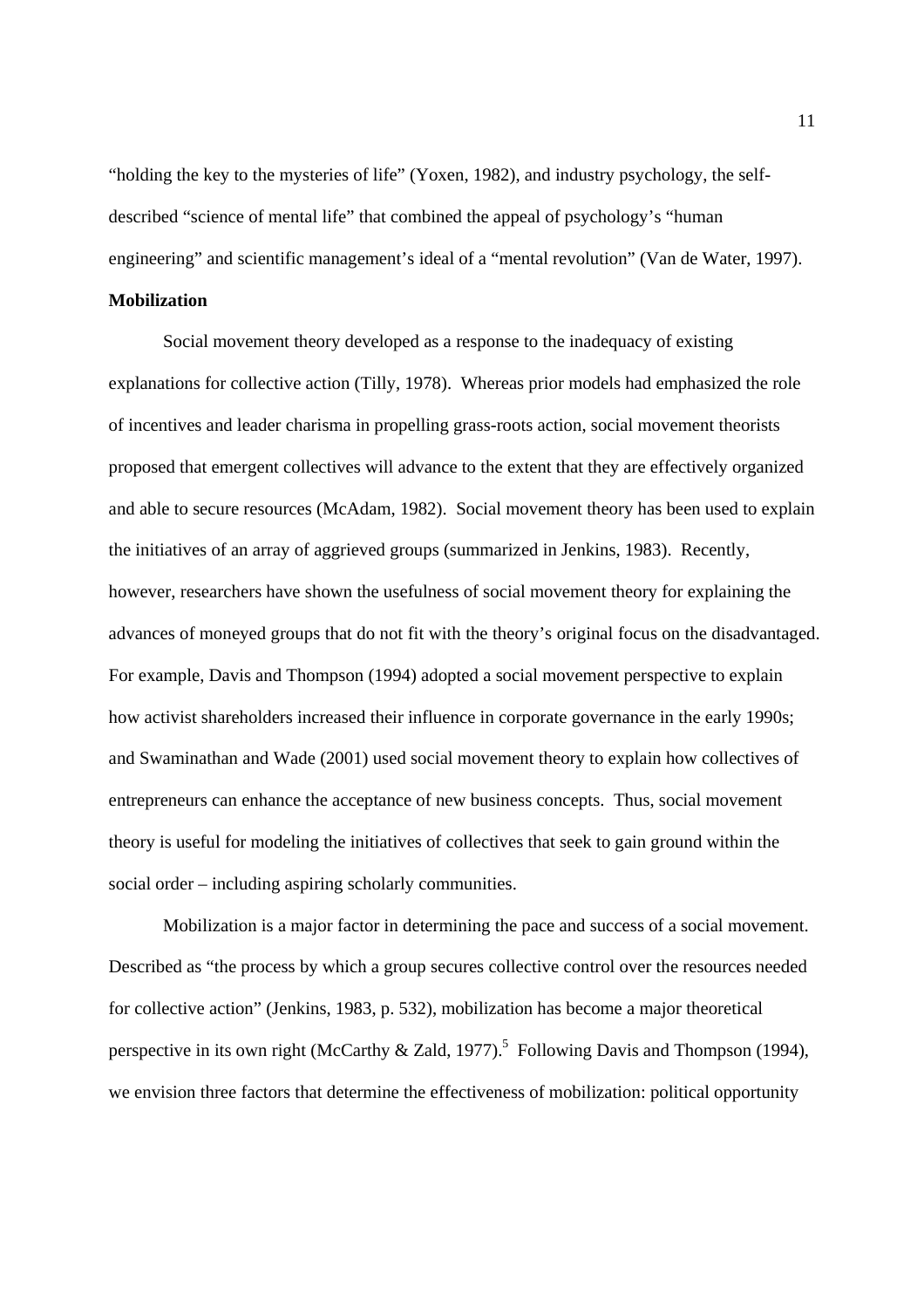structure, shared interests, and social infrastructure.

**Political opportunity structure.** Social movements have greater chances of success when environmental conditions are conducive to their advance. They often emerge in response to unfulfilled public agendas (Davis & Thompson, 1994) and gain momentum under conditions of social and political instability, which renders the *status quo* more vulnerable (Tilly, 1978). A non-hostile or benign attitude on the part of the establishment, combined with munificence in support of the movement's agenda, can enhance the likelihood of emergence. Political opportunity structure may include static components, such as tradition and institution, as well as dynamic elements, such as emergent geopolitical or economic conditions. Examples from two academic fields show "political opportunity" in action: In the late 1800s, Britain's colonial ambitions provided the impetus and sociopolitical foundation for the rise of tropical medicine (Worboys, 1976); and during World War I, the extensive use of mental testing by the U.S. Army greatly helped to advance the new field of industrial psychology (Van de Water, 1997).

**Shared interests.** In order to mount a social movement, a group of actors must have a bounded set of common interests (Davis & Thompson, 1994). These interests, which help to define the group's identity and solidify its membership and efforts, may be intellectual, political, or economic in nature; in some cases, these interests derive from personal or career concerns of early advocates. To be effective, however, the group's interests need to be limited in number and clearly articulated. In the field of artificial intelligence, for example, a small and close-knit group of founders groomed a cohort of protégés at a few select institutions (Stanford, MIT, and Carnegie) in the late 1950s, who had a shared vision of what the new field was all about (Fleck, 1982). In tropical medicine, a cohesive group of British physicians (several of whom had served in tropical outposts) tied their professional and career interests to the advancement of this new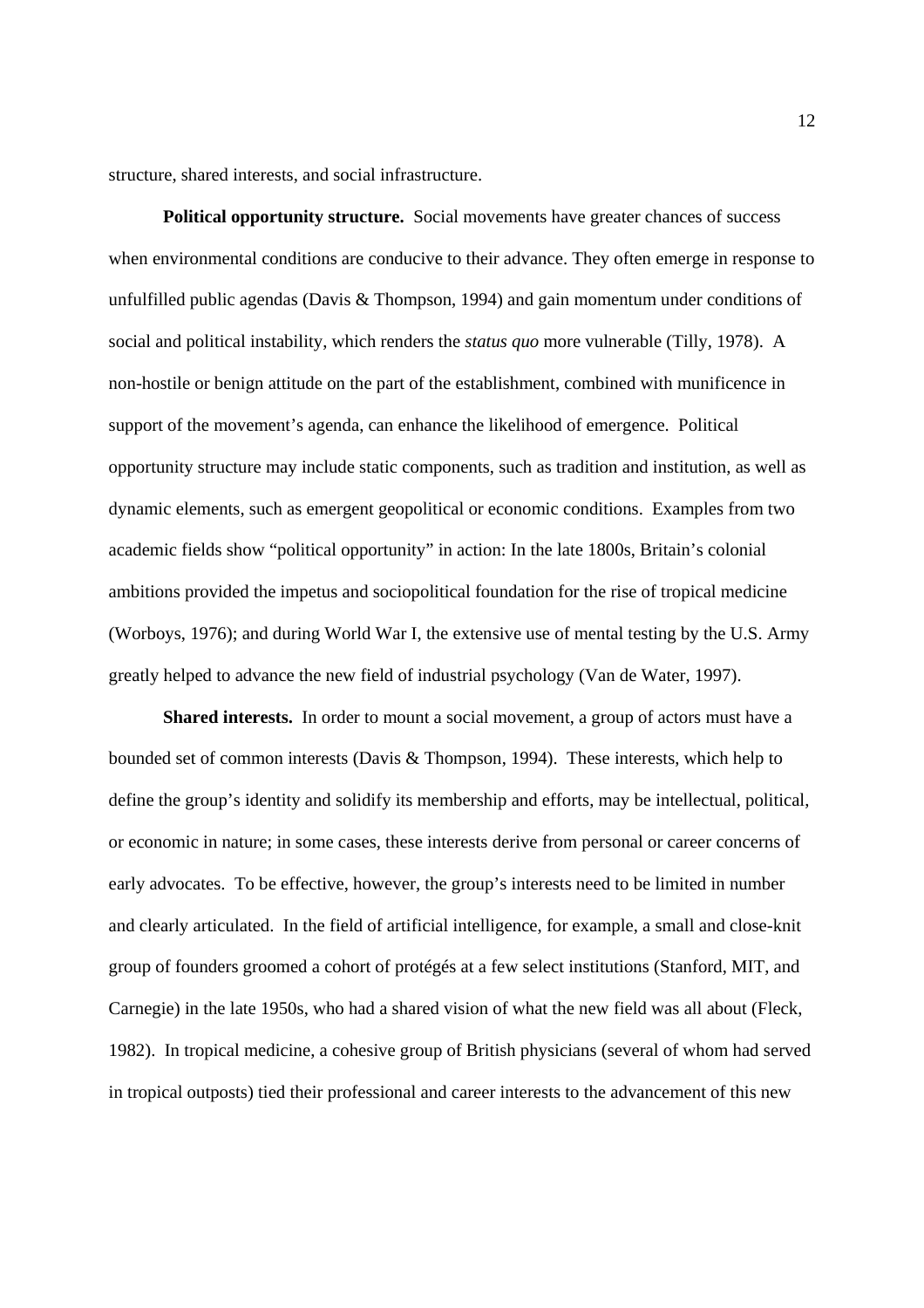specialized field and its promotion of British colonial interests (Worboys, 1976)

**Social infrastructure.** A group's ability to mobilize toward a common objective depends in great part on the existence of social ties among early advocates, as well as forums for discourse and social rallying (Marwell, Oliver, & Prahl, 1988). Preexisting social organization greatly enhances the potential for mobilization (McCarthy & Wolfson, 1996) by reducing the costs of organizing (Swaminathan & Wade, 2001), helping to recruit members (Snow, Zurcher, & Ekland-Olson, 1980), providing networks (Gould, 1993), and reinforcing clear roles among sub-groups (Conell & Voss, 1990). For example, the Rockefeller Foundation was the socialinstitutional base for the rise of molecular biology (Yoxen, 1982). In artificial intelligence (AI), a 1952 conference on "automata studies" led to a landmark 1956 Dartmouth conference on "the possibility of constructing intelligent machines," providing essential early forums (Fleck, 1982).

Indeed, the study of social movements reveals a substantial association between the strength of relations among key actors and chances of success (Marwell, Oliver, & Prahl, 1988). Specifically, collective action will emerge more vigorously when key actors are socially interconnected (Wade, Swaminathan, & Saxon, 1998). In the academic context, these close networks would seem to function in two ways: providing cohesion and enhancing the carefully controlled dissemination of the incipient field's purpose, philosophy, and agenda.

#### **Legitimacy-Building**

Leaders of an ascending academic field need to convey that their aims are legitimate, and demonstrate to potential members, allies, and resource-providers that they – the leaders – are qualified to spearhead the cause. Legitimacy-building is essential to admittance-seeking social movements, because the aim of the aspiring community is to work alongside, and to be taken seriously by, the other fields in the academic establishment. Thus, the community needs to claim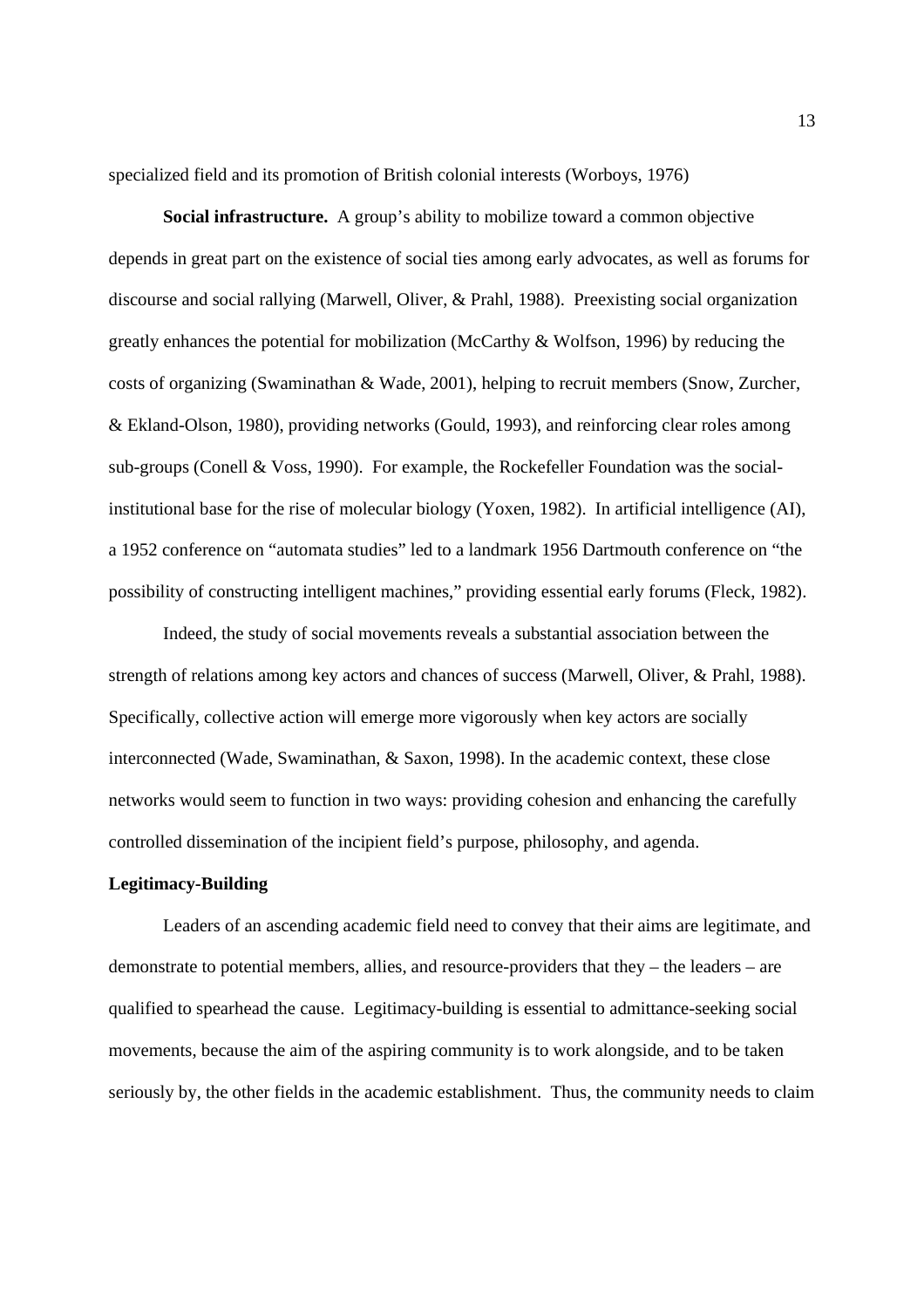its distinctiveness, while demonstrating that it qualifies to be at the academic table.

There are two main forms of legitimacy-building: persuasion and emulation. Merton (1973) stressed the importance of the former, proposing that a field gains status by showing, through sound arguments and evidence, unique contributions to knowledge or to society. But a field also gains legitimacy through emulation, by conforming to the methodological or paradigmatic conventions of more well-established fields (Cole, 1983). Because the substantive correctness of early research in a new field is often difficult to judge, scholars in more established fields will look for indicators that the new area's research resembles a style they hold in high regard, or that it is "on the right track." Thus it is important that the new area's research have the look and feel of, or emulate, the more established adjacent fields – typically by adopting the conventions of normal science (DiMaggio & Powell, 1983). As an example, the early legitimacy of AI has been attributed in part to the fact that the field associated itself with, and emulated, the prestigious neurosciences rather than psychology (Fleck, 1982).

#### **Summary**

The contours and evolution of an academic field depend on social and political forces – in a classic case of a social institution. How the path unfolds, and how the sociopolitical factors play out, will affect the field's rise, its survival, and ultimately its prosperity. Having laid out our model, we will now apply it to analyze the ascendance of strategic management, with two purposes in mind: in-depth illustration and, more importantly, conversion of the model into concrete, potentially testable propositions.

#### **The Case of Strategic Management: Elaboration of the Model**

The origins of the field of strategic management can be traced to the introduction of a course on business policy at the Harvard Business School in the 1920s (Schendel & Hofer, 1979).

14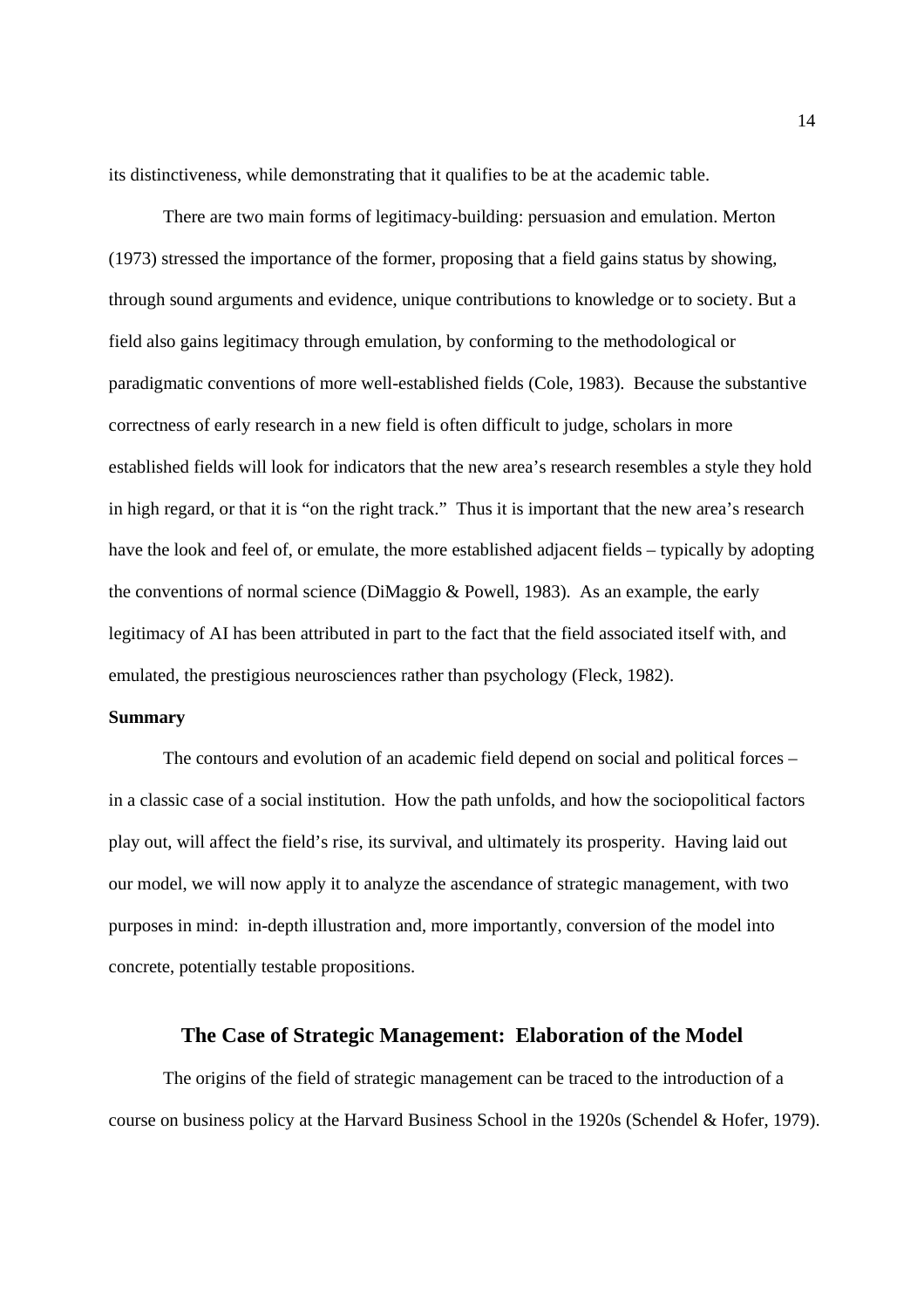Placed at the end of the MBA curriculum, the course was intended to put the student in the role of the general manager of a business and allow an integration of all the specialized subject areas of business. By the 1970s, business policy courses were being taught to undergraduate and MBA students at hundreds of business schools, predominantly by senior faculty who had spent most of their careers in other fields of business (Porter & McKibbin, 1988). These courses typically relied on case studies as a way to put students in the general manager's shoes. One of the widely used case books at the time opened with this definition (Uyterhoeven, Ackerman, & Rosenblum, 1973, p. 3):

General management, or business policy, focuses on a company in its totality: its external posture (corporate strategy) as well as its internal structure (corporate organization). The general manager, therefore, provides leadership both as strategist and as organization builder.

Thus, the course had a distinct perspective (general management) and a specific protagonist (the general manger), but by its very nature resided at the intersection of all other business subjects, including marketing, operations, finance, and organizational behavior.

 Incremental efforts were taken in the early 1970s to develop a research agenda for business policy, but they were far exceeded by attention to teaching. In a telling indication of the early preoccupation with teaching, the minutes of the 1970 meeting of "The Committee on Business Policy," convened by William Guth in Chicago, were devoted entirely to teaching and pedagogy, even though the advance agenda listed primarily topics pertaining to theory and research (Guth, 1973). In 1973, Guth laid out a "research strategy" for the BPP Division in which he decried "the widening gap between business policy and the functional fields when measured in terms of underlying discipline and knowledge." Guth quoted the opinion of a skeptical colleague in another field: "Business Policy has all the characteristics of a religion. A lot of belief, no empirical knowledge."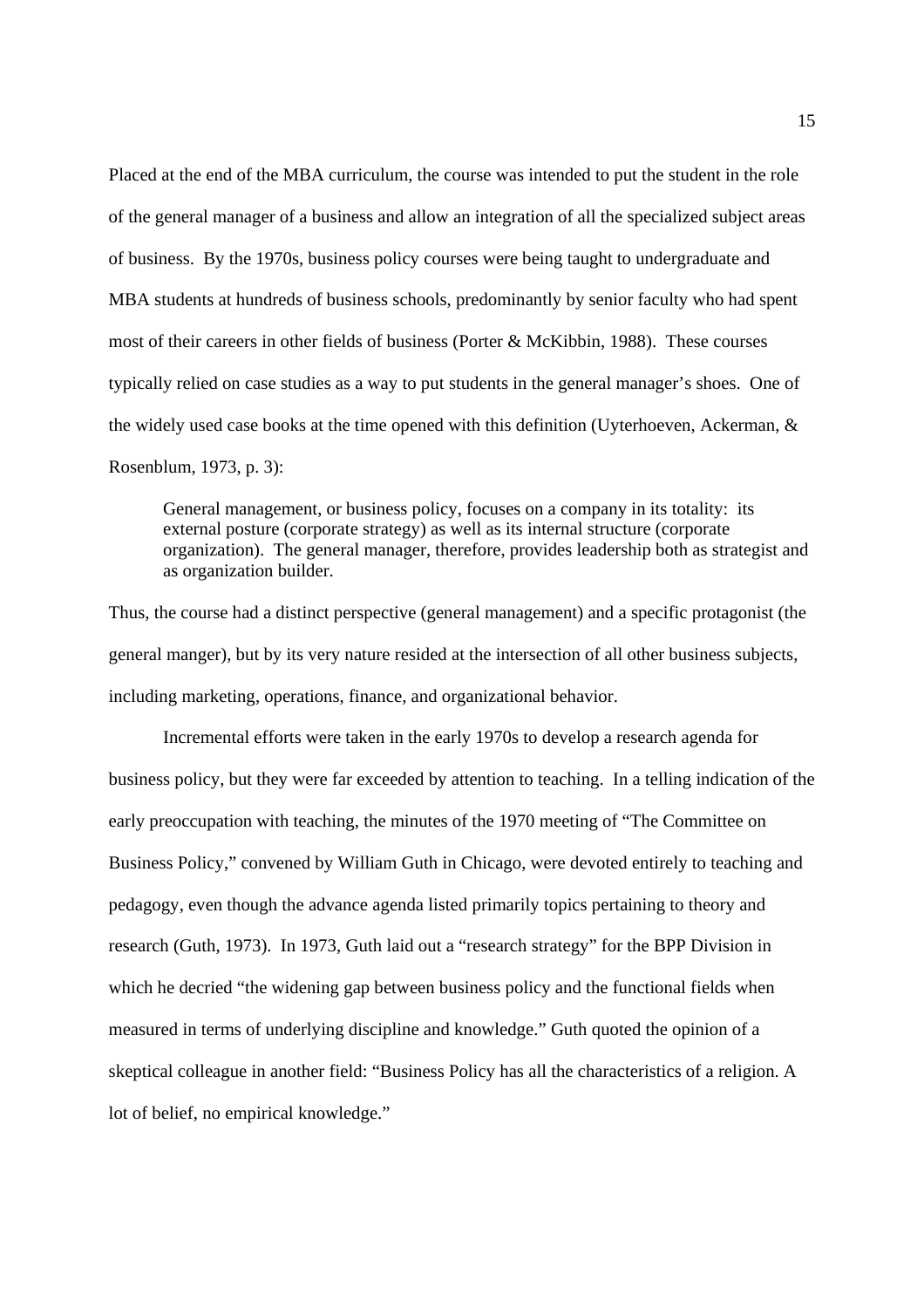The call for more research led to various efforts in the mid- to late 1970s. But it was not until about 1980 that business policy, a community striving for status, had enough mass and momentum that it could put in place, and take advantage of, several key initiatives that were instrumental in establishing it as an academic field. In 1979, the field was re-named "strategic management," and the concept of strategy was set forth as the fulcrum for examining general management problems (Schendel & Hofer, 1979). In 1980, the Strategic Management Society and its journal (the first refereed journal devoted to general management), *Strategic Management Journal*, were launched; in that same year, the embryonic field was given a major boost when Michael Porter set forth the implications for general management from the most prestigious of social sciences – economics – in his influential book, *Competitive Strategy*.

 The rise of the field of strategic management can be quantified in various ways. First, consider basic identification with the field. In 1972, with 60 members, the Business Policy and Planning Division (later renamed Business Policy and Strategy (BPS)) had about half as many members as any of the three then-largest divisions of the Academy of Management: Organizational Behavior, Organizational Management and Theory, and Human Resources – a ratio that changed little by 1980. But by 1991, following a decade of dramatic growth, BPS was larger than all other divisions except Organizational Behavior – a rank it still holds.<sup>6</sup> Second, in 1990 BPS received more submissions for its annual program than did any other division  $-a$ status it has maintained since. (Because there are Academy-wide strictures about acceptance rates, the growth of submissions cannot be ascribed to relative ease of acceptance). Third, and perhaps most noteworthy, there was a substantial increase in the number of strategic management articles appearing in major refereed journals. As Figure 2 shows, in 1975-76, *AMJ*, *AMR*, and *ASQ* published a total of six strategy/policy articles. In 1980-81, the number grew to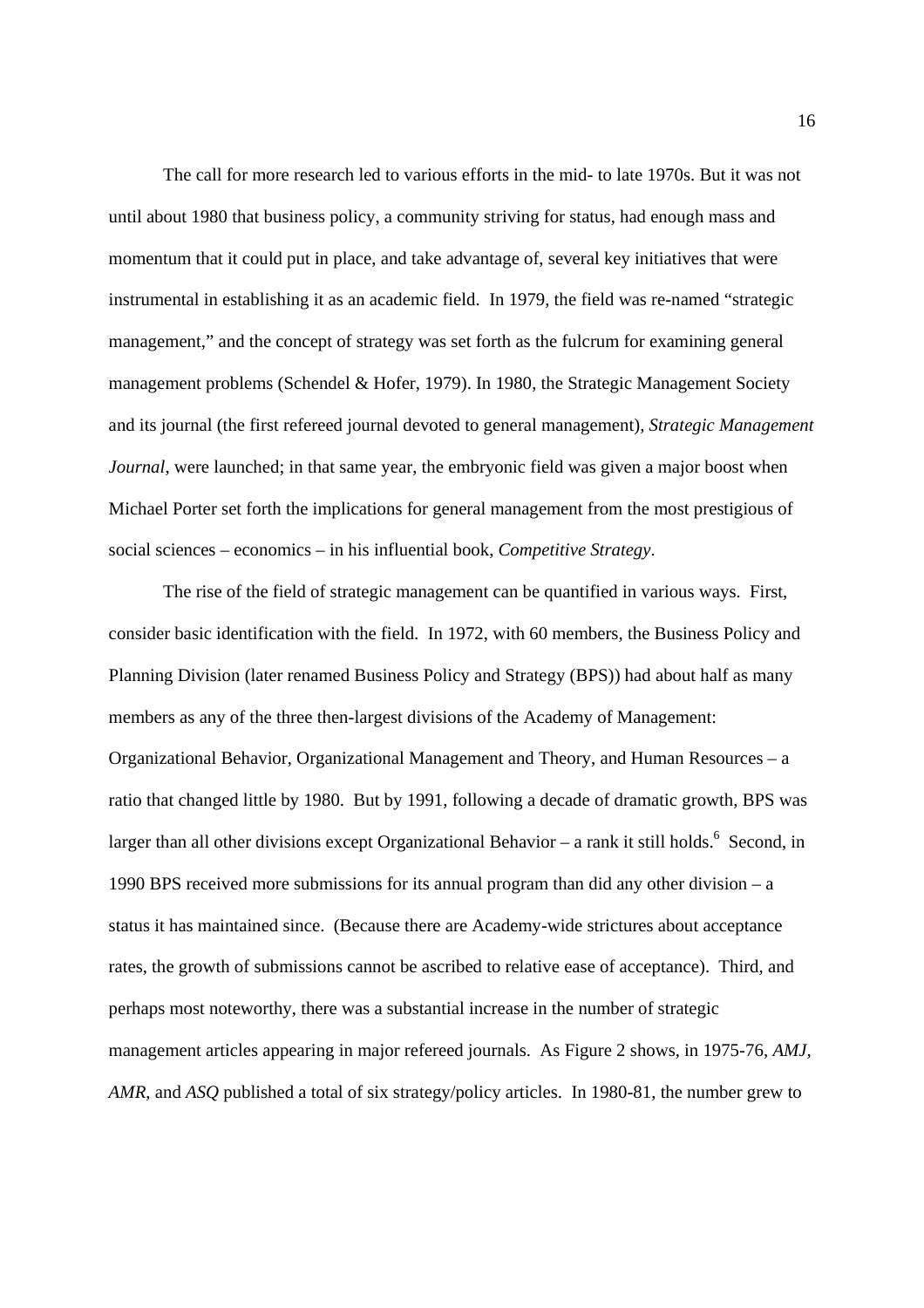25 and was supplemented by 51 articles published in the new *SMJ*. By 1985-86, the total in all four journals reached 99, and it remained substantial after that. (The methodology for identifying these articles is described in the notes accompanying the graph.) All of these indicators confirm the quantitative rise of strategic management, and they consistently suggest that the period around 1980 was the "tipping point" for the field.

#### ---------- Figure 2 about here ----------

In the sections that follow, we convert the broad elements of our model into propositions by analyzing the field of strategic management. In keeping with the earlier portrayal of our model, the propositions we present are all offered on a *ceteris paribus* basis. Specifically, we anticipate that each condition in our propositions will contribute to an increase in an aspiring community's likelihood (and speed) of achieving the status of an academic field. At this point in our theory-building, we do not envision that all of our proposed conditions are absolutely necessary for success; nor do we envision that any one condition is sufficient. Future empirical research may reveal a more parsimonious set, or a clearer hierarchical ordering, of causal factors (e.g., Ragin, 1987; 2000). Based upon our limited case data, we simply assert that each proposed condition is an incremental contributor to an aspiring community's chances of ascendance.

Similarly, we word our propositions so as to anticipate a general positive relationship between each proposed condition and a community's likelihood (and speed) of achieving the status of an academic field. Future research might indicate the more precise functional form of each of these relationships – which might be binary (presence versus absence), linear (more is better), or nonlinear (ceiling effects, possibly even with downturns). Again, at this point, and with our evidence, we can most reasonably envision a set of success-enhancing conditions.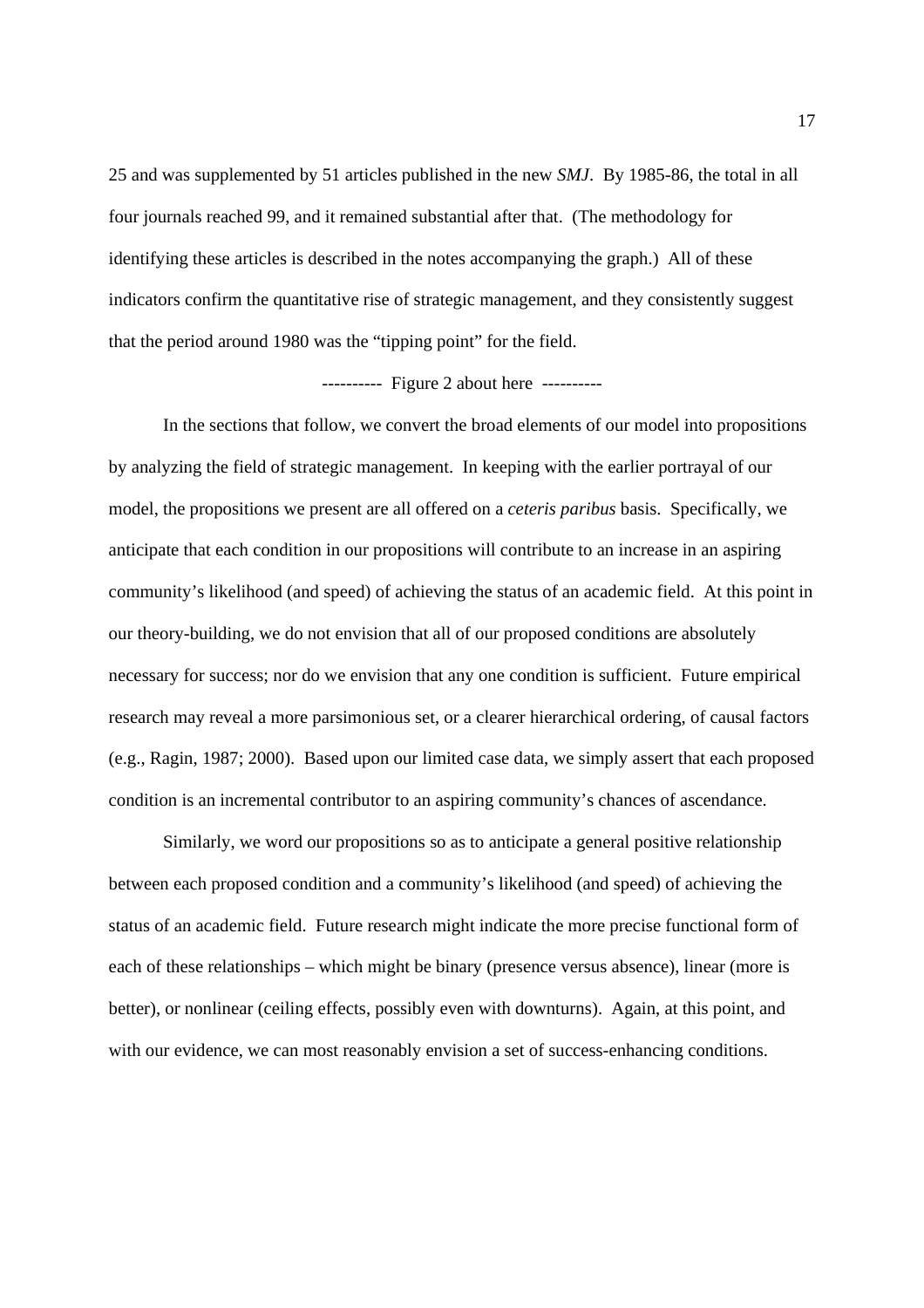We also need to acknowledge that our analysis of strategic management focuses on the field's rise within the U.S. academic establishment. Although the substance of an academic field accumulates through contributions by scholars in various locales, the sociology of an academic field may differ considerably by country and region (Merton, 1973; Graham, et al., 1983). European social scientists, for instance, tend to take a more qualitative, inductive, and philosophical approach than their American counterparts; business disciplines tend to be of relatively low status in European universities; and European universities have different faculty evaluation criteria and processes than American institutions (Graham, et al., 1983). All of these differences highlight the need for separate consideration of the sociology of academic fields in different countries and regions. It would be interesting to use our model to explain the trajectory of the field in other countries and to conduct cross-country comparisons.

#### **Differentiation**

 In our formulation, the first step in the establishment of an academic field is for early advocates to claim that some important phenomena fall outside the scope of existing disciplines. For strategic management, this claim of distinctiveness came both from inside and outside.

 As early as the 1930s, management theorists asserted that the work of top executives, or general managers, was qualitatively different from the work of managers at lower hierarchical levels (Barnard, 1938; Selznick, 1949). Among the distinctive tasks faced by general managers were formulating company purpose, adapting the firm to the environment, and creating an organization for implementation. Indeed, the justification for business policy courses, and in turn for the policy perspective, was that the task of general management amounted to more than being able to understand and draw upon the specialized fields of business (Schendel & Hofer, 1979). Rather, it required being able to integrate these perspectives into a comprehensive concept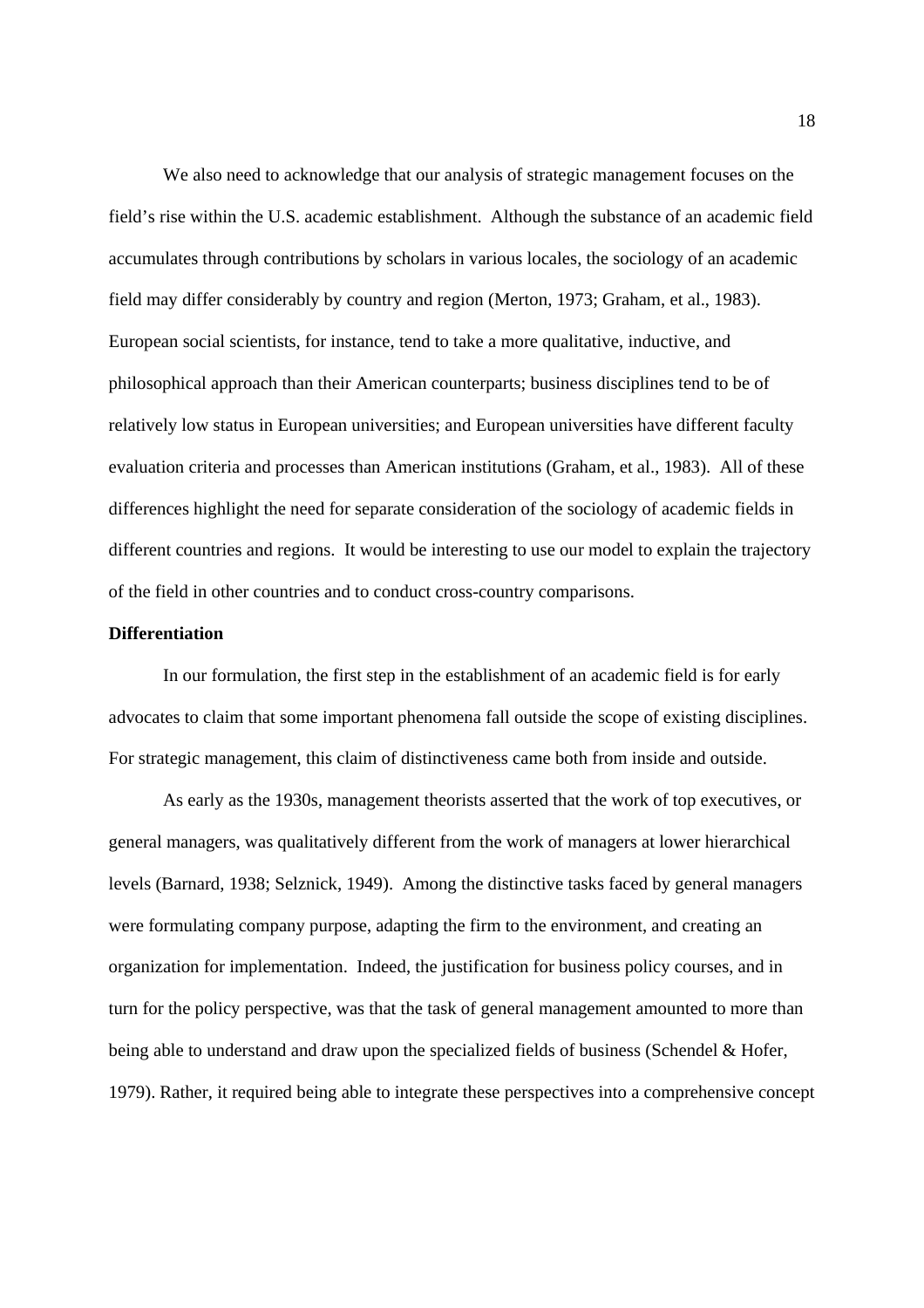of the firm's direction and internal design (Guth, 1973). In turn, business policy writers

portrayed their domain in lofty terms. For example, Kenneth Andrews, one of the leading

figures in the business policy group at Harvard and co-author of the most widely used casebooks

of the 1960s and 1970s, opened his 1971 (vii) book, *Corporate Strategy*, with this passage:

This small book is devoted…to the important class of businessmen and women who run our companies or corporations…. Its members have responsibility for leading the organizations that develop material wealth in our society and…make life worthwhile.

Upon the relabeling of the field, Schendel and Hofer (1979, pp. 5-6) similarly wrote of the large

stakes involved in developing a distinct field of strategy:

[It is often fatal to presume…] that all there is to managing the total enterprise is the task of coordinating the various functional fields…. Since the end of World War II, major changes have occurred in the environment and nature of businesses that have required an explicit identification and understanding of the concept of strategy and its management.

Thus, the systematic study of policy/strategy was portrayed as a societally essential

undertaking that would contribute to economic vitality. Without a body of knowledge about the

general management task, businessmen and women would be deficient, and the overall system of

economic enterprise would suffer.

Proposition 1: The portrayal of a mission that is socially important will be positively related to an aspiring community's likelihood (and speed) of achieving the status of an academic field.

Other outside forces also contributed to the claim that general management, or business

policy, was worthy of dedicated attention. In their extensive analysis of business schools,

sponsored by the Ford Foundation, Gordon and Howell (1959) prescribed that "the capstone of

the core curriculum should be a course in business policy which will give the students an

opportunity to pull together what they have learned in the separate business fields." Ten years

later, in 1969, the American Assembly of Collegiate Schools of Business (AACSB), added an

accreditation requirement that undergraduate and MBA students be exposed to the "study of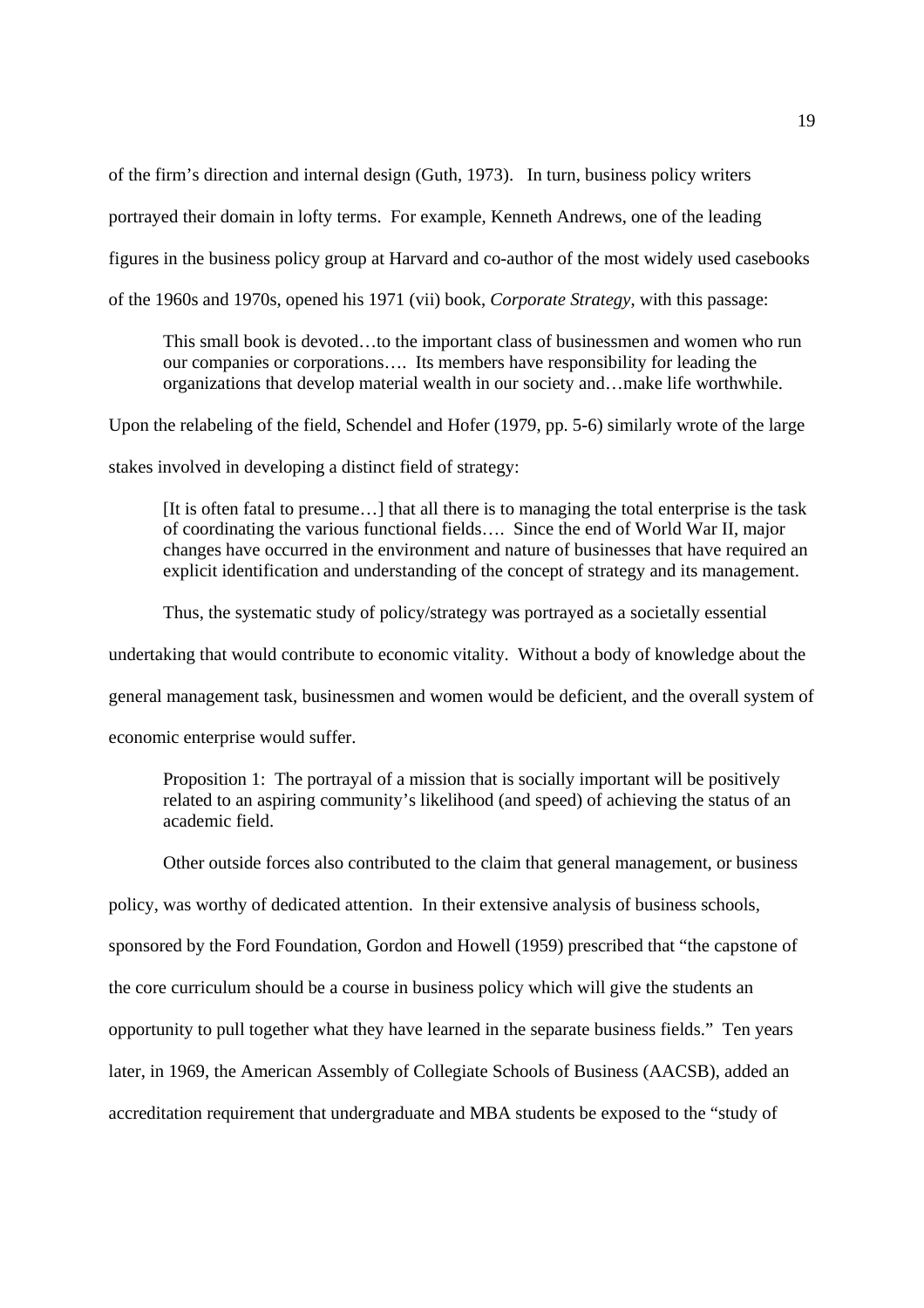administrative processes under conditions of uncertainty, including integrating analysis and policy determination of the overall management level" (AACSB, 1969). This standard did not literally require a business policy course, but it clearly validated the material and intent of such courses. AACSB's validation, then, greatly helped to support the early field's claim of a distinctive charter that was not being fulfilled by any existing entities.

Proposition 2: The affirmation of distinctive worthiness by outside influential parties will be positively related to an aspiring community's likelihood (and speed) of achieving the status of an academic field.

 As with other new fields, the emergence of strategic management required the assertion that existing fields were incomplete and ill-equipped to address the problems of general managers; importantly, however, the new field did not entail the outright repudiation, or claim of incorrectness, of any existing fields. Policy researchers in the 1970s liberally drew from the fields of marketing (e.g., Hatten, Schendel, & Cooper, 1978), economics (Hofer, 1975), and organizational theory (Miles  $&$  Snow, 1978), for instance. Although scholars in these adjacent fields may have been skeptical about the theoretical or methodological sophistication of business policy, and they may have had latent concerns that the new field would pull resources away from them, there were no apparent indications that they felt under attack. The new field of policy was putting their ideas to new uses, rather than criticizing or rejecting them.

 The perception of complementarity between strategic management and the more established fields of management – particularly organizational behavior (OB) and organizational theory (OT) – occurred partly through serendipitous factors. At most schools, new slots for policy/strategy faculty were bestowed on management departments. Thus, in interdepartmental contests for resources, the OB and OT faculty in these departments actually benefited from the rise of the new field. Relatedly, a significant proportion of the young scholars who were in the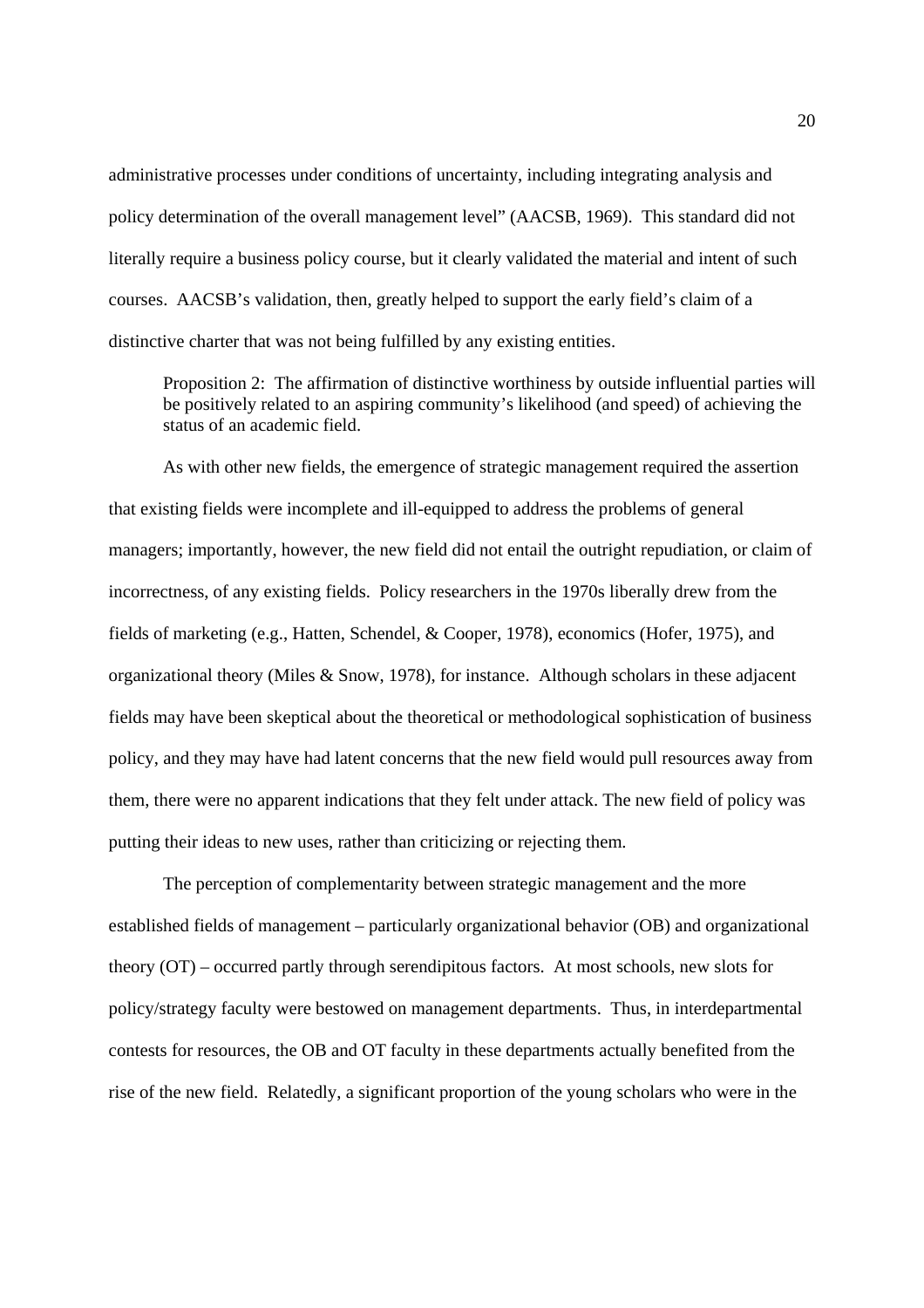first major wave of PhD graduates (in 1978-81) in policy/strategy (outside Harvard) were trained in management departments, with OB and OT faculty on their PhD committees, and dissertation topics and styles that were closely allied with those of the more established management areas.<sup>7</sup> Initially, then, the new field was welcomed, not resisted, by its sister management disciplines. <sup>8</sup>

Proposition 3: The portrayal of a mission that is complementary to, rather than competitive with, existing adjacent fields will be positively related to an aspiring community's likelihood (and speed) of achieving the status of an academic field.

#### **Mobilization**

**Political opportunity structure**.Social movements thrive if environmental conditions are conducive to their advance (McAdam, 1982). In the late 1970s, conditions in support of strategic management were abundant, and it seems that no established field had its eye on these opportunities or felt threatened by the possibility that a new player would pursue them.

American corporations faced an exceptional level of complexity. The oil embargo earlier in the decade had signaled a new level of global interdependence; products and services were increasingly moving across national boundaries; advances in information technology were providing direct business opportunities and threats; and signs of impending deregulation were already evident in several industries (Schendel & Hofer, 1979). Moreover, the majority of major US firms had become diversified (Rumelt, 1982). In short, American companies confronted external challenges with their own internal complexity. While there is no evidence that firms expected or asked the academic world to develop solutions to their concerns, there are considerable indications that corporations took steps that bolstered the claims of policy scholars that their domain was distinctive, important, and amenable to sophistication.

 Many companies installed elaborate strategic planning systems, complete with sophisticated environmental forecasts, assessments of company strengths and weaknesses, and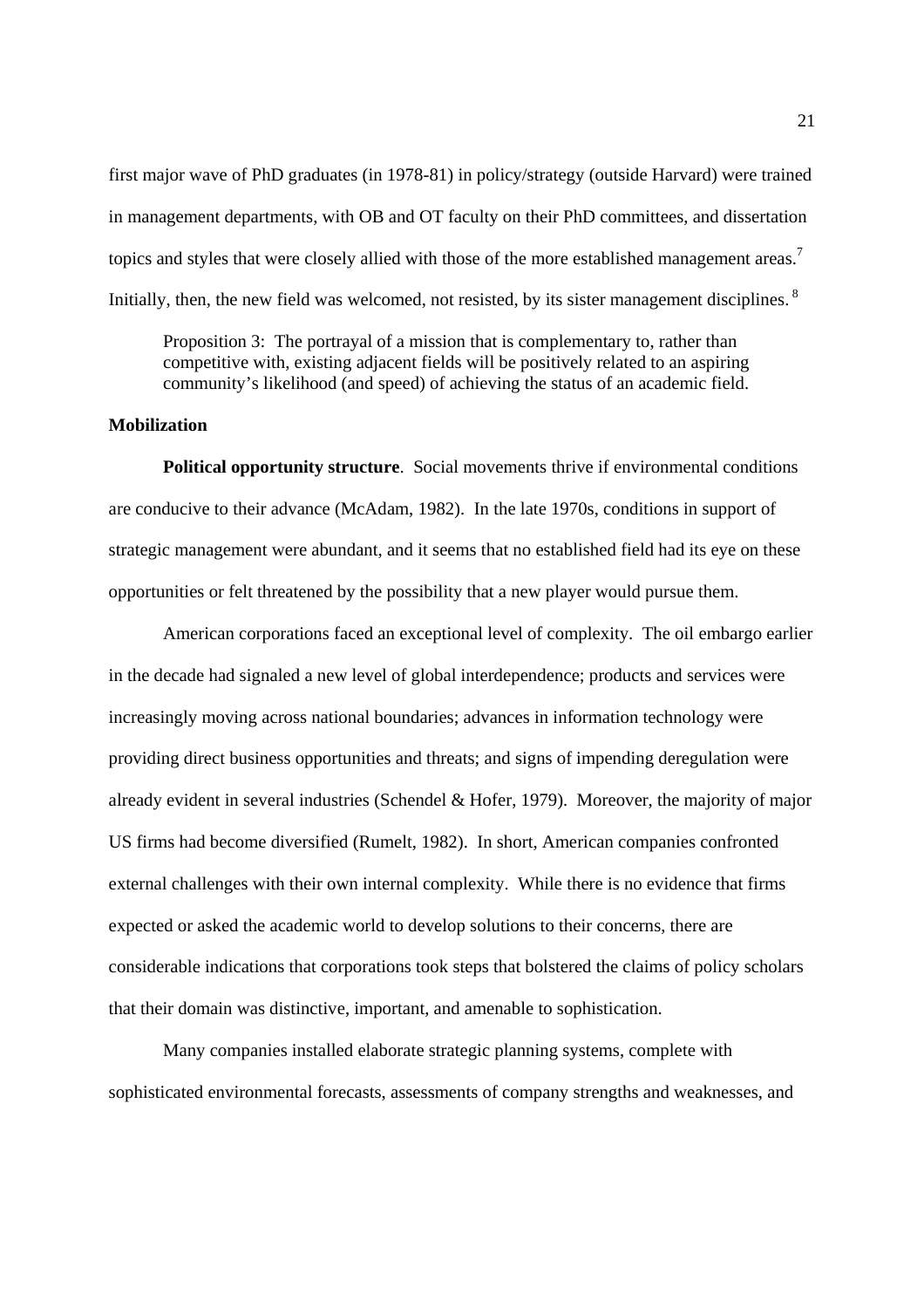other elements that were at the core of the field of business policy (Schendel & Hofer, 1979). In an initiative that has been likened to an agricultural extension service, over 200 companies joined the PIMS (Profit Impact of Market Strategies) program, contributing comprehensive data about their individual business units and then receiving detailed reports on how various strategic initiatives were associated with performance for similar businesses in the database (Hambrick, 1983). At the same time, consulting firms were developing tools that fueled the impression that strategy was a rigorous, scientific endeavor. For example, the Boston Consulting Group set forth its findings about the experience curve and introduced its product portfolio matrix as a technical aid to resource allocation decisions. McKinsey and Company introduced a competing model, the GE/McKinsey Business Screen, reinforcing the idea that strategy was susceptible to analytic order and decomposition (Hofer & Schendel, 1978). Thus, there was a readiness in corporate America for systematic, rigorous examination of strategy.

Proposition 4: The existence of external demand, or at least the appearance of external relevance, for an aspiring community's body of knowledge will be positively related to the community's likelihood (and speed) of achieving the status of an academic field.

It is difficult for an academic field to emerge if it has few students to teach. Although an aspiring academic community might conceivably grow with or without student enrollments, the reality is that universities create faculty slots in proportion to teaching demand – especially in those units, such as business schools, that have limited access to government research grants. The AACSB accreditation requirement of an integrative course (in both undergraduate and graduate business curricula), imposed in 1969, not only helped to validate the field, as noted above, but it also caused a huge surge in demand for permanent policy instructors.

Through the late 1970s this demand was largely met through a combination of senior professors from other fields and young Harvard-trained disciples, as discussed below. The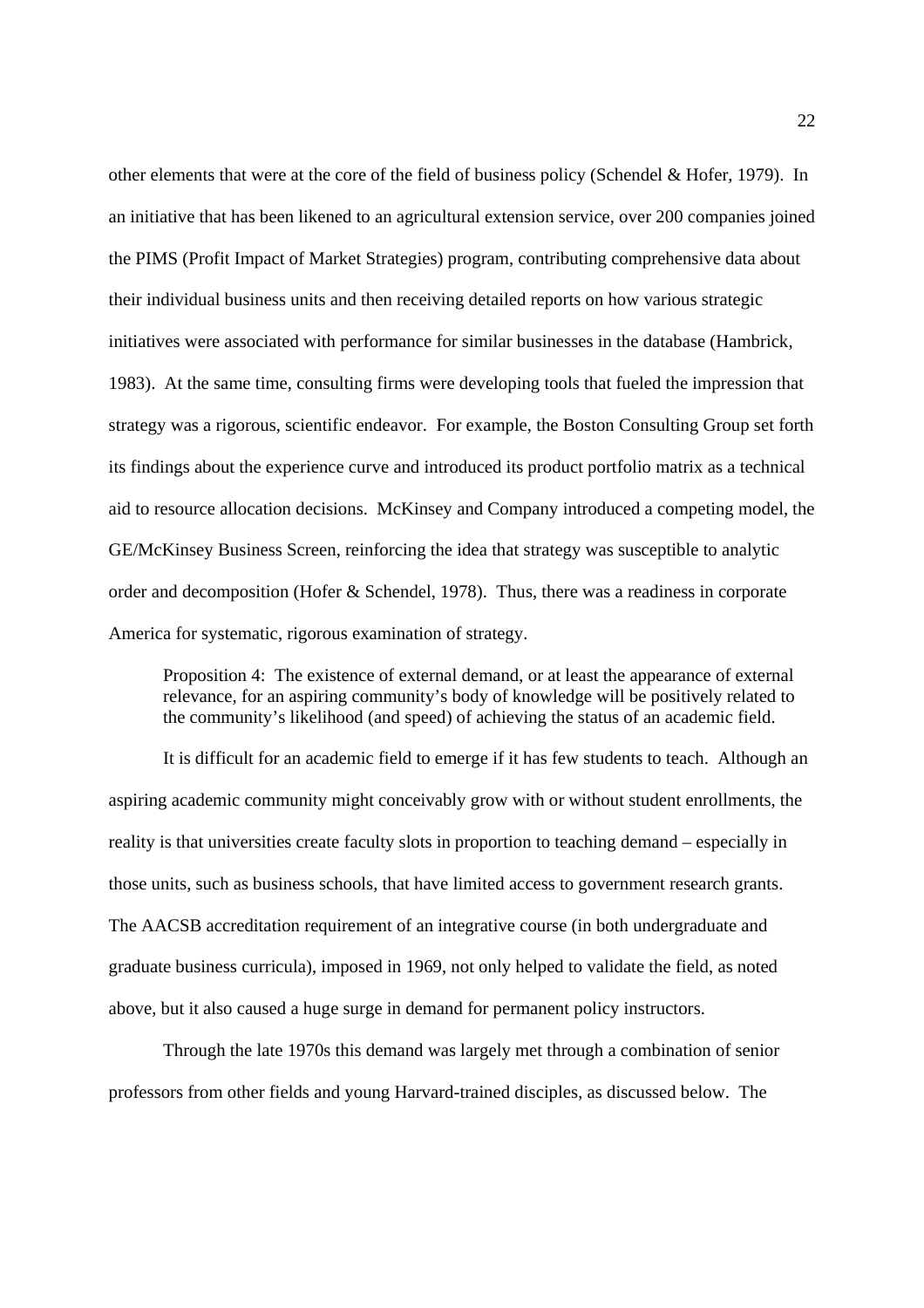numbers, however, were not nearly sufficient to meet the foreseeable need, and it was concluded that there was room – indeed great room – for more doctorates in policy than Harvard could produce. While there is no indication that efforts were coordinated, several management departments – all in about 1972 to 1975 – admitted their first cohort of doctoral students interested expressly in business policy. These schools included Michigan, Northwestern, Penn State, Pittsburgh, Purdue, and Washington. By regulatory fiat, the AACSB requirement thus triggered a large increase in demand for policy courses, which in turn propelled an increase in the intellectual resources, or at least scholarly headcount, available for the emerging field:

Proposition 5: The existence of internal demand (whether by fiat or student preference) for the knowledge taught by an aspiring community will be positively related to the community's likelihood (and speed) of achieving the status of an academic field.<sup>9</sup>

**Shared interests**. To mount a social movement, a group of actors must share some common interests that require change in the *status quo* (Davis & Thompson, 1994). For the field of business policy in the late 1970s, two interests prevailed – one intellectual and one practical. On the intellectual side, faculty drawn to business policy had an interest in advancing knowledge about the work of general managers. They believed this was a topical domain of great significance that more established fields were unequipped or not inclined to address.

 At a practical level, members of the policy/strategy movement sought to advance their careers and status within business schools. By this point, the movement consisted of two socially intertwined cohorts, both of which stood to gain a great deal professionally if this new field could somehow prosper. First, there were the tenured faculty who had risen through other fields but whose interests had shifted to policy. Many of these professors were hired during the dramatic build-up of business school faculties in the 1960s, so they typically still had 20 or more career years ahead of them. Most of these individuals had cut back or ceased their involvement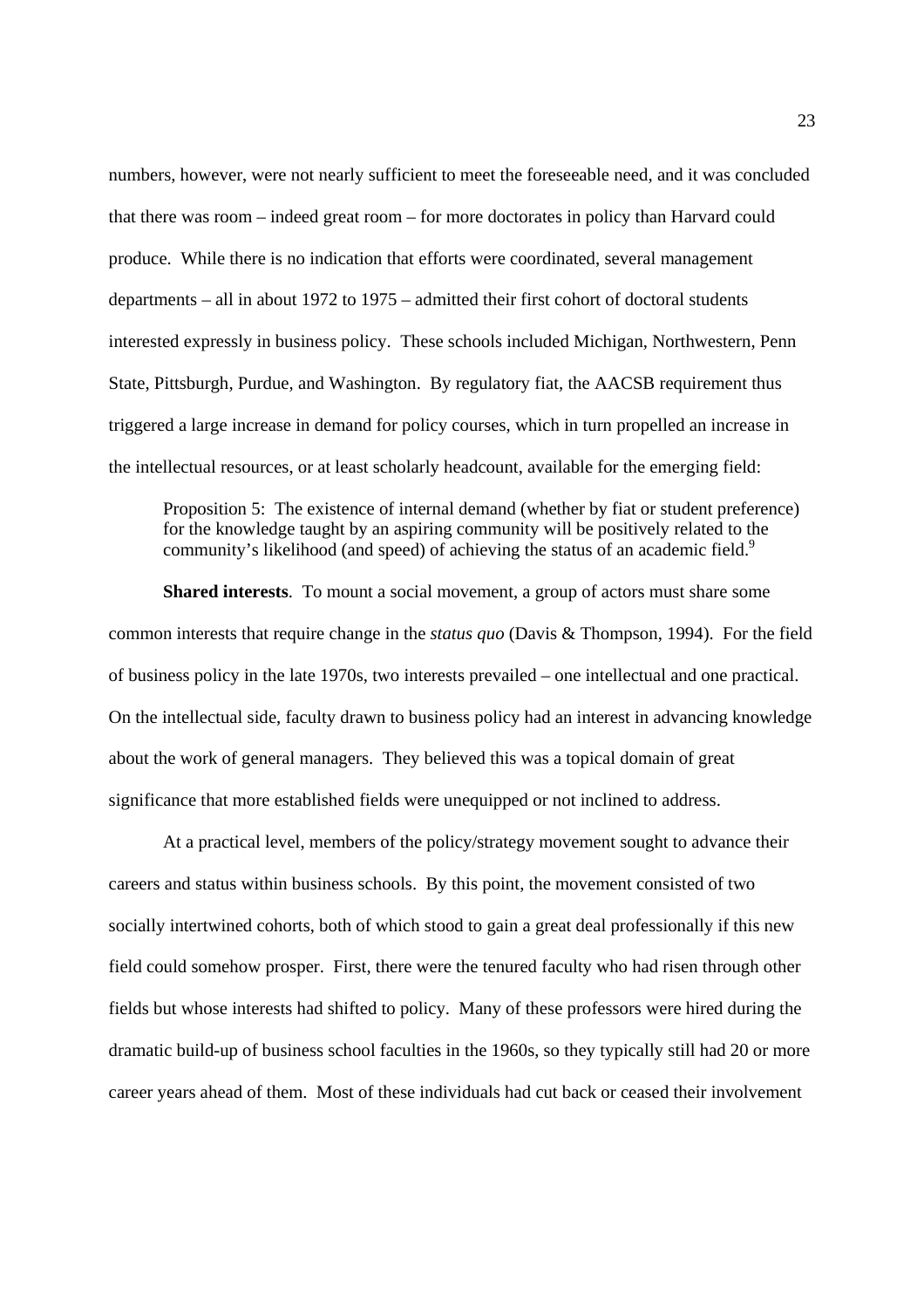in their original academic fields, in favor of teaching, reading, and writing in business policy. If the field did not advance, these professors faced a long period of status- and resource-deprivation within their schools, while members of other fields gained resources and influence.

The second cohort consisted of the non-tenured Harvard DBAs in policy who had dispersed to various business schools. Their professional concerns had a grim urgency: by 1979, no one who had cloaked himself as a policy professor had received tenure at any elite university outside Harvard. Indeed, several tenure cases had been turned down in the late 1970s, including highly visible cases at Northwestern, Columbia, and MIT. Further complicating the situation for these young scholars, there were no apparent publication outlets for policy-oriented work to help them build their resumes. Since most of these professors were located in management departments within business schools, the logical places to attempt to publish would have been the two well-regarded journals published by the Academy, *AMJ* and *AMR*, as well as in *ASQ*. However, as noted earlier, these journals had published very few policy-oriented articles in recent years, and their editorial review boards were not oriented to consider such manuscripts.

These two groups, then, had clear and specific interests in career advancement. And unless something changed, the non-tenured faculty had exceedingly limited prospects.

Proposition 6: The existence of a bounded set of shared interests among an aspiring community's members (even those of distinctly different cohorts or subgroups) will be positively related to the community's likelihood (and speed) of achieving the status of an academic field.

**Social infrastructure**. In order to mobilize toward a common objective, a group must have available forums for discourse and rallying (Tilly, 1978). Mobilization will be further aided if members have social ties (Knoke, 1990). In the case of strategic management, forums for discourse originated in the early 1970s, but were substantially enhanced between 1977 and 1980. Moreover, the network among actors in the field at that time was relatively dense, due largely to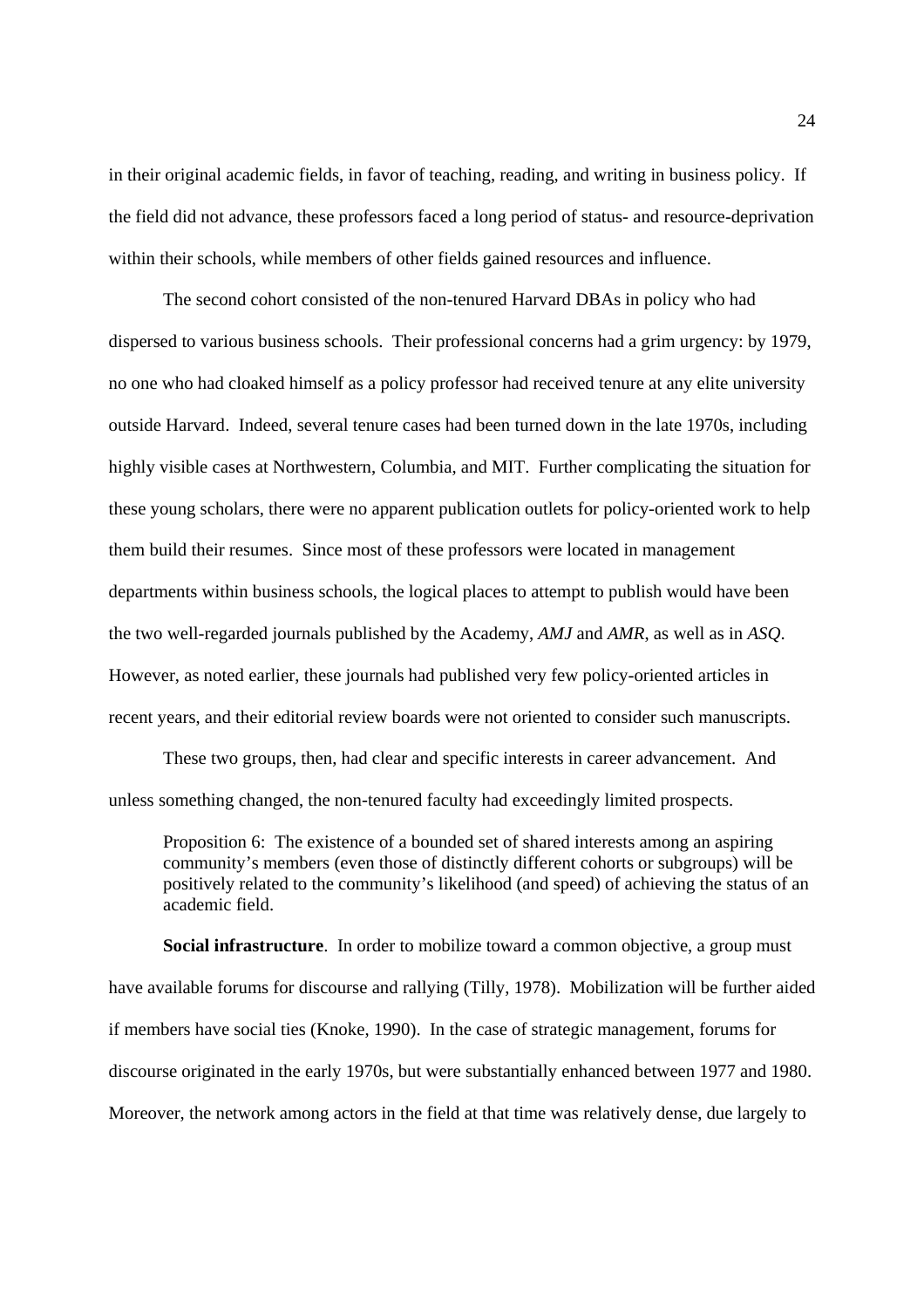the common bond to the business policy group of the Harvard Business School.

In 1977, a group of 93 academics, consultants, and managers met at the University of Pittsburgh to discuss theory and research in the field of business policy. Organized by Dan Schendel and Charles Hofer, the purpose of the conference was to: "(1) describe and define the field of strategic management by discussing major research findings in the area; (2) critically examine the research methodologies and data sources in use in policy research; and (3) suggest directions that seemed fruitful for future research" (Schendel & Hofer, 1979: viii).

At least three things are worth noting about the Pittsburgh conference of 1977. First, it was the inaugural occasion for floating the idea of a new name for the field. Although the conference was called "Business Policy and Planning Research: The State of-the-Art," papers were commissioned and sessions organized around a new label, "Strategic Management," in an intriguing instance of academic rebranding.<sup>10</sup> Second, this conference was the first notable forum for focusing on theory and research in the field. Although the annual program of the BPP Division of the Academy involved research presentations (typically about five to ten papers per year during the 1970's), the few previous special conferences had focused primarily on pedagogic issues associated with the capstone policy course (Guth, 1973). Third, the Pittsburgh conference had a distinct undercurrent – as conveyed by the list of invitees, the organization of the sessions, and even the formal objectives – that this was to be an occasion to consider the virtues of normal science, theory, generalizability, and research methodologies other than case studies.

In 1980, another piece of social infrastructure was put in place. Dan Schendel took the lead in forming the Strategic Management Society (SMS). A professional association devoted exclusively to the study of strategic management, SMS convened conferences that provided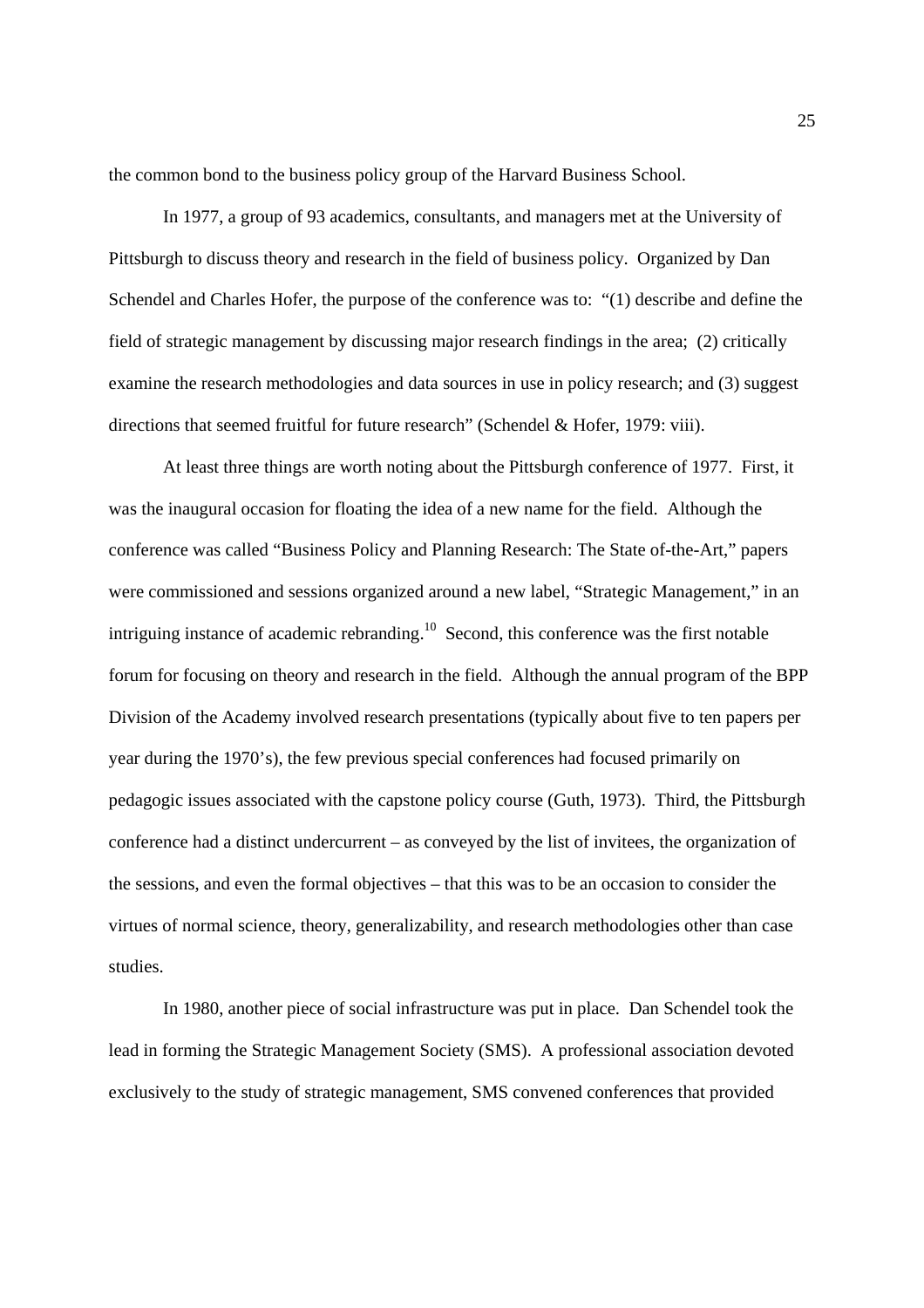occasions for members to meet more frequently than the once-a-year Academy meetings.

More importantly, SMS launched *Strategic Management Journal* in 1980,<sup>11</sup> with Schendel as editor. About one-third of the 31 academic editorial board members had attended the Pittsburgh conference, thus providing a continuity of the discourse that had been launched at that occasion. Soon after its inception, *SMJ* was included in the Social Science Citation Index; by 1984, the journal's citation impact placed it in the same league as the two Academy journals (according to calculations provided to us by William Starbuck, who has long tracked such statistics); and a 1984 survey of strategy academics at major research universities placed *SMJ* in the top tier of research outlets for the field (MacMillan, 1991).

Proposition 7: The existence of multiple credible forums for discourse and rallying will be positively related to an aspiring community's likelihood (and speed) of achieving the status of an academic field.

The Pittsburgh conference represented an initiative to move the field of business policy beyond the repertoire and ethos of Harvard Business School (HBS). At the same time, HBS's influence and involvement in the field had been so substantial that any refashioning could not have occurred without bridges to that school's intellectual legacy and social infrastructure. It is noteworthy, then, that 29 of the 82 academics who attended the conference (or 35 percent) had either been trained or had taught at HBS (Evered, 1983). An even higher proportion (19 of 40) of the authors commissioned to write papers and commentaries had a connection to the Harvard business policy group. Charles Hofer, one of the two conference organizers, was a graduate of the Harvard program. Thus, a large group shared a Harvard connection: they studied common materials, learned the same style of research and teaching, and almost certainly maintained relatively close ties, though many of them had dispersed to schools across the country. This group was accompanied, though, by others who had been intellectually drawn to the field of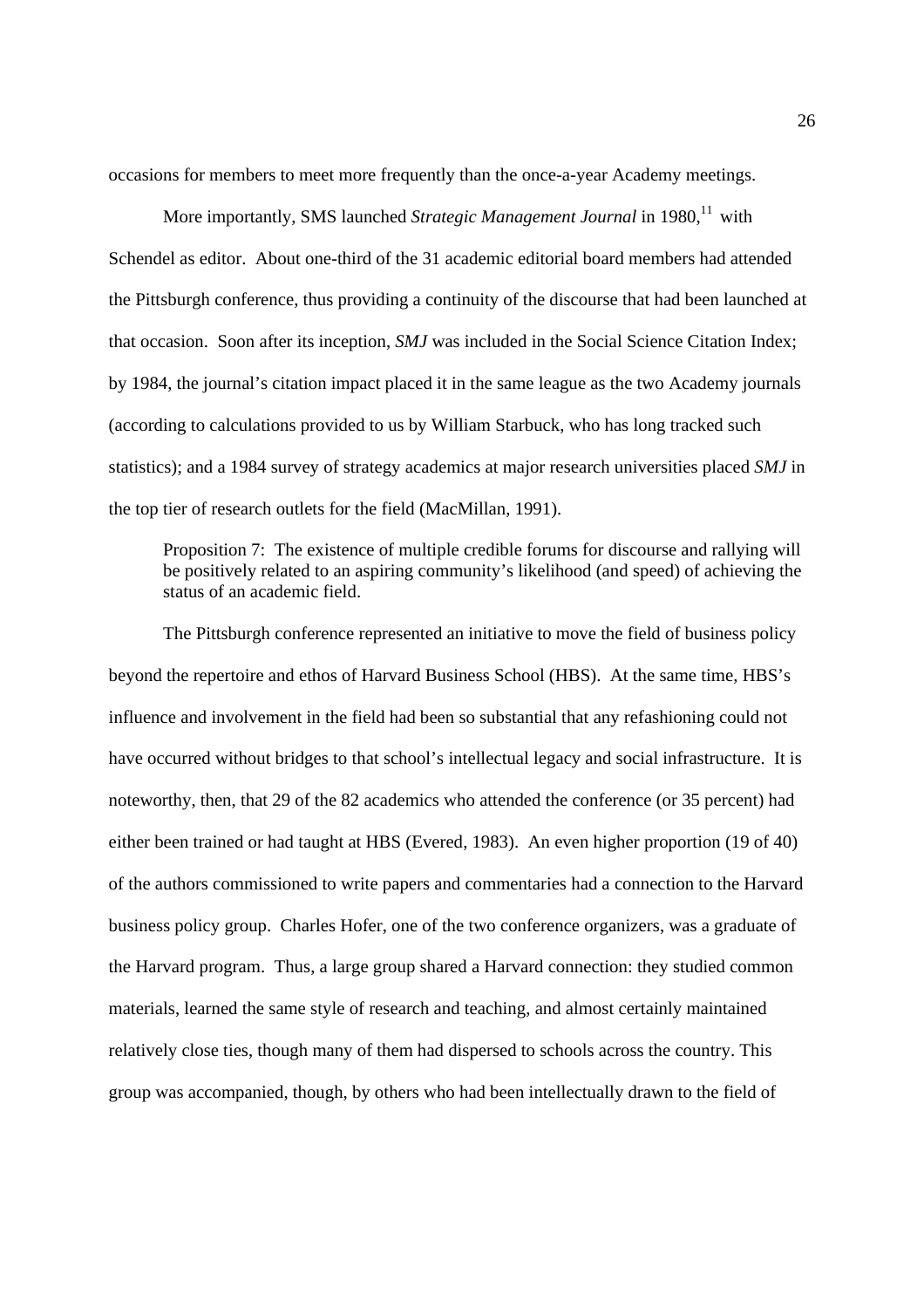policy, but with different training and connections. As noted earlier, these individuals tended to be senior scholars who had risen through other fields (including OB and marketing) and who were trained in and accustomed to doing research in the normal science mold.

Although we will turn to the issue of legitimacy-building in a moment, it is useful to note here that these two groups each brought a form of legitimacy. Those with Harvard connections had the imprint of a highly prestigious university. Although HBS had an idiosyncratic emphasis on managerial practice rather than theory (an emphasis that began to shift somewhat in the late 1970s (Porter & Siggelkow, 1999)), the school was very highly regarded for its seminal work in such areas as human relations (Roethlisberger& Dickson, 1939), organization design (Lawrence & Lorsch, 1967), and business history (Chandler, 1962). Those without Harvard connections brought a different form of legitimacy. These were primarily senior scholars who had accumulated significant records in other areas of management, but who were now committed to the new field. Among them were several former presidents of the Academy of Management, five of whom attended the Pittsburgh conference.<sup>12</sup> Thus, the emerging field of strategic management was endowed with significant social and reputational capital.

This combination was perhaps ideal for mounting an academic social movement (Marwell, Oliver, & Prahl, 1988; Uzzi, 1996; Mizruchi & Stearns, 2001). On the one hand, the group had a well-interconnected core, which facilitated community identity and peer support. But the group also possessed variety, which allowed for the importation of new ideas and norms, and which almost certainly helped the embryonic field achieve legitimacy in the eyes of the more established fields from which the non-Harvard senior scholars had come. This profile is in line with Reagans and Zuckerman's (2001) finding, in their study of corporate R&D teams, that a combination of high network density and heterogeneity lead to greater team productivity.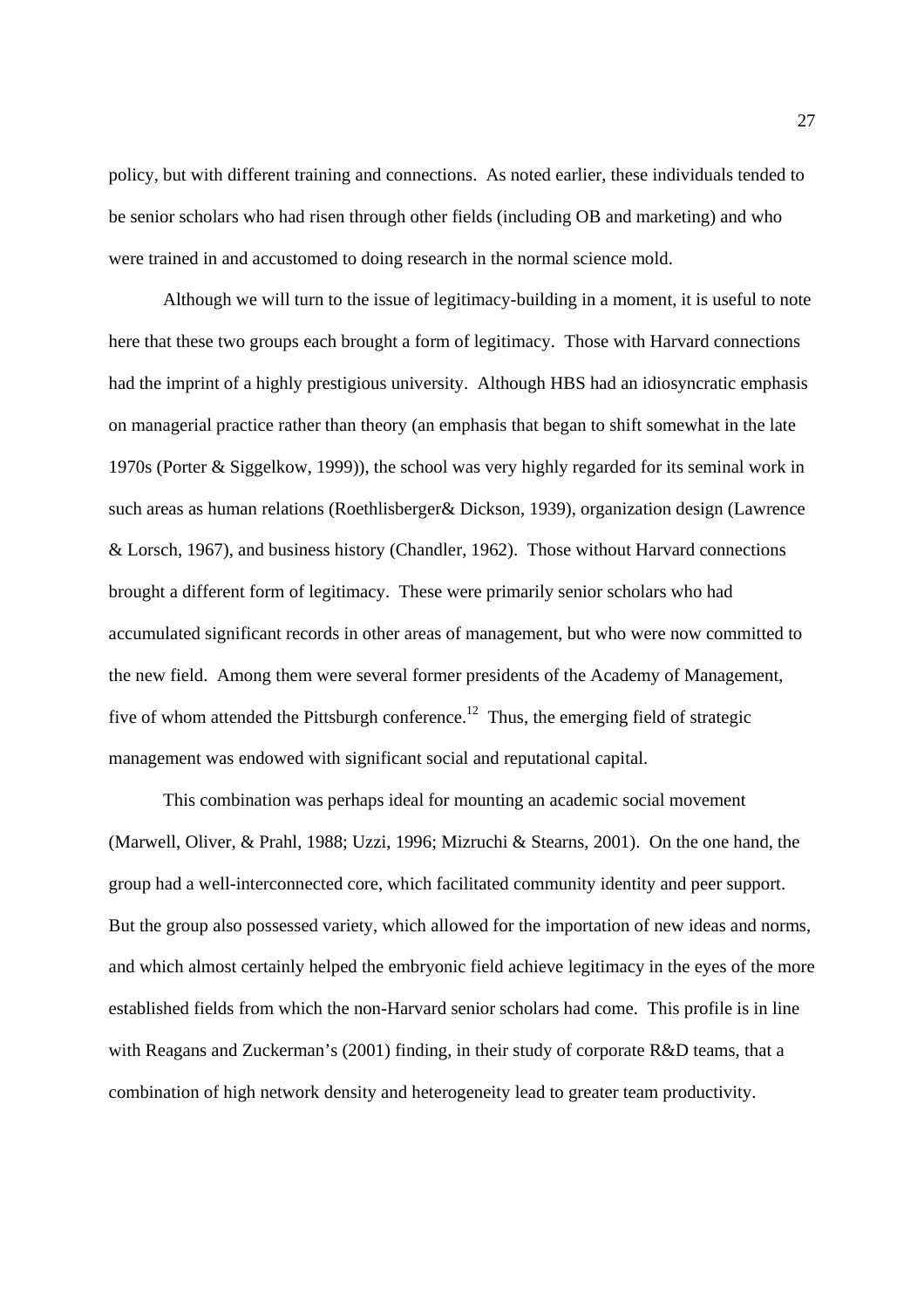Proposition 8: The existence of a socially interconnected core *and* complementary variety will be positively related to an aspiring community's likelihood (and speed) of achieving the status of an academic field.

The coexistence of the BPP Division of the Academy and the SMS was highly beneficial for the growth of the field. SMS had several distinctive features: It aimed for an international membership, and accordingly alternated its annual meeting between North America and elsewhere. It intended to bridge the worlds of scholarship and managerial practice by setting a target for one-third of its members to be academics, one-third business managers, and one-third consultants (Schendel's "ABC" philosophy). Further, it differentiated itself by adopting a premium pricing structure that placed annual dues and meeting fees at about 10 times the amount charged by the Academy. Thus, Schendel went to lengths to differentiate SMS from BPP, so as not to pose a direct threat. In its early years, SMS funded a BPP doctoral dissertation award, and the two entities were in many other ways synergistic.

Nonetheless, SMS clearly posed a challenge to the BPP Division and the overall Academy. By this time (1980), the BPP Division had 1400 members (among 5000 total Academy members). When the inaugural volume of *SMJ* published 25 articles, and 31 academics appeared on its masthead, it was clear that the new journal, and its parent SMS, provided a potential new home for strategic management scholars. If the Academy could not become more congenial to this new field, particularly by opening up its journals to such work, it ran the risk of losing a significant part of its membership (perhaps especially those strategy scholars who were at prosperous schools and could afford SMS's prices). As important, it ran the risk of losing out on a quickly expanding, albeit largely unproven, body of research.

It is little surprise, then, that between 1979 and 1985 the number of policy/strategy scholars on the review boards of *AMJ* and *AMR* increased from eight to 20.<sup>13</sup> The number of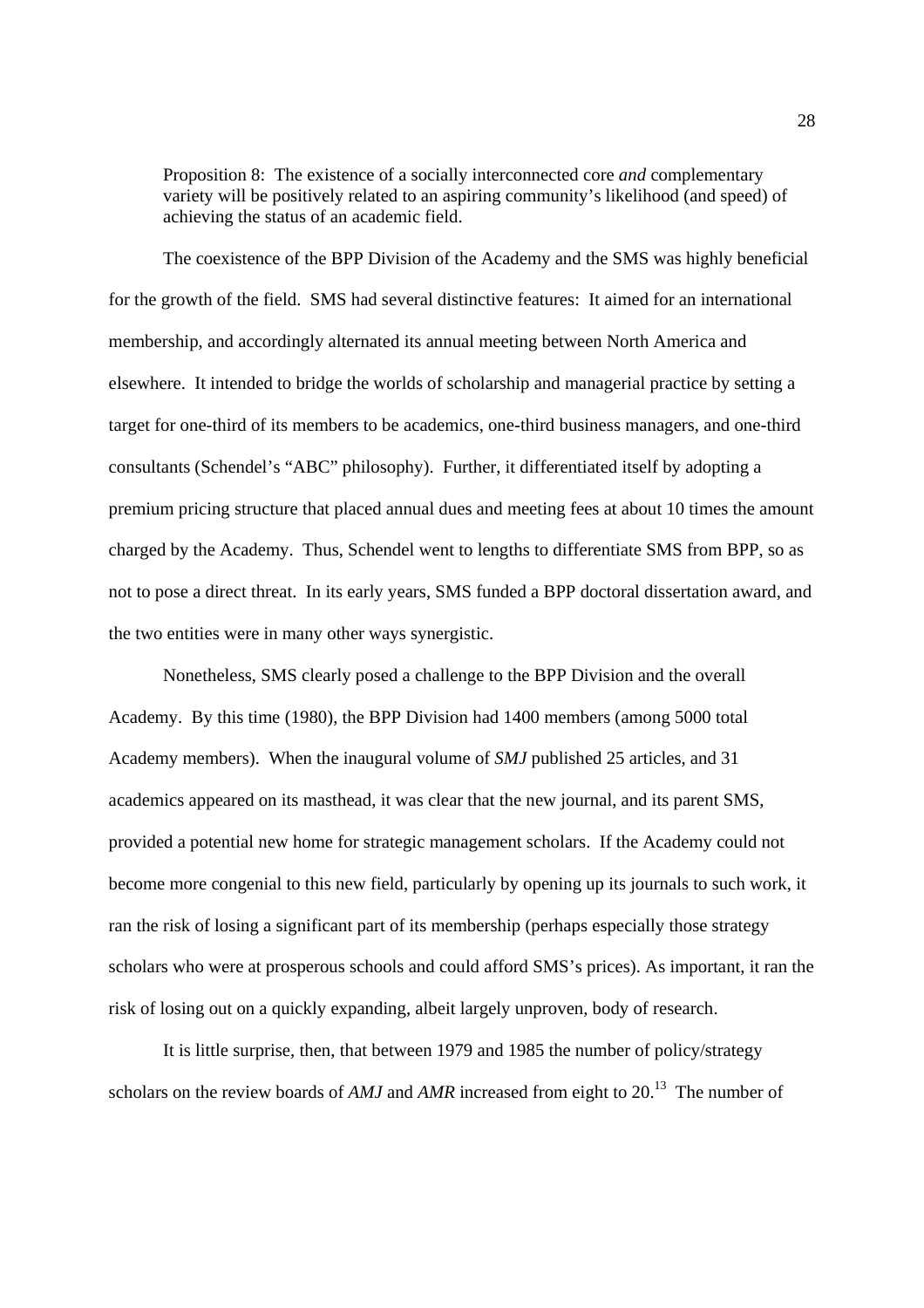policy/strategy articles in these two journals increased even more greatly, from five (out of a total of 111 articles published) in 1979 to 32 (out of 127) in 1985 (based on the methodology described in Figure 2). The creation of SMS and its *SMJ*, two vital elements of social infrastructure, not only provided forums and research outlets for strategy scholars, but also put the Academy of Management under pressure to be more open to this new field's research. If the Academy had faced no external pressure to be more receptive to policy/strategy research, it is less likely that its journals would have opened up to the new field to the extent they did. Conversely, if the external competition from SMS had been head-on and aggressive, the leaders of the establishment Academy might have rejected outright the immature field. Consistent with Chen and MacMillan's (1992) finding, in their study of interfirm rivalry, that oblique or peripheral actions provoke less retaliation than do head-on attacks, we propose the following:

Proposition 9: The existence of new forums (societies and journals) that pose oblique competition – as opposed to no competition or direct, hostile competition – to forums of the establishment will be positively related to an aspiring community's likelihood (and speed) of achieving the status of an academic field.

#### **Legitimacy-building**

 In order to be granted a position in the academic establishment, an aspiring community's ideas and body of work need to be seen as legitimate in the eyes of other scholars. One way of achieving legitimacy is through logical argumentation (Merton, 1973). As discussed previously, early writers in business policy argued forcefully for the importance of their domain (Andrews, 1971) and asserted that it was amenable to systematic inquiry (Schendel & Hofer, 1979).

Prior to the mid-1970s, research in business policy had been overwhelmingly oriented toward qualitative case studies, with little interest in theory or generalizability (Schendel & Hofer, 1979). Although there were some efforts in the 1970s to adopt the conventions of normal science (e.g., Rumelt, 1974; Hatten, Schendel, & Cooper 1978), it was not until the proceedings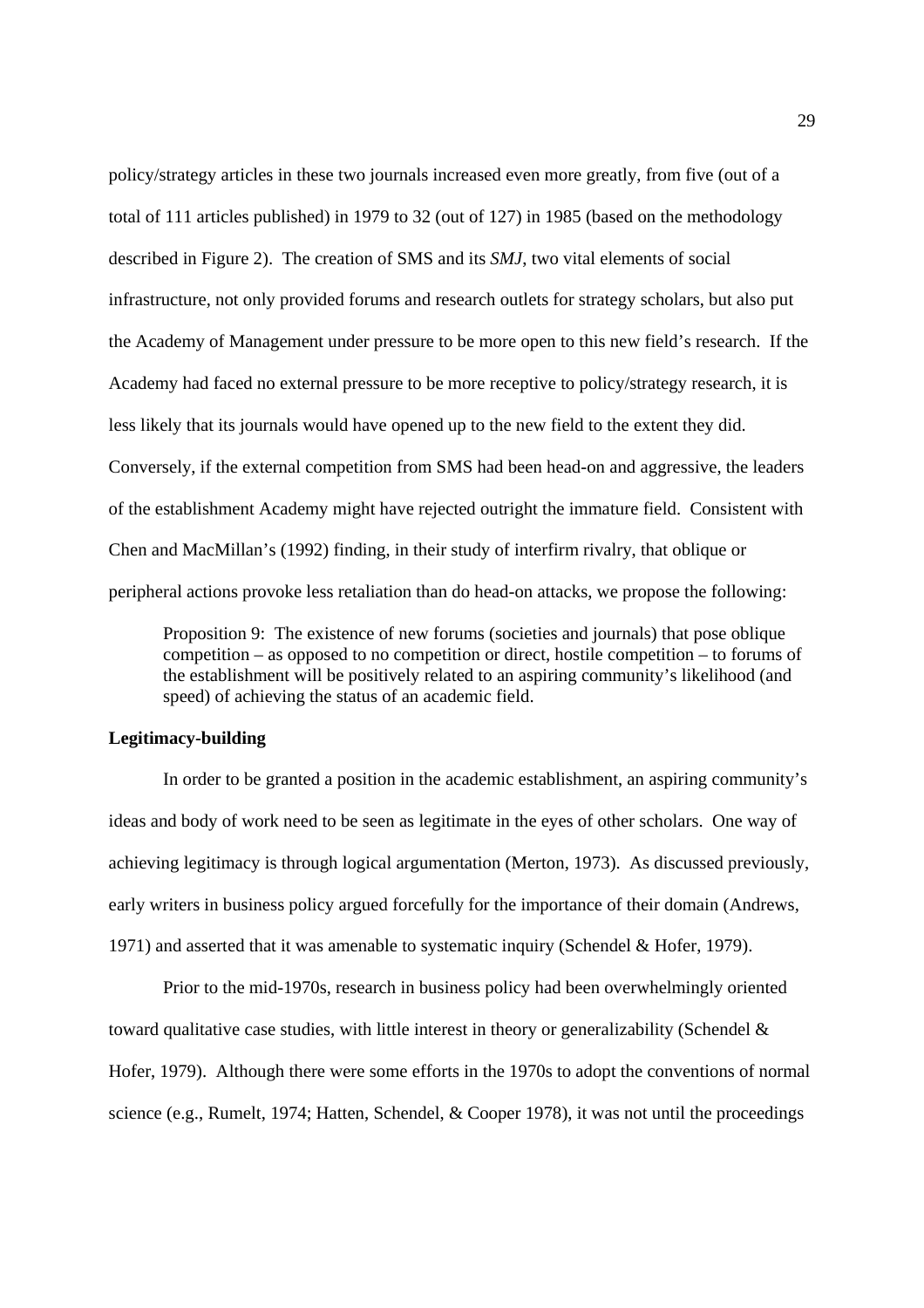of the Pittsburgh conference were published in 1979 (Schendel & Hofer, 1979) that the call for theory-based quantitative research was formally voiced or heeded.

And it was heeded. Of the 25 articles in the 1980 inaugural volume of *SMJ*, 11 included formal hypotheses or propositions, and eight used quantitative analysis of substantial samples (as opposed to case reports). In an analysis of the most highly-cited empirical strategy works published in the period 1980-1985, Hambrick (1990) reported that they overwhelmingly featured tests of explicit hypotheses using multivariate analysis of significant samples. Thus, very quickly, the new field adopted the style of research that those in more established adjacent fields – particularly marketing and organizational behavior – deemed as credible.<sup>14</sup>

The emerging field of strategic management was also able to adopt, and even cloak itself in, the language and logic of the most prestigious of the social sciences – economics. Beginning with Rumelt's study of diversification (1974) and Hatten, Schendel, and Cooper's study of strategic groups in the brewing industry (1978), the constructs and tools of economics were imported into the emerging field of strategy. Porter's (1980) book, the most highly cited work in the new field in the 1980-1985 period (Hambrick, 1990), was expressly dedicated to introducing and applying the concepts and findings from industrial economics to the topic of strategy. The next several years saw widespread use of the terminology, logic, and methods of economics (e.g., Wernerfelt, 1984; Barney, 1986; Rumelt, Schendel, & Teece, 1991). Interestingly, the new field's incorporation of economic thinking did not evoke any apparent consternation from economists. Indeed, during the 1980s, several prominent economists published pieces in *SMJ* and other management journals, reinforcing the appearance of an intellectual alliance between the new field and "the physics of the social sciences" (Stinchcombe, 1994).

Of course, not everything published in the new field in the early 1980s was in the mold of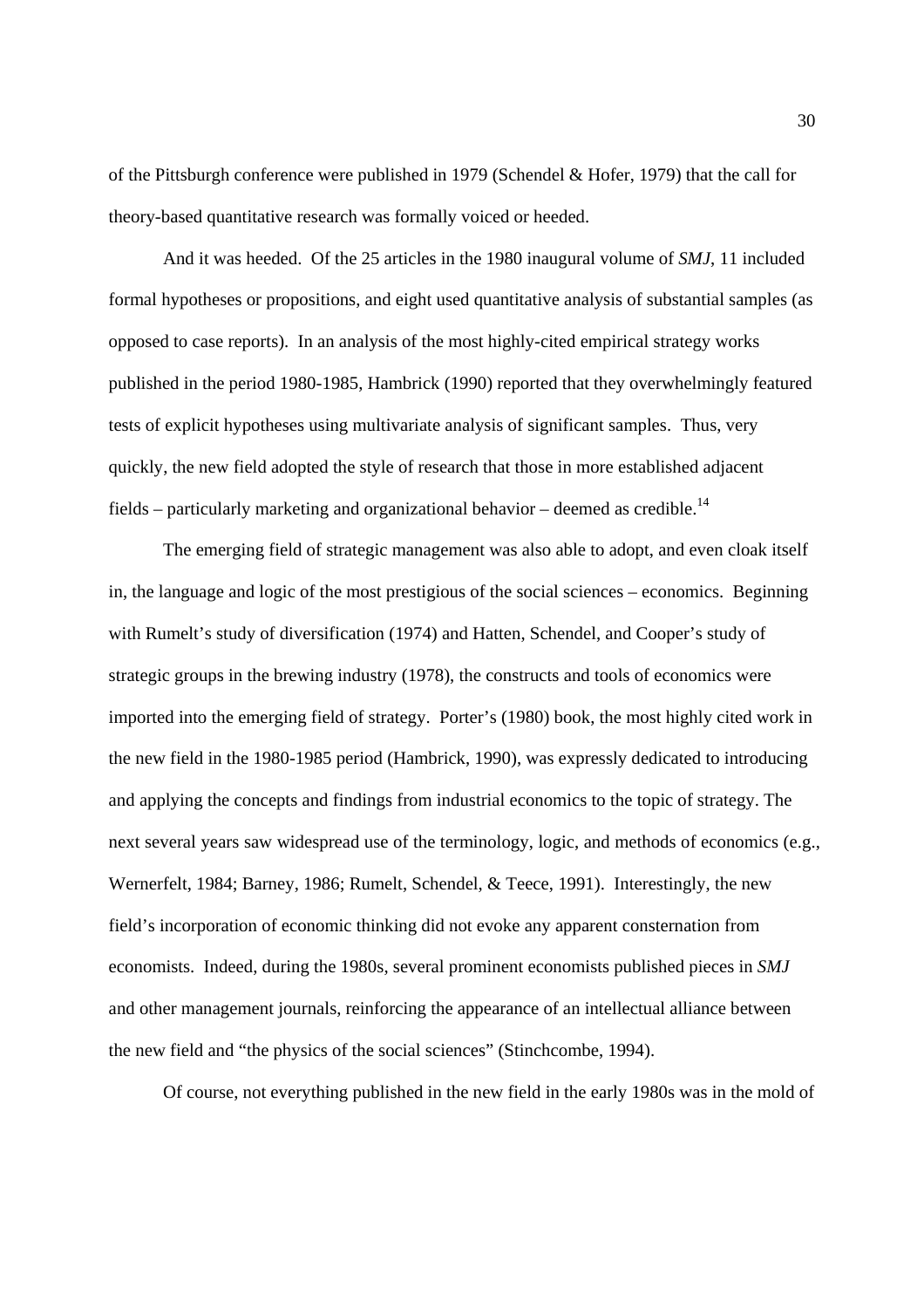normal science or economics-based. In fact, there continued to be a wide proliferation of topics, research styles, and methods (summarized in Hambrick, 1990; Hoskisson, et al., 1999). Nonetheless, the new field achieved enough legitimacy, from its appearance of sophistication during those early days, that it was able to obtain its foothold in the academic establishment.

Proposition 10: The adoption of the norms and style of research of more established adjacent fields will be positively related to an aspiring community's likelihood (and speed) of achieving the status of an academic field.

 Table 1 summarizes our portrayal of the rise of strategic management as an admittanceseeking social movement.

---------- Table 1 about here ----------

#### **Brief Application to Two Fields**

It is useful to consider the validity of our model for explaining the trajectories of fields other than strategic management. International business (IB) and social issues in management (SIM) particularly come to mind as relevant parallels within the administrative sciences. Both originated in about the same era as SM, and their early participation levels were only slightly below SM in its early days (Guth, 1973). They both received a boost (as did SM) from AACSB accreditation requirements calling for their subject areas to be included in business curricula. But their eventual trajectories diverged greatly from that of SM, as well as from each other.

#### **International Business**

The field of international business originated in the 1950s, as an outgrowth of the internationalization of corporations (We rely on the following sources in this section: Buckley and Lessard, 2005; Dunning, 2002; Fayerweather, 1974; 1986; 1994; Hawkins, 1984; Kwok, Arpan, and Folks, 1994). The field gained momentum through the formation of the Association for Education in International Business in 1958 (later renamed the Academy of International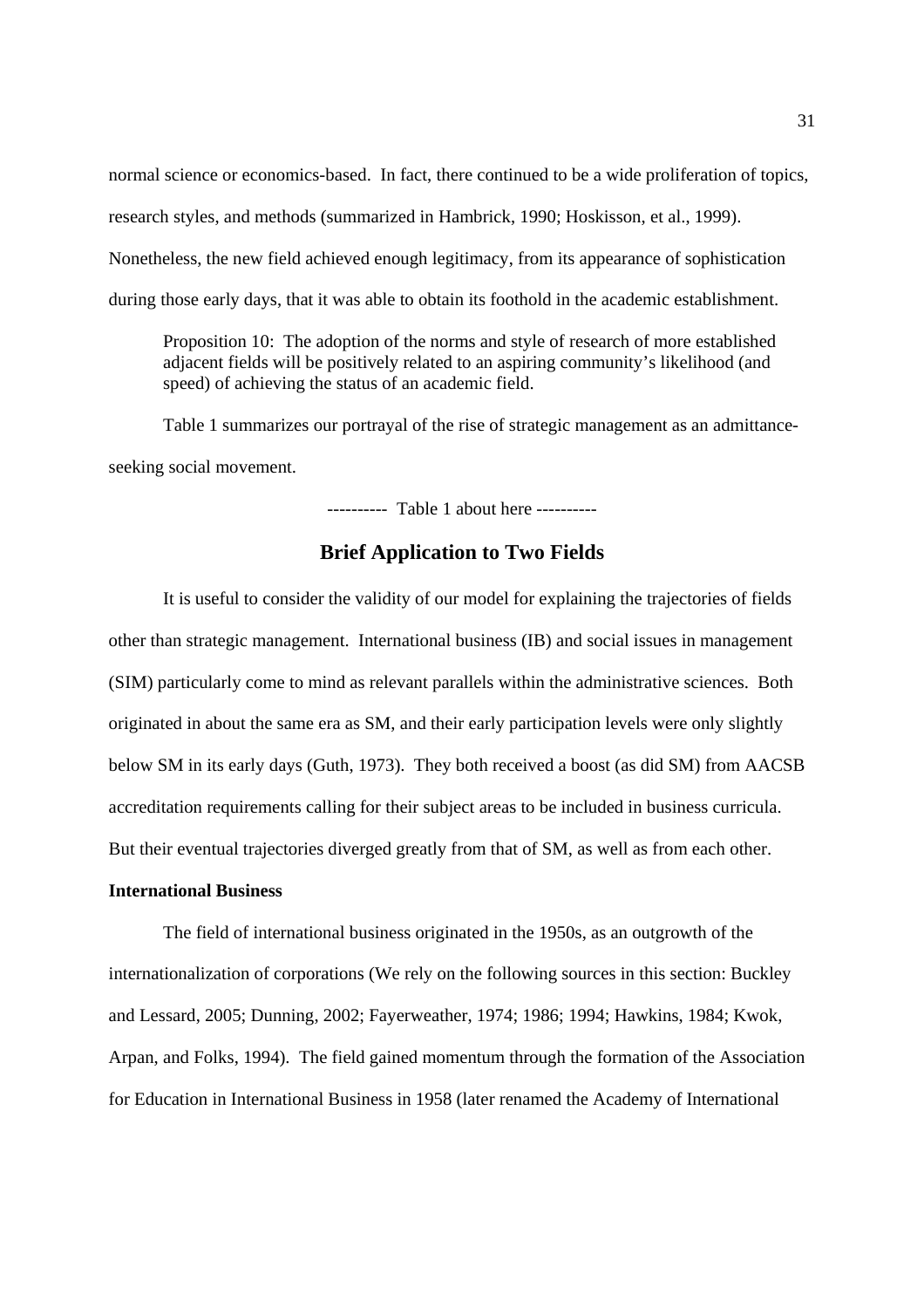Business, or AIB), the founding of the *Journal of International Business Studies* (*JIBS*) in 1970, and the creation of IB departments at a number of prominent business schools, such as Columbia, New York University, Indiana, Michigan, and Wisconsin. IB attracted scholars from various other disciplines, including economics, marketing, management, and finance.

 In some ways, the field went on to flourish greatly. Membership in AIB increased substantially; the number of internationally-oriented courses taught in business schools expanded; and articles on international topics became more common in major journals of all the fields of business. In other ways, however, the field of IB waned in its distinct identity and influence. During the 1980s and 1990s, IB departments at a number of major business schools were eliminated, and absorbed into other units. Today, many business schools have interdisciplinary centers or institutes devoted to international issues, but very few distinct IB departments remain. (For example, none of the schools listed in the prior paragraph still have distinct IB departments.) *JIBS* continued as a viable specialty publication, but did not achieve the status of a top-tier journal (SSCI data; Harzing, 2006). Our sense (but without concrete data) is that it is rare today for tenure cases to be proposed under the label of IB. It might be said that IB served its purpose by helping to internationalize business schools, rather then by assuring its own continued identity and status as an academic field.

 The trajectory of IB can be explained, in great part, by our model. Working in its favor, IB was able to draw a strong differentiation from other existing fields. Asserting a socially important mission that was responsive to major trends on the business landscape, IB benefited from the AACSB accreditation requirement. In terms of resource mobilization, there was a growing student interest in international topics, and the creation of the AIB and *JIBS* were important elements of infrastructure.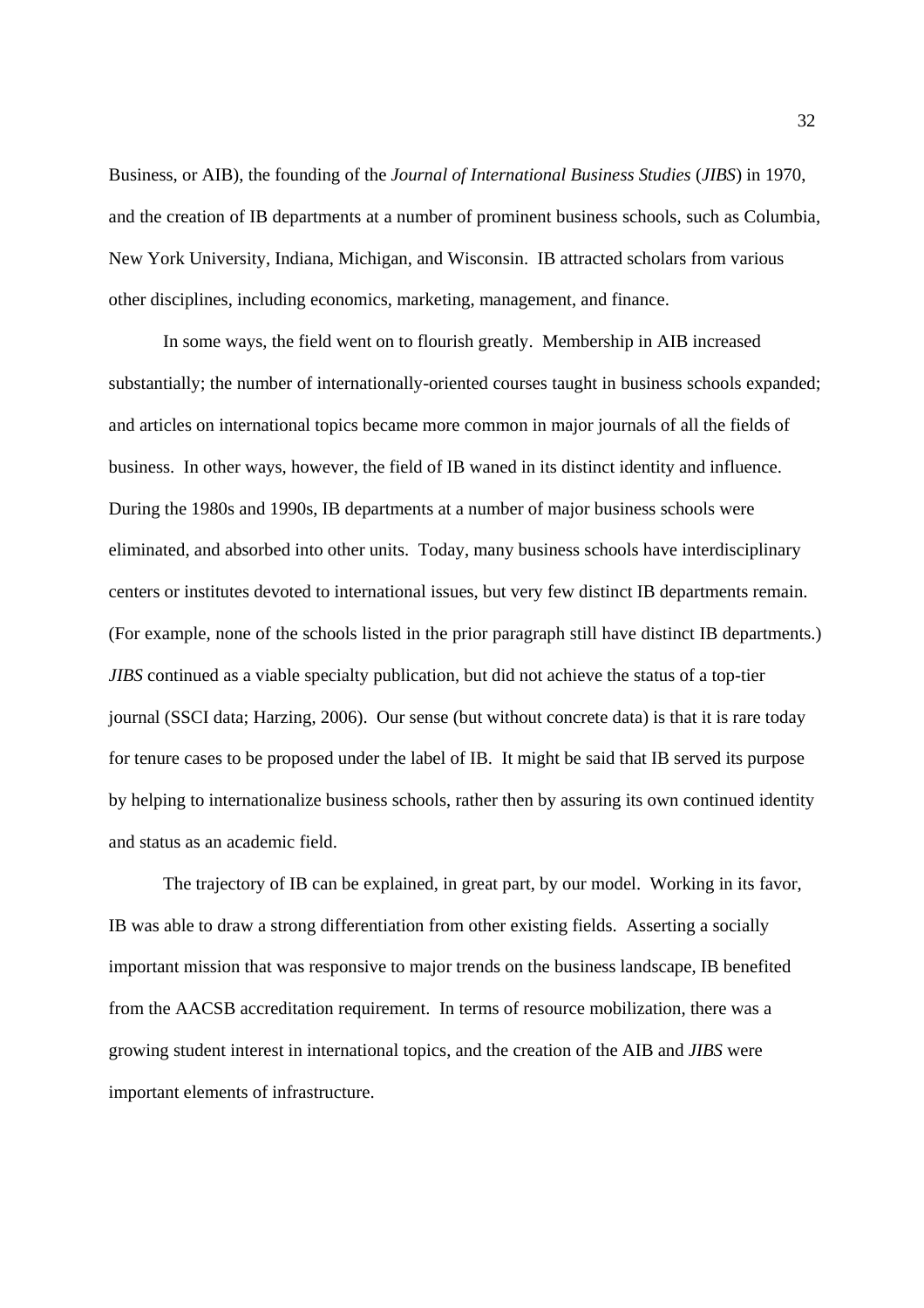Perhaps the key elements working against IB, and contributing to its difficulty in sustaining its status as a distinct field, were insufficient shared interests among its members and insufficient legitimacy-building. Members of the IB community were united by their interest in international business, but were otherwise very diverse in their professional orientations and allegiances. As a precursor of this heterogeneity, the 19 individuals who were at the first organizing session of the AIB included a mix who "represented a diverse span of subjects: accounting, economics, industrial relations, law, management, marketing, and public relations" (Fayerweather, 1986, p. 3). This breadth persisted, in the pursuit of both a three-prong agenda – education (teaching and curriculum), research, and influencing business and governments (Hawkins, 1984) – and an extraordinary array of topical areas. For instance, in a recent portrayal of IB, Buckley and Lessard (2005, p. 595) noted the various levels of analysis in the field: "the individual manger, the firm, the industry, and the environment. In each category there is vast heterogeneity." The bonds of the IB community may have been further weakened by the divided allegiances of many, perhaps most, of its members. In contrast to strategic management scholars, most of whom threw their lots in with the new field and had no way to hedge their bets, a large proportion of IB professors had intellectual homes in other fields (Fayerweather, 1986). These split allegiances may have also contributed to problems of legitimacy for the field. Because so many IB members were primarily associated with other established fields, they were under professional pressure to publish their best works in the top journals in their respective areas. In a 1985 survey of AIB members, *JIBS* was rated highly for its professional interest, but only moderately for its weight in promotion and tenure decisions (Fayerweather, 1986). Because *JIBS* was (and still is) synonymous with the field of IB, the journal's inability to secure top-tier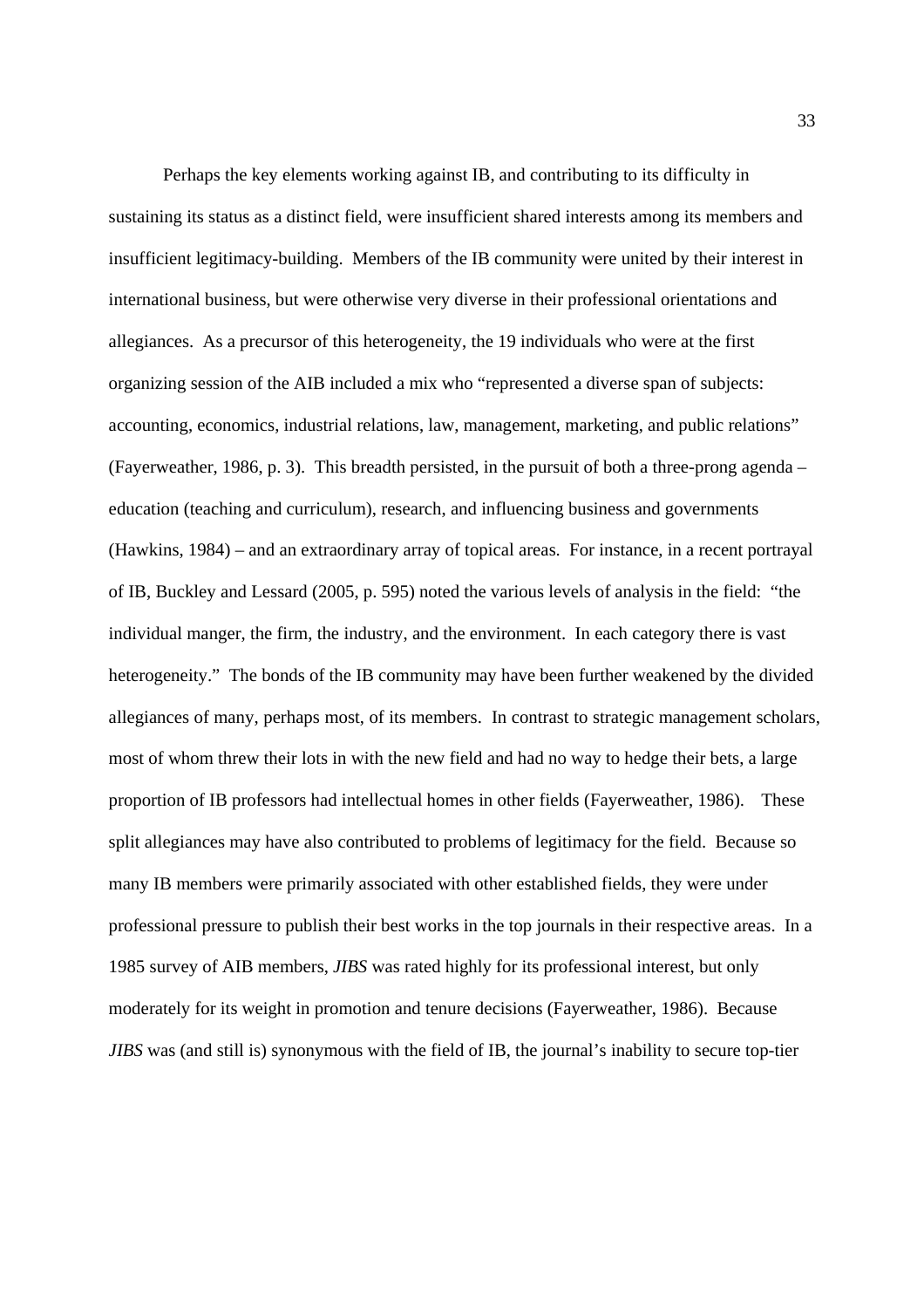status may have added to the timidity of IB scholars to overly commit to the field, and it may have raised questions of legitimacy in the eyes of others.

 In 1984, Hawkins (then AIB president) said, "For our influence to grow, our status in scholarship and academia must become more secure." About 20 years later, a pioneer in IB both celebrated its accomplishments and bemoaned its "inability to convince non-IB colleagues… to recognize the unique contributions which IB scholars can make" (Dunning, 2002, p. 83).

#### **Social Issues in Management**

In the 1950s, a number of scholars became interested in the non-market aspects of business, or business and society; the formation of the Social Issues in Management (SIM) Division of the Academy of Management in 1971 was among the first major organizational efforts for this aspiring community (This section draws from the following sources: Epstein, 1999; 2002; Frederick, 1994; 2006; Mallott, 1998; Walsh, Weber, and Margolis, 2003; Wokutch, 1998a; 1998b.) The agenda of SIM includes an array of profound topics, including business and public policy, corporate social responsibility, stakeholder analysis, and business ethics. The field enjoyed considerable growth in the 1970s and early 1980's, both in membership and research visibility in major journals (AOM membership data; Walsh, et. al., 2003). The field was buoyed by an AACSB accreditation requirement for its courses, by a series of grants from the GE Foundation to conduct conferences, and by creation of publication outlets (notably, *Business and Society* (established in 1963), *Journal of Business Ethics* (1982), and the annual series, *Research in Corporate Social Performance and Policy* (1983).

 By the early 1990s, however, SIM had lost considerable ground within the administrative sciences – a condition that has not been reversed. SIM-oriented papers appeared with less and less frequency in the top journals in management (Walsh, et. al., 2003). Currently, only about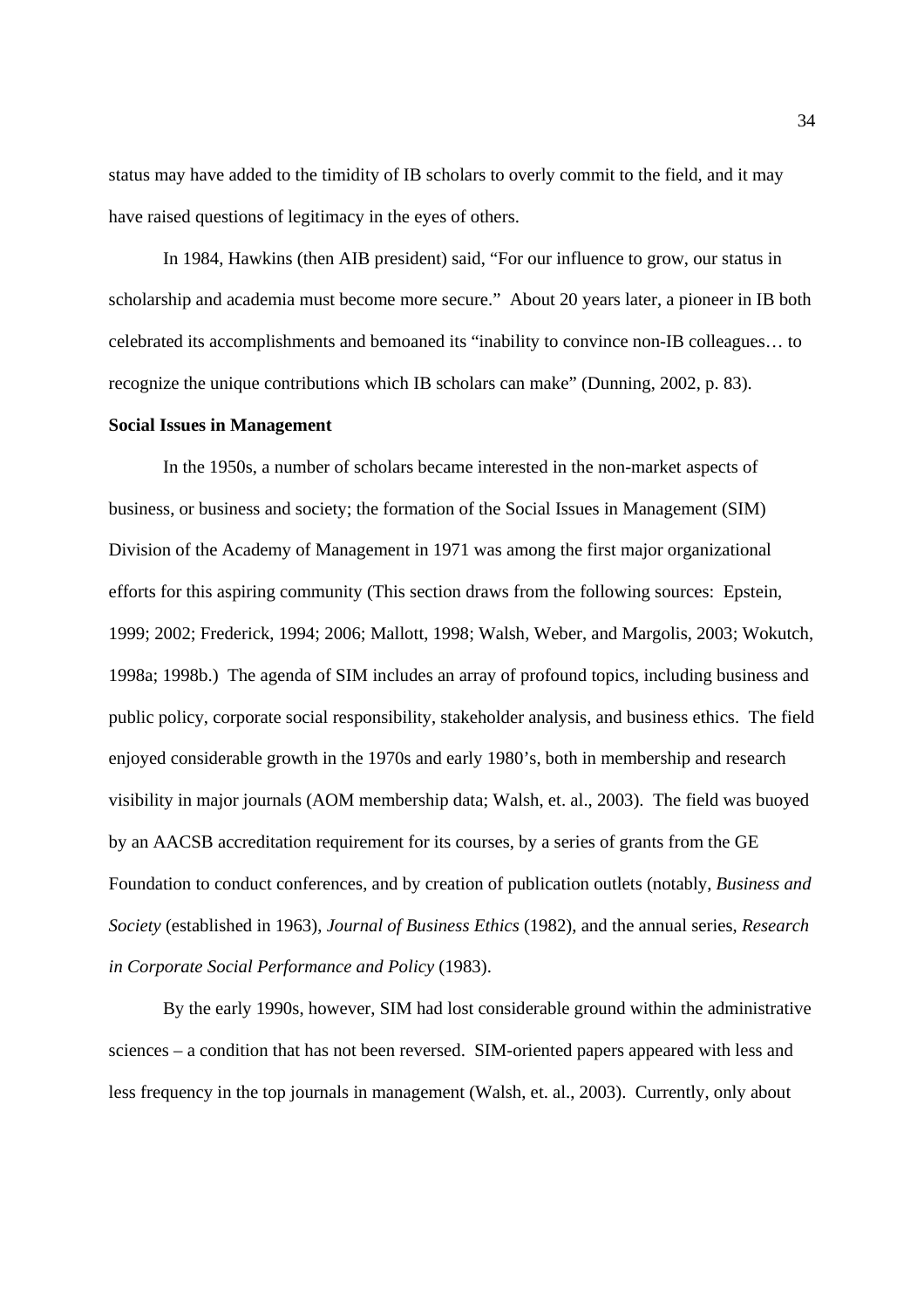seven percent of Academy members are affiliated with SIM (down from ten percent in 1980). Although SIM still has a significant, dedicated membership and produces some excellent work on crucial topics, the field now operates at a relatively low level of participation.

 SIM had several elements of our model working in its favor, and which helped account for its significant rise in the 1970s and early 1980s. Beyond the early positive developments noted above, SIM was able to claim a distinctive, socially important mission – one that no other field was prepared to take on. And the political opportunity structure was highly favorable for the new field. Widespread social unrest of the 1960s prompted a major reassessment of American institutions, including corporations and their profit orientation. This questioning of corporate purpose contributed to the formation and ascendance of SIM. As an early leader, William Frederick, said in an interview (Wokutch, 1998b, p. 221),

> But look, we [SIM] were all saved by these social protest movements. A week didn't go by without Ralph Nader raising hell about something, or the environment…and then there was the women's movement, and the black movement.

 By the late 1980s, however, the political opportunity structure for SIM was reversed, and the pursuit of shareholder wealth regained primacy on the American business landscape. Several trends have been documented by Useem (1996), Ward (1997), and others: Profitable companies became the targets of takeovers – because they were not profitable enough; increasingly powerful institutional investors leaned on executives to raise profits; and many Americans started investing directly in corporations and intently watching share prices. In short, from about 1988 to 2000, an academic field that asked society, or business students, to question the primacy of profit-seeking would have faced severe skepticism. More recently, the Internet bust and a series of major corporate scandals in 2000-2002 may have created a new eagerness for SIM's agenda, but it is too early to tell if the field will be able to capitalize on this "second chance."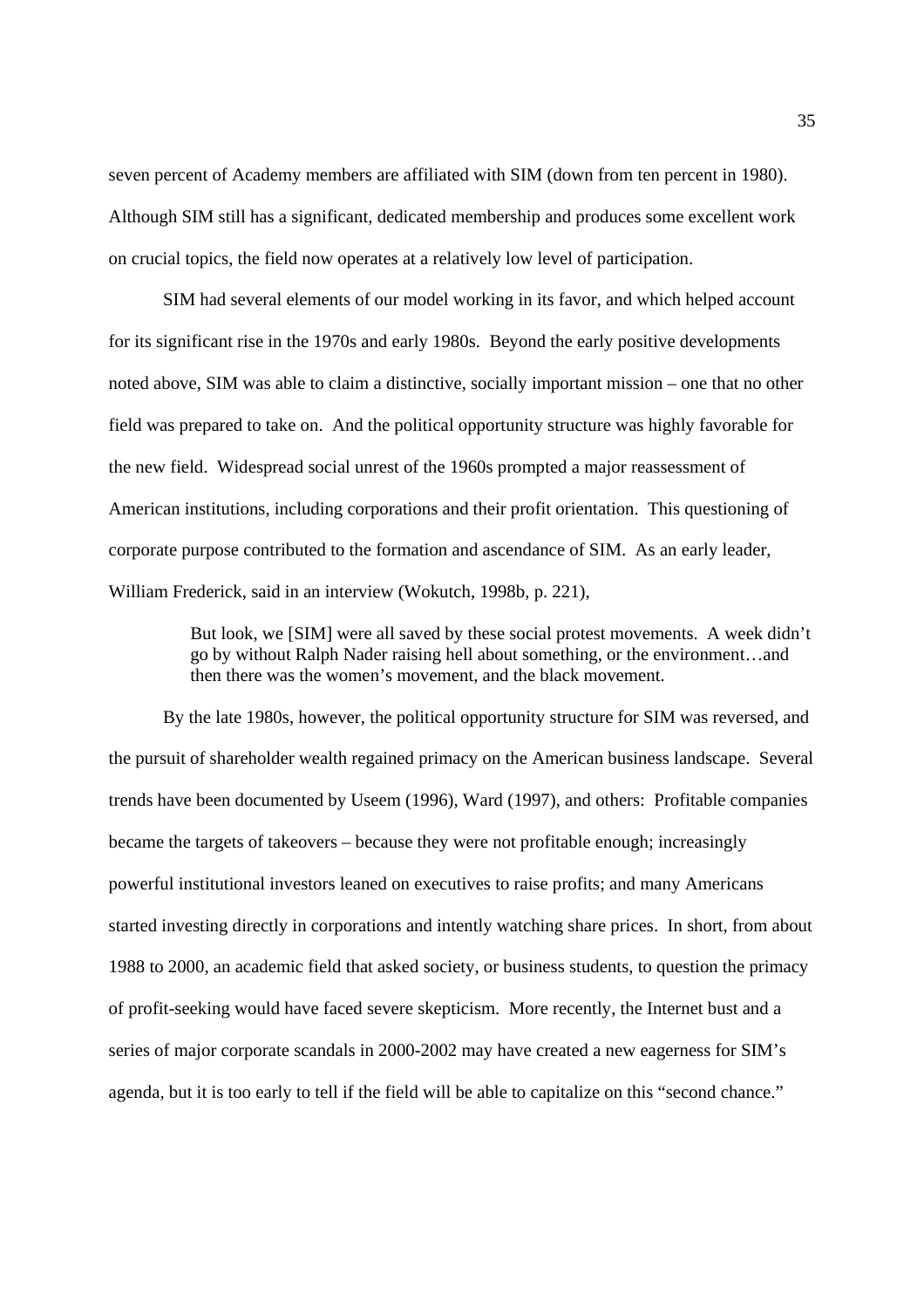Much like IB, but even more so, the early members of SIM came from various intellectual traditions – economics, law, political science, philosophy, marketing, management, and others. Members applied these perspectives to a wide array of topics, including public policy toward business, corporate social responsibility, and business ethics. There was no apparent nucleus that had been trained in the same way or at the same place. The centrifugal forces within the field may have been complicated by the geographic distances between the early centers of SIM activity (at Columbia, Berkeley, and Washington) and the absence of regular forums for coalescing. One might conclude, then, that SIM was hampered by insufficient shared interest and by lack of a strong core among its members.

 The social bonds of SIM seem to have been further weakened when it joined forces with the relatively new Society for Business Ethics in 1981. Although SIM previously had an interest in ethical issues, its prevailing perspectives had been economics, law, public policy, and management. The new alliance with scholars of ethics, who tended to be philosophers and moralists, was in some ways a logical expansion for SIM; but it also created an intellectual schism, which diffused the agenda of the field and (according to our interviews with SIM members) caused friction, even an antipathy, that mounted over time.

These brief analyses of IB and SIM illustrate the general applicability of our model. While we have not attempted to describe the two fields in depth, Table 2 summarizes our interpretation of how they fared in terms of our propositions. As the table and our discussion indicate, IB and SIM – by our reading, at least – were each missing some elements, perhaps most notably a "bounded set of shared interests" and a "socially interconnected core." This observation leads to a meta-proposition: *each of our proposed elements adds, in a ceteris*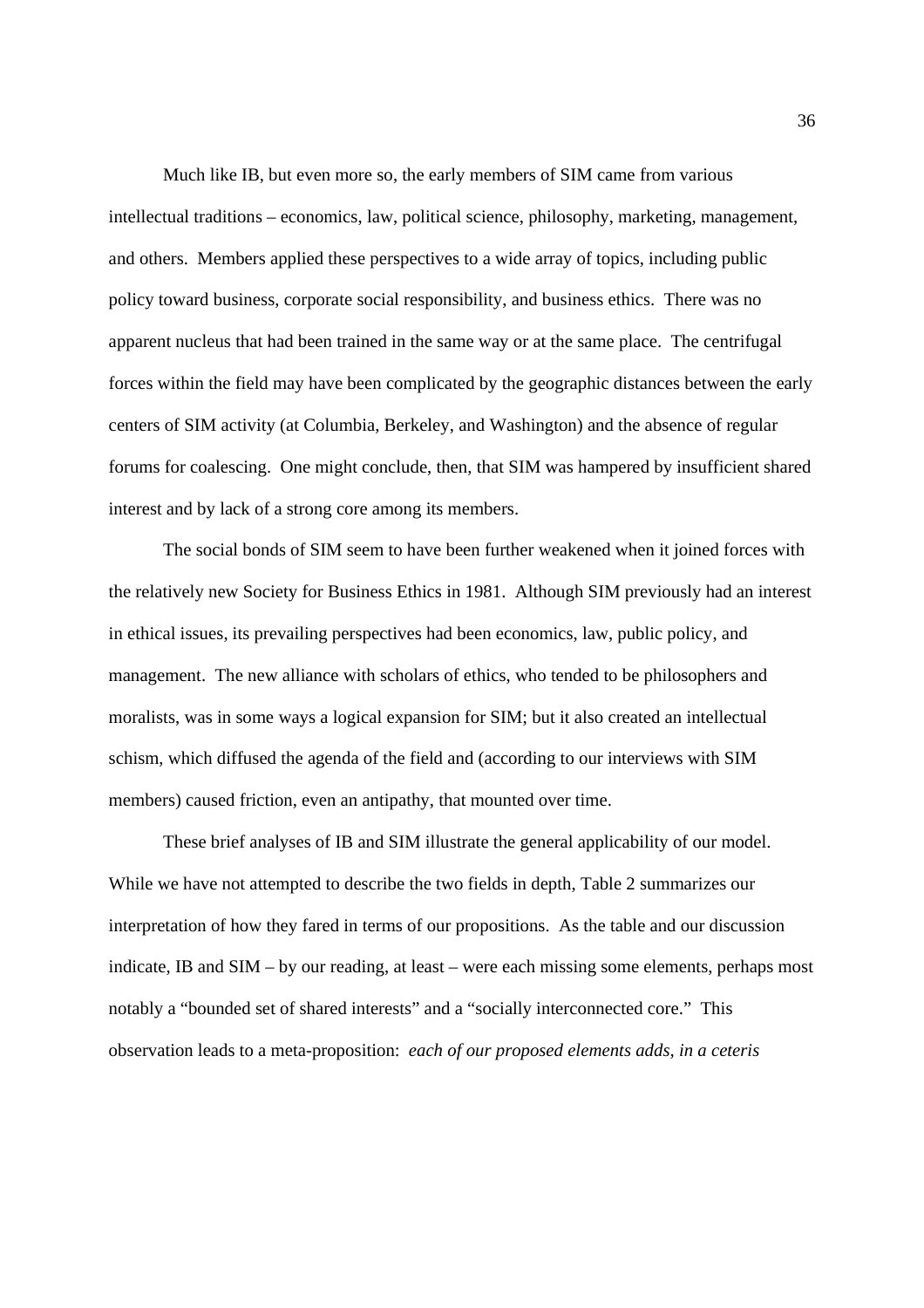*paribus manner, to an admittance-seeking community's likelihood and speed of achieving success*.

---------- Table 2 about here ----------

#### **Implications and Summary**

 We have set forth a model to explain the factors that cause a new academic field to ascend, proposing that an aspiring community's chances of becoming recognized as a field will depend on the extent to which it has at hand, or puts in place, the elements of what we call an admittance-seeking social movement. We have identified the main sociopolitical ingredients that enhance an aspiring community's likelihood of success: differentiation, mobilization (a favorable political opportunity structure, shared interests, and social infrastructure), and legitimacy-building (intellectual persuasion and emulation of existing adjacent fields). In short, a new academic field will ascend not only, or even primarily, because of its intellectual advances, but also because of its sociopolitical context and undertakings.

 Sociology of science researchers have long been interested in status differentials, or the pecking order, among established academic fields (Cole, 1983). Our paper complements that focus by examining the factors that allow a field to arise at all. Although the well-known problem of survivor bias makes it impossible to know how many attempts are made to start and promote new academic fields, we can readily envision that such efforts abound. Consider just a few of the communities within the administrative sciences that currently seem to be striving for more secure footing: entrepreneurship, business ethics, postmodernism, and critical studies. No doubt, a host of academic entrepreneurs are similarly engaged in trying to advance new fields in the humanities, social sciences, and other areas. Thus, our model has wide relevance, serving both as a basis for explaining the eventual fates of aspiring communities and as a prescriptive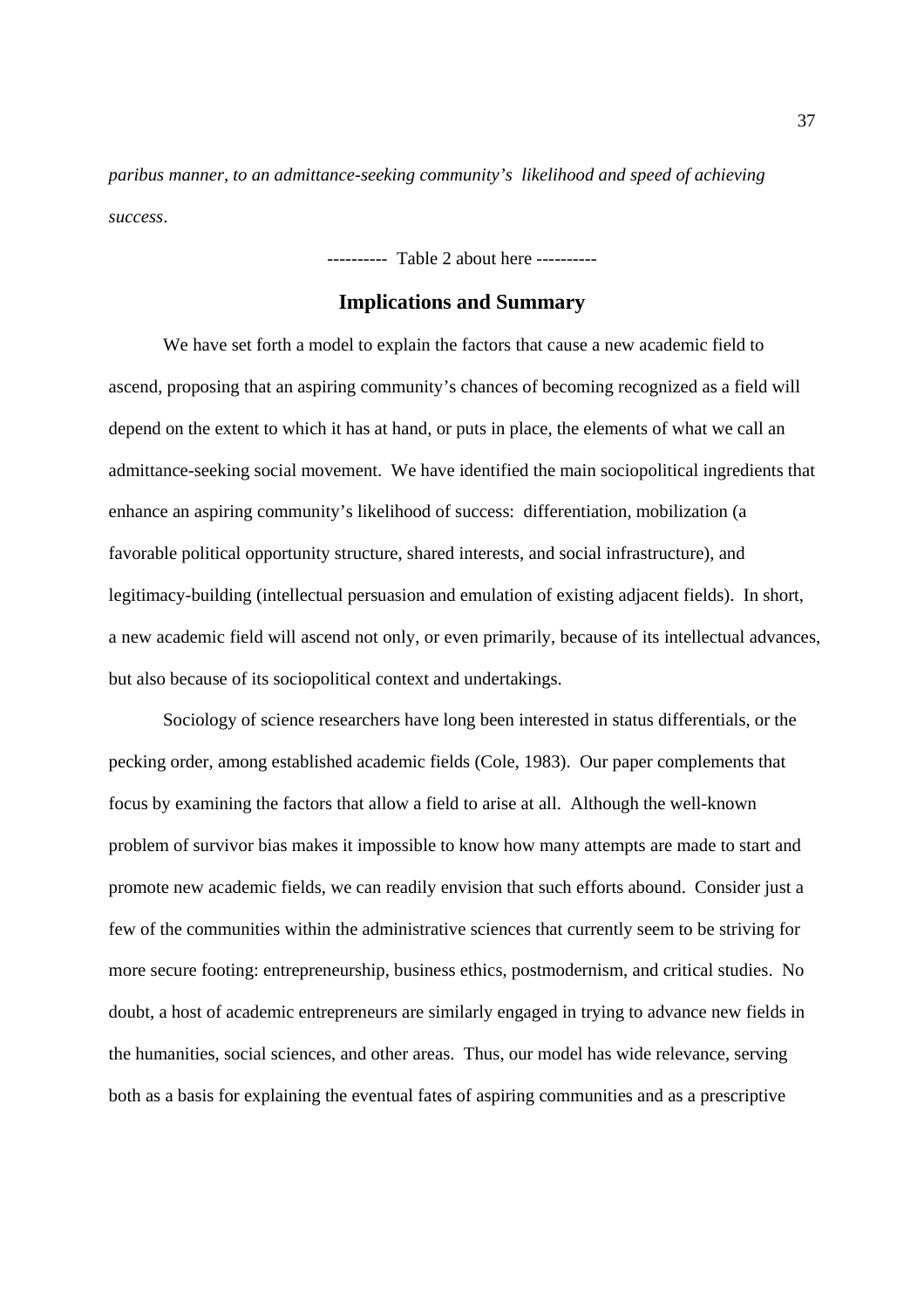roadmap for those leaders who want to enhance their chances of success.

 Our model not only lays out the types of initiatives that an aspiring field's leaders might take in order to enhance their likelihood of success, but it also suggests some of the sacrifices, or the price, that must be paid. For example, we argued that legitimacy-building is enhanced if a new field emulates the styles of adjacent better-established fields; but in some instances such research styles might be very confining, or even inappropriate, for the new field's central research questions. In this vein, the field of strategic management overwhelmingly adopted the large-sample empiricism of more established social sciences; but it largely abandoned, as part of the bargain, its interest in a deeply textured understanding of strategic decision processes. Bowman (1990) bemoaned the absence of book-length, in-depth research reports of the type that had provided the early field of business policy its distinctive character.

 Indeed, it is worth reiterating that strategic management might have taken a very different course. It might have stayed with a clinical orientation; it might have aligned with military science; it might have built more on sociological or psychological perspectives. There is no way to know how these pathways would have turned out. We would surmise, however, that the broad contours of our model could still be used to explain the outcomes of alternative trajectories.

We hope our paper will stimulate research on the rise of academic fields. Although conducting empirical research on a substantial sample of academic fields will be challenging, our propositions are testable. For example, analysis of citations could be used to test our proposition about the importance of a socially interconnected core and complementary variety. Content analysis could be used to investigate our proposition about the importance of proposing a mission that is complementary to, rather than competitive with, existing adjacent fields.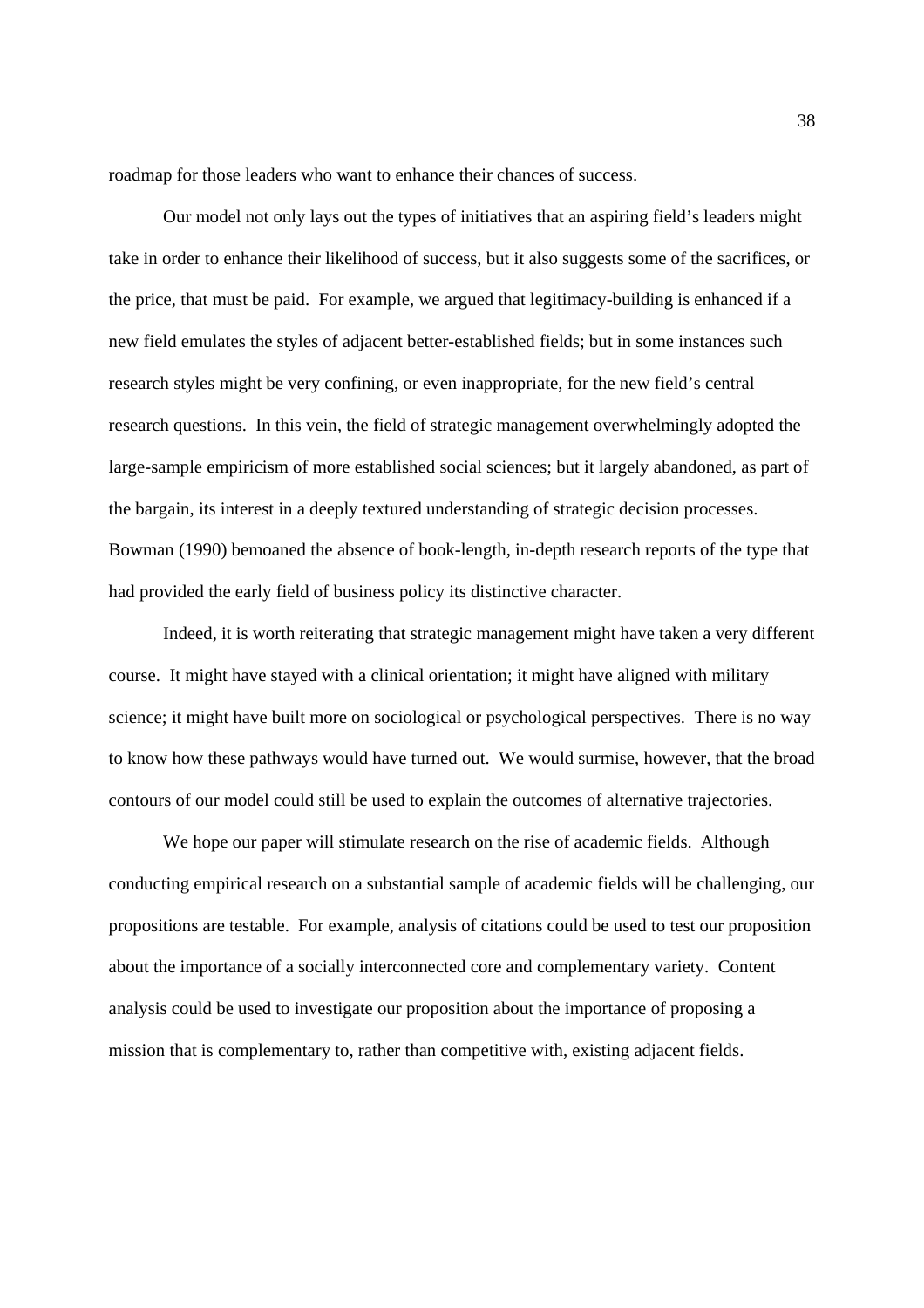Our model suggests additional lines of research as well. We could imagine very fruitful examination of the differentiated roles within an academic social movement. We have referred to a new field's "leaders" in aggregate terms, but there surely are distinct cohorts and aptitudes that make up a successful academic social movement. It would be interesting to learn what the ideal mix of human qualities is. It might also be revealing to examine how different sets of actors (those of different cohorts, or those with different social ties and training, for instance) push for different agendas within a new field. Namely, there is an opportunity to extend our emphasis on social relations to include more attention to intra-field political dynamics. Additionally, we believe there is great opportunity to model the later phases of a field's trajectory. Merton's (1973) third phase, "reconsolidation," might serve as a starting point for consideration; we can envision that, once a field has successfully traversed the early phases we have described, it is then susceptible to additional processes of hegemonization, splintering, and decay. It would also be interesting to conduct cross-border comparisons of the rise of academic fields. Our model might provide a basis for examining an academic field in a global context.

 In emphasizing the sociopolitical factors that underpin the rise of a new field, we have downplayed the role of intellectual advances. In great part, this is because we believe that the appearance that good intellectual work is underway is at least as important as the substance of the intellectual thrusts of the field. For example, while Porter's 1980 book stimulated a great deal of research in the field of strategic management, other approaches might have provided just as vigorous an impetus. Similarly, the later popularity of the resource-based view might have been due both to its intellectual appeal *and* to the legitimacy and social ties of its early advocates. Academic fields – particularly in the social sciences – exist and prosper not only because they are "right" in a technical sense, but because they comprise a cohesive, critical mass of scholars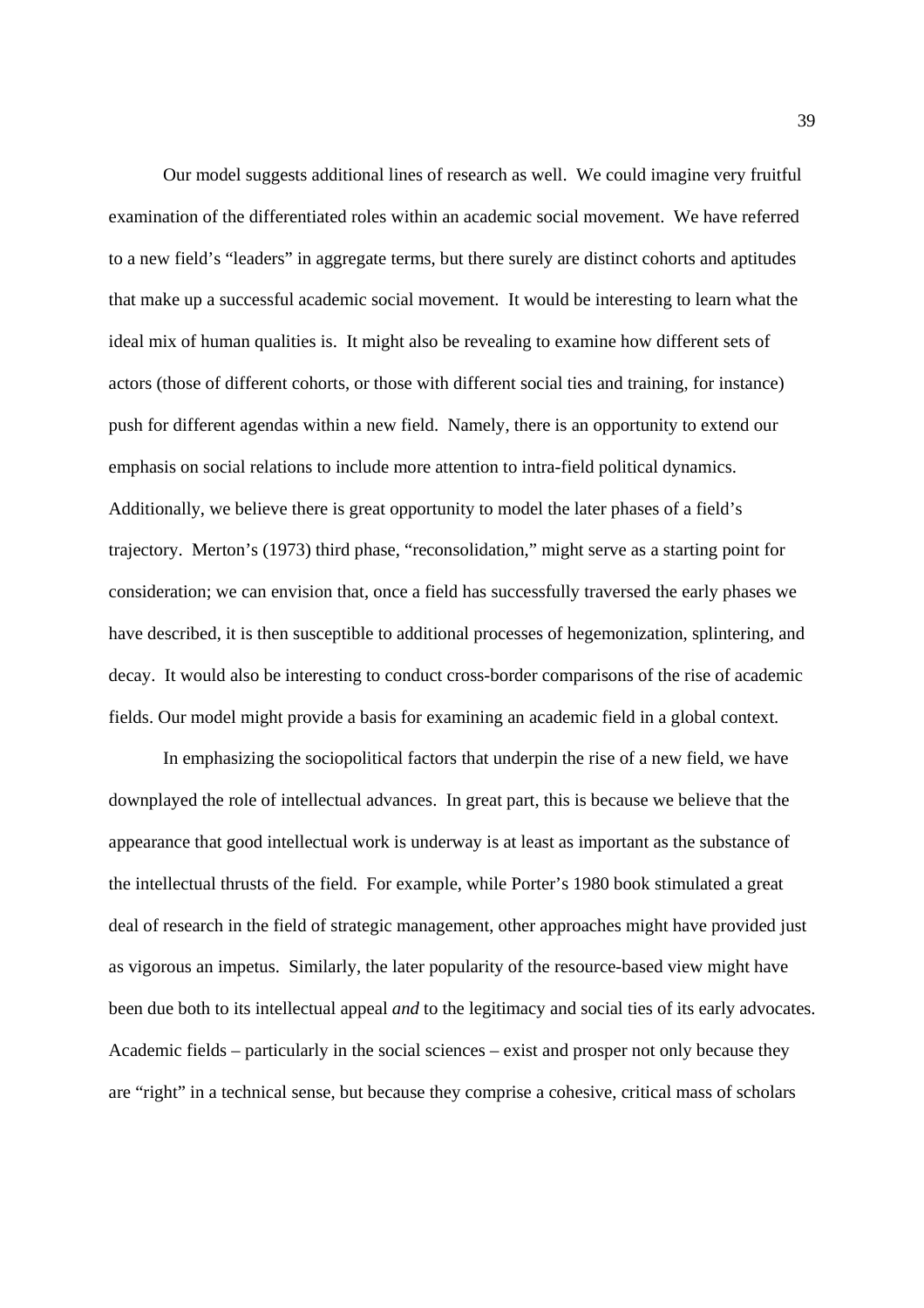able to deliver the appearance of being on a promising track. Intellectual advances are necessary ingredients for the rise of a new field, but they are by no means sufficient.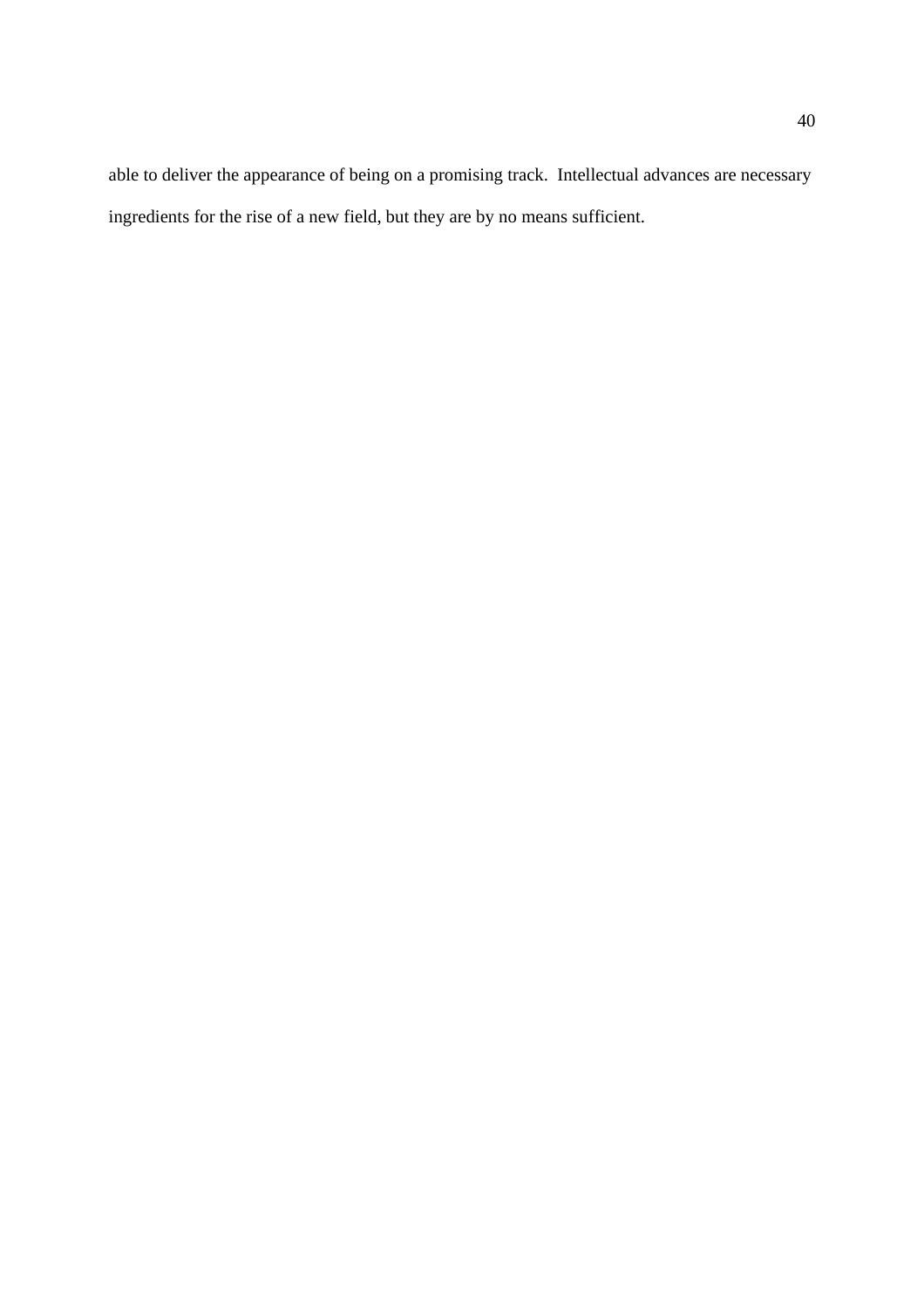#### **NOTES**

1. We have benefited from archives provided by William Guth, the first chairman of the Business Policy and Planning Division of the Academy of Management. To conserve space, we do not list separate references for each piece of communication in these archives, but rather refer to them collectively as Guth, 1973.

2. Merton's model also included a third phase – reconsolidation with other disciplines – which we omit from our consideration, because it described events after sociology's rise.

3. Indeed, there is evidence that prominent sociologists active at the turn of the twentieth century, including Weber and Durkheim, were essentially unaware of each other (Parsons, 1937).

4. Some of our understanding of the history of strategic management comes from our own experience as participant-observers in the field since 1977, which between us has included three periods of service on the executive committee and two terms of the division chair of the Business Policy and Planning Division (later Business Policy and Strategy), two periods of service on the board of governors of the Academy of Management, and one term of service on the board of directors of the Strategic Management Society.

5. Social movement literature uses the term "resource mobilization." Resources can take many forms and may involve a wide range of organizational and social activities. Hence, we use "mobilization" and "resource mobilization" interchangeably.

6. From Academy of Management membership records, which are incomplete before 1980.

7. We speak here of such individuals as Bourgeois, Burgelman, Hambrick, Hitt, Huff, Ireland, Jemison, Lenz, and Lubatkin.

8. There may have also been intellectual reasons why the fields of OB and OT did not attempt to appropriate the domain of strategic management. OB scholars (then and now) are primarily interested in individual and small-group phenomena, rather than macro-organizational issues. And OT, at the time when strategic management was making its most aggressive push (1978-85), was distinctly leaning away from any attention to managerial volition – as typified by OT's strong interest then in population ecology and neoinstitutional theory.

9. Even though student demand for courses helps to create faculty positions (which are beneficial for the ascendance of a field), student demand does not necessarily confer prestige on a field.

10. Actually, the proposal to change the name of the field may have been first raised in an unpublished paper by Dan Schendel and Kenneth Hatten, "Business Policy or Strategic Management? A Broader View for an Emerging Discipline," presented at the 1972 program of the BPP Division of the Academy of Management.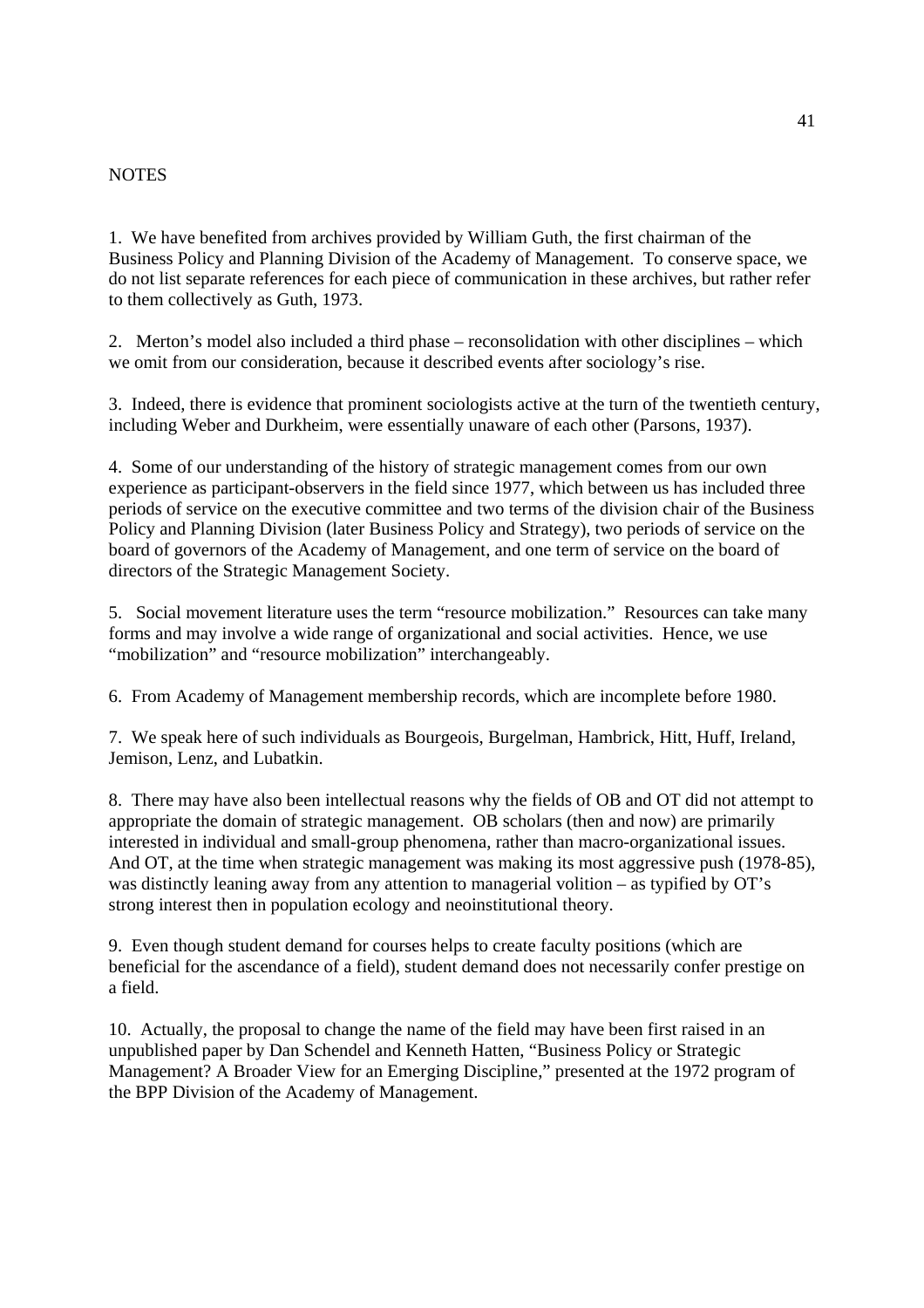11. There had been previous efforts to launch policy-oriented journals, but none that were peerrefereed.

12. The five former presidents of the Academy of Management who attended the Pittsburgh conference were John Miner, William Newman, Max Richards, George Steiner, and Charles Summer.

13. A panel of three senior strategic management scholars corroborated our identification of strategy-oriented editorial board members.

14. It is also interesting to consider how advances in computing power and the creation of largescale digitized data vases (PIMS, Compustat, FTC data, etc.) may have greatly helped the emerging field of strategic management achieve legitimacy.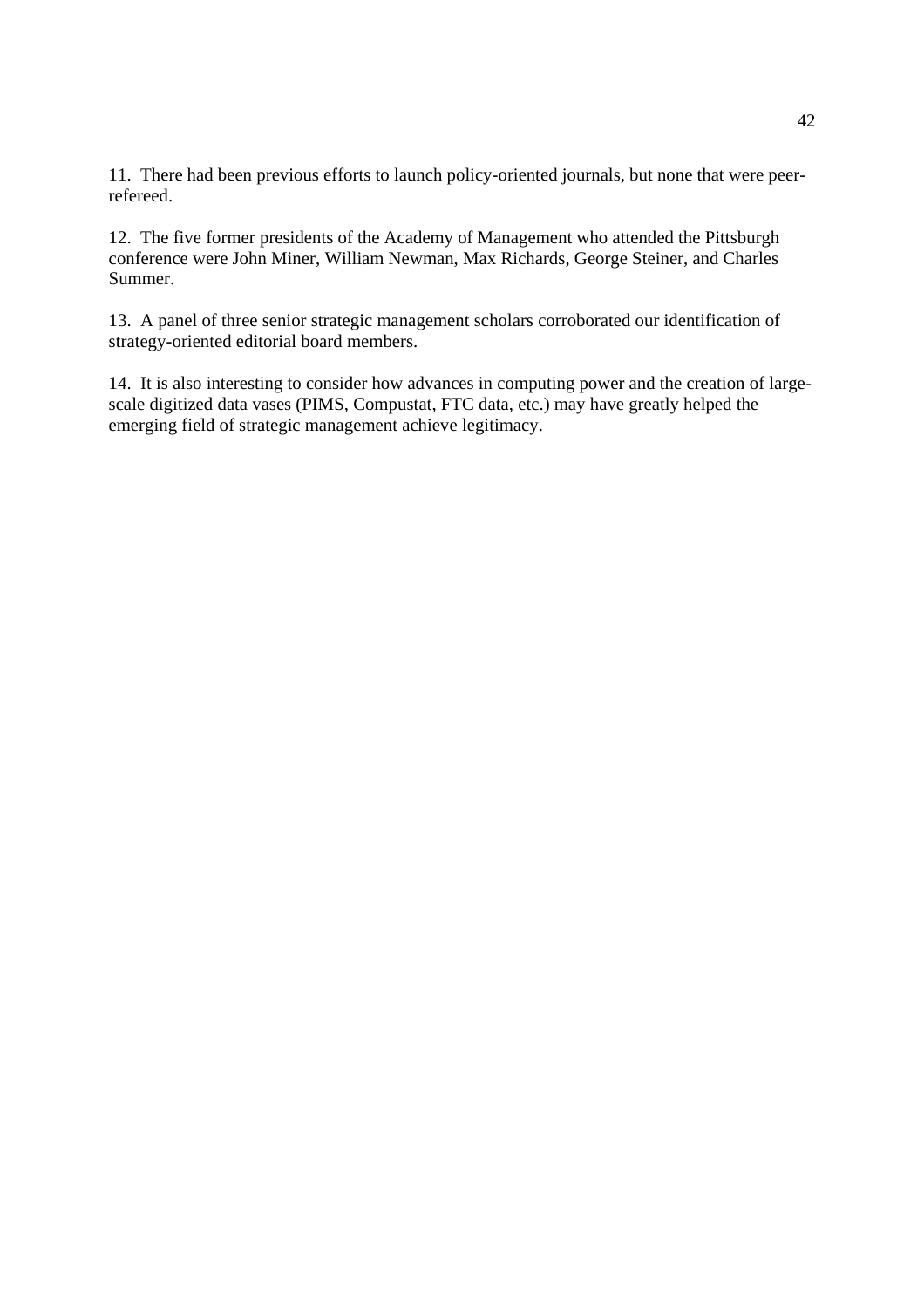#### **REFERENCES**

Alvesson, M & Willmott, H. 1992. *Critical Management Studies* (eds.). London: Sage.

Ash, M. G. 1983. The self-presentation of a discipline: History of psychology in the United States between pedagogy and scholarship. In L. Graham, W. Lepenies, & P. Weingart (eds.), *Functions and uses of disciplinary histories*, 143-190. Dordrecht, Holland: D. Reidel Publishing.

Andrews, K. R. 1971. *The concept of corporate strategy*. Homewood, IL: Dow Jones-Irwin.

Barnard, C. I. 1938. *Functions of the executive*. Cambridge, MA: Harvard University Press.

Barney, J. B. 1986. Types of competition and the theory of strategy: Toward an integrative framework. *Academy of Management Review,* 11(4): 791-800.

Barney, J. 1991. Firm resources and sustained competitive advantage. *Journal of Management,* 17(1): 99-120.

Barney, J. B. 2001. Is the resource-based "view" a useful perspective for strategic management research? Yes. *Academy of Management Review*, 26(1): 41-56.

Benford, R. & Snow, D. 2000. Framing Processes and Social Movements: An Overview and Assessment. *Annual Review of Sociology*, 26: 611-639.

Bowman, E. H. 1990. Strategy changes: Possible worlds and actual minds. In J. W. Fredrickson (eds.), *Perspectives on Strategic Management*, 9-37. New York: Harper & Row.

Buckley, P. J. & Lessard, D. R. 2005. Regaining the edge for international business research, *Journal of International Business Studies*, 36: 595-599.

Chandler, A. D. 1962. *Strategy and structure: Chapters in the history of the American industrial enterprise*. Cambridge, MA: MIT Press.

Chen, M.-J., & MacMillan, I.C. 1992. Nonresponse and delayed response to competitive moves: The roles of competitor dependence and action irreversibility. *Academy of Management Journal,*  35: 539-570.

Cole, S. 1983. The hierarchy of the sciences? *American Journal of Sociology*, 89: 111-139.

Conell, C. & Voss, K. 1990. Formal organization and the fate of social movements: Craft association and class alliance in the knights of labor. *American Sociological Review*, 55: 255-269.

Culnan, M.J., O'Reilly, C.A., Chatman, J.A. 1990. Intellectual structure of research in organizational behavior, 1972-1984: a co-citation analysis. *Journal of the American Society for Information Science*, 41: 453-458.

Daft, R. L. & Buenger, V. 1990. Hitching a ride on a fast train to nowhere: The past and future of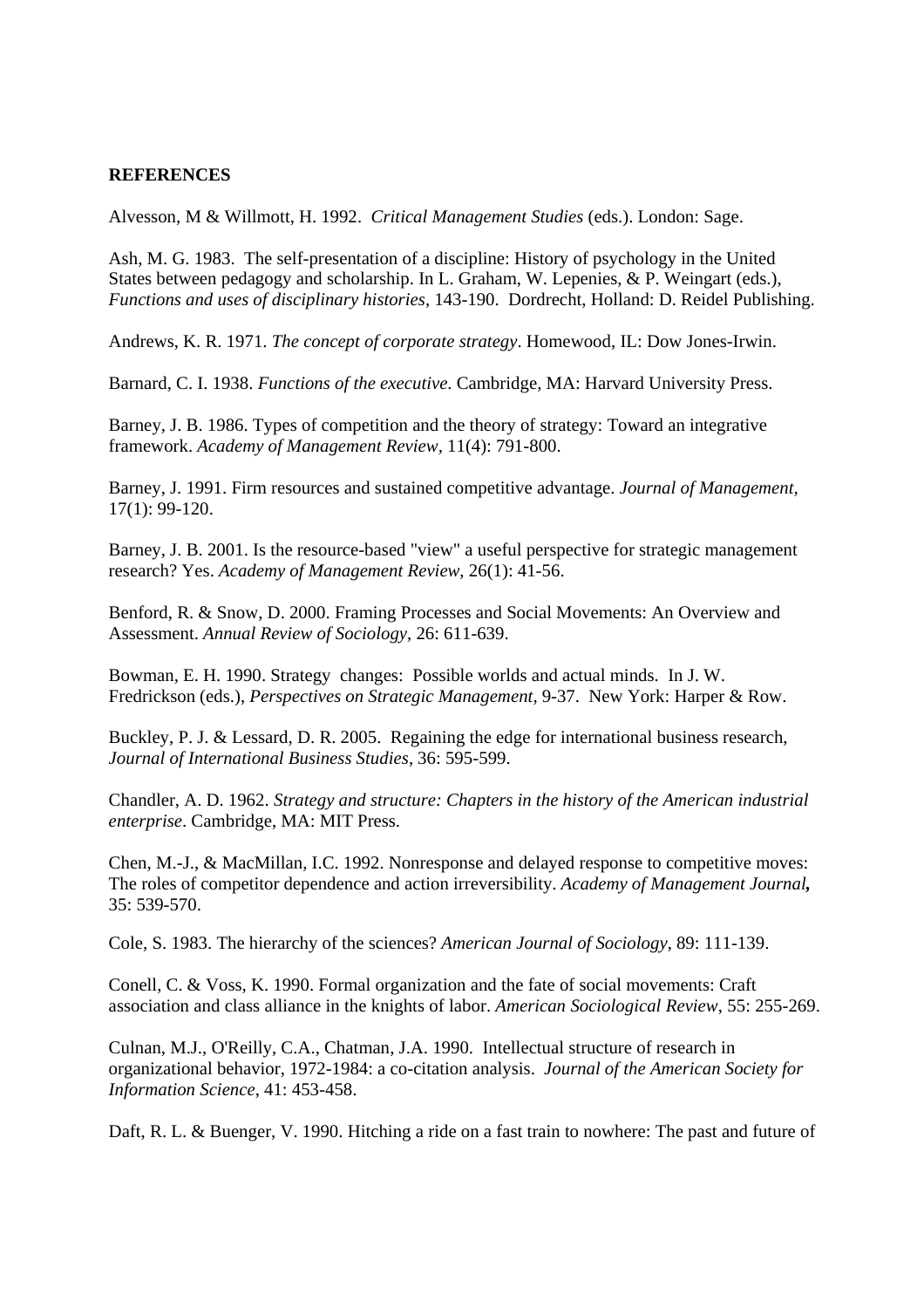strategic management research. In J. W. Fredrickson (eds.), *Perspectives on Strategic Management*, 81-103. New York: Harper & Row.

Davis, G. F. & Thompson, T. A. 1994. A social movement perspective on corporate control. *Administrative Science Quarterly*, 39: 141-173.

DiMaggio, P. J. & Powell, W. W. 1983. The iron cage revisited: Institutional isomorphism and collective rationality in organizational fields. *American Sociological Review*, 48(2): 147-160.

Dunning, J. H., 2002. Perspectives on international business research: A professional autobiography fifty years researching and teaching international business, *Journal of International Business Studies*, 33(4): 817-835.

Epstein, E. M. 1999. The continuing quest for accountable, ethical, and humane corporate capitalism: An enduring challenge for social issues in management in the new millennium, *Business & Society*, 38(3): 253-267.

Epstein, E. M. 2002. The field of business ethics in the United States: Past, present and future, *Journal of General Management*, 28(2): 29-49.

Evered, R. 1983. So what is strategy? *Long Range Planning*, 16(3): 57-72.

Fayerweather, J. 1974. The birth of the AEIB, *Journal of International Business Studies*, 5(2): 69-80.

Fayerweather, J. 1986. A history of the Academy of International Business from infancy to maturity: The first 25 years, *Essays In International Business*, 6: 1-63.

Fayerweather, J. 1994. A personal odyssey through the early evolution of international business pedagogy, research and professional organization, *Journal of International Business Studies*, 25(1): 1-44.

Fleck, J. 1982. On the autonomy of pure science: The construction and maintenance of barriers between scientific establishments and popular culture. In Norbert Elias and Richard Whitley (eds.), *Scientific Establishments and Hierarchies,* 267-292. Dordrecht, Holland: D. Reidel Publishing Company.

Frederick, W. C. 1994. From  $CSR_1$  to  $CSR_2$ ; The maturing of business-and-society thought, *Business & Society*, 33(2): 150-164.

Frederick, W. C. 2006. *Corporation, be good: The story of corporate social responsibility*. Indianapolis: Dog Ear Publishing.

Gordon, R. A. & Howell, J. E. 1959. *Higher education for business*. New York: Columbia University Press.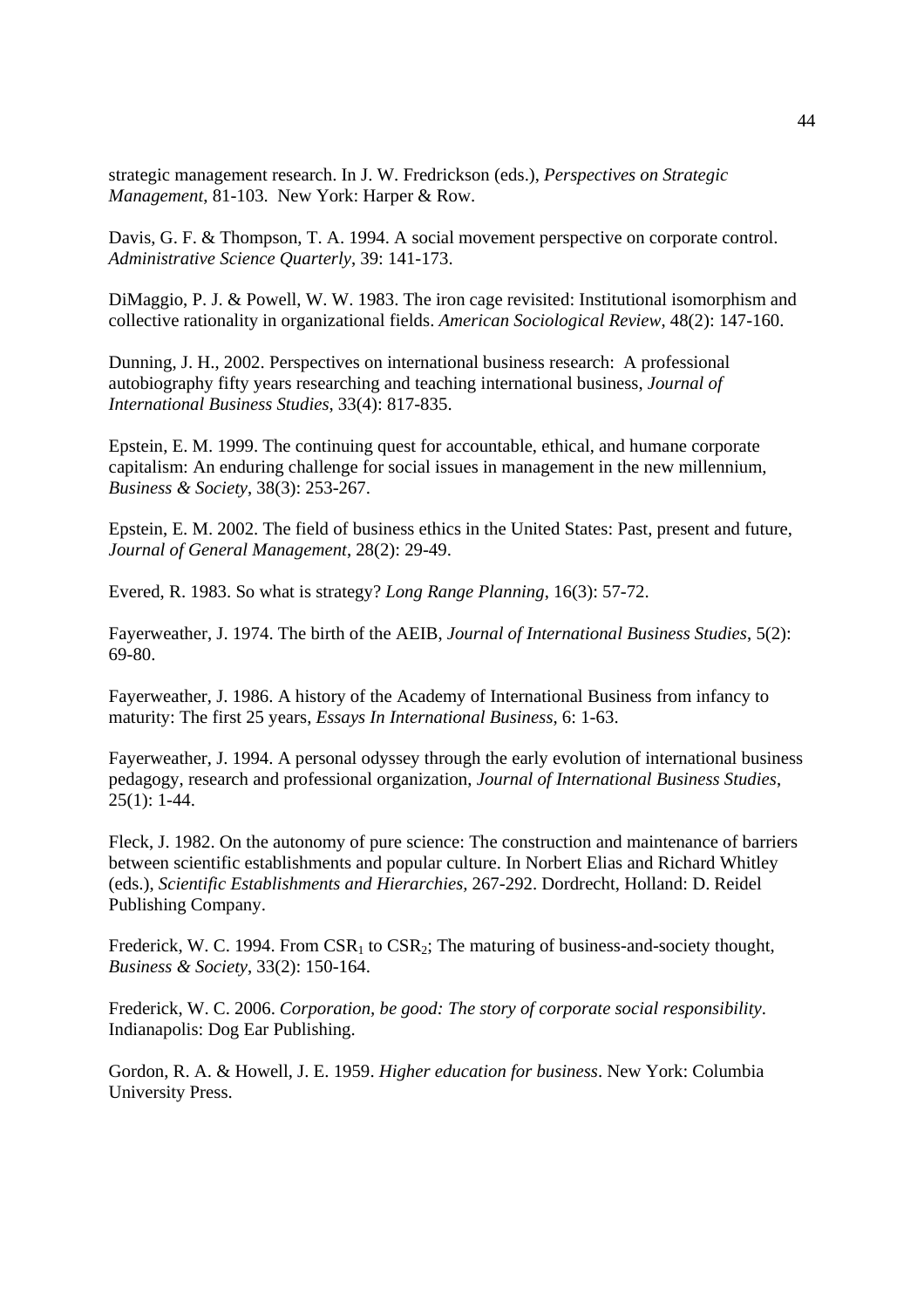Gould, R. V. 1993. Collective action and network structure. *American Sociological Review*, 58:182-196.

Graham, L., Lepenies, W., & Weingart, P. 1983. *Functions and uses of disciplinary histories*. Dordrecht, Holland: D. Reidel.

Guth, W. D. 1973. Personal archives pertaining to the formation of the Business Policy and Planning Division of the Academy of Management.

Hagstrom, W. D. 1965. *The scientific community*. New York: Basic Books.

Hambrick, D. C. 2004. The disintegration of strategic management: It's time to consolidate our gains. *Strategic Organization*, 2(1): 91-98

Hambrick, D. C. 1990. The adolescence of strategic management, 1980-1985 critical perceptions and reality. In James W. Fredrickson (ed.), *Perspectives on strategic management*, 237-253. New York: Harper Business.

Hambrick, D. C. 1983. Some Tests of the Effectiveness and Functional Attributes of Miles and Snow's Strategic Types. *Academy of Management Journal*, 26(1): 5-27.

Harzing, A. W. 2006. Journal quality list, Nineteenth edition, online report. Queensland University. www.harzing.com.

Hatten, K. J. Schendel, D. E. & Cooper, A. C. 1978. Strategic model of the U.S. brewing industry: 1952-1971. *Academy of Management Journal*, 21: 592-610.

Hawkins, R. G., 1984. International business in academia: The state of the field, *Journal of International Business Studies*, Winter: 13-18.

Henry, F. M. 1964. Physical education: An academic discipline. *Journal of Health, Physical Education and Recreation*, 35: 32-33.

Hofer, C. W. 1975. Toward a contingency theory of business strategy. *Academy of Management Journal*, 18: 784-810.

Hofer, C. W. & Schendel, D. E. 1978. *Strategy formulation: Analytical concepts*. St. Paul, MN: West.

Hoskisson, R. E., Hitt, M. A., Wan, W. P., & Yiu, D. 1999. Theory and research in strategic management: Swings of a pendulum. *Journal of Management,* 25(3)Yearly Review of Management Supplement: 417-456.

Jenkins, J. C. 1983. Resource mobilization theory and the study of social movements. *Annual Review Sociology*, 9: 527-553.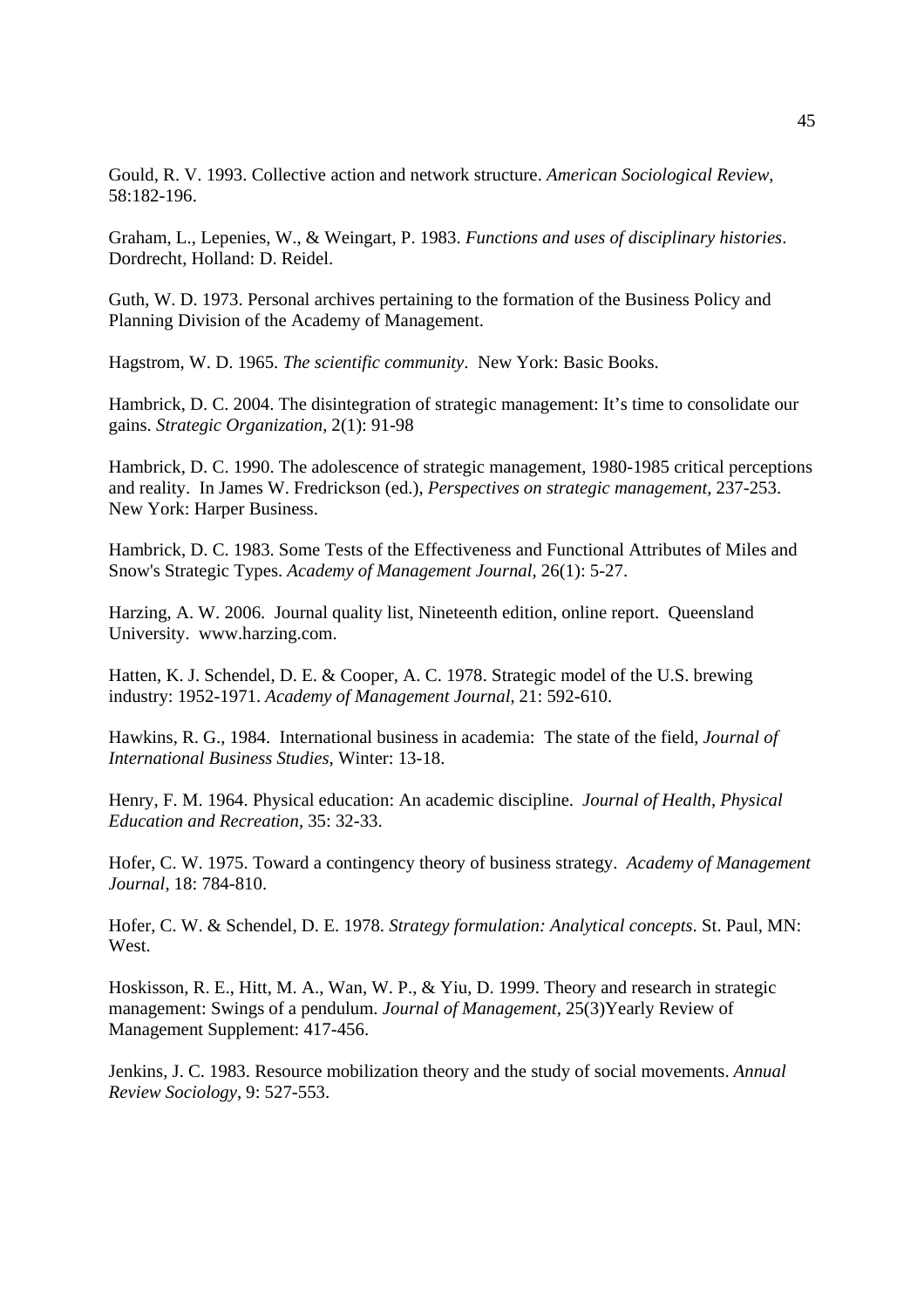Kanter, R.M. (1977). *Men and women of the coroporation*. New York: Basic Books.

Knoke, D. 1990. *Political networks: The structural perspective*. New York: Cambridge University Press.

Kuhn, T. S. 1970. *The structure of scientific revolutions*. Chicago: University of Chicago Press.

Kwok, C. C. Y., Arpan, J., & Folks, R. W., 1994. A global survey of international business education in the 1990s, *Journal of International Business Studies*, Third Quarter: 605-623.

Lawrence, P. R. & Lorsch, J.W. 1967. *Organization and environment: Managing differentiation and integration*. Boston: Harvard Business School.

Lenoir, R. 1997. *Instituting science: The cultural production of scientific disciplines*. Stanford, CA: Stanford University Press.

Lodahl J. B. & Gordon G. 1972. The structure of scientific fields and the functioning of university graduate departments. *American Sociological Review*, 37:57-72.

MacMillan, I. C. 1991. The emerging forum for business policy scholars. *Strategic Management Journal,* 12: 161-165.

Mallott, M. J., 1998. An interview with Keith Davis, *Research in Corporate Social Performance and Policy*, 15: 241-250.

Marwell, G., Oliver, P. E., & R. Prahl 1988. Social networks and collective action: A theory of the critical mass. III. *American Journal of Sociology*, 94: 502-534.

McAdam, D. 1982. *Political process and the development of black insurgency 1930-1970*. Chicago: University of Chicago Press

McCarthy, J. D. & Zald, M. N. 1977. Resource mobilization and social movements: A partial theory. *American Journal of Sociology*, 82: 1212-1241.

McCarthy, J. D. & Wolfson, M. 1996. Resource mobilization by local social movement organizations: Agency, strategy, and organization in the movement against drinking and driving. *American Sociological Review,* 61: 1070-1088.

Merton, R. K. 1973. Social conflict over styles of sociological work. In Robert K. Merton (eds), *The Sociology of Science: The theoretical and Empirical Investigations,* 47-69. Chicago: The University of Chicago Press.

Meyer, J. & Rowan, B. 1977. Institutionalized organizations: Formal structure as myth and ceremony. *American Journal of Sociology,* 83(2): 340-363.

Meyerson, D. 2001. *Tempered radicals: How people use difference to inspire change at work*. Boston: Harvard Business School Press*.*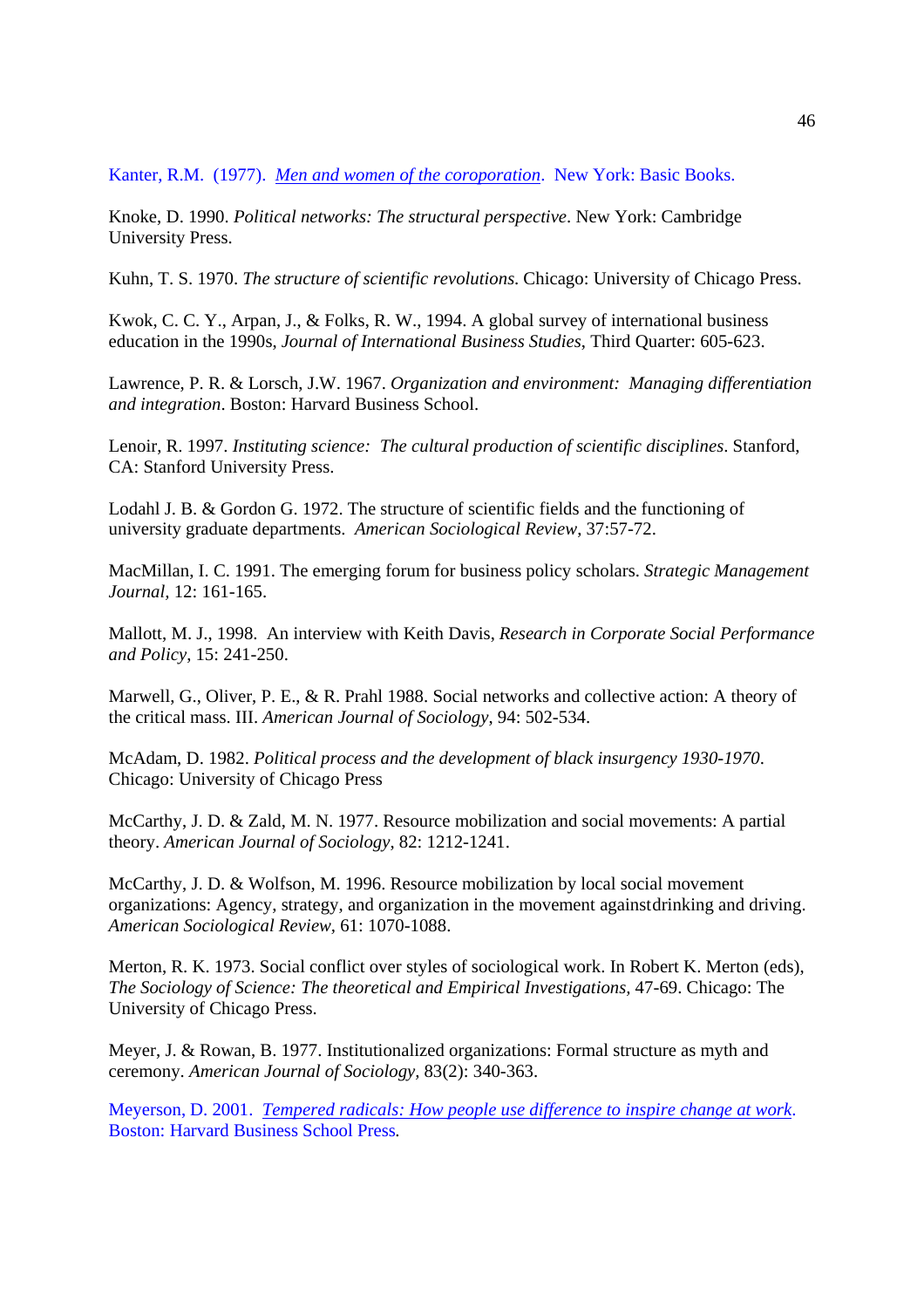Miles, R. H. & Snow, C. C. 1978. *Organizational strategy, structure, and process*. New York: McGraw-Hill.

Mizruchi, M. S. & Stearns, L. B. 2001. Getting deals done: The use of social networks in bank decision-making. *American Sociological Review* 66(5): 647-671.

Mulkay, M. J. & Edge, D. O. 1976. Cognitive, technical and social factors in the growth of radio astronomy. In Gerard Lemaine, Roy Macleod, Michael Mulkay, and Peter Weingart (eds.), *Perspectives on the Emergence of Scientific Disciplines*, 153-186. Chicago, Illinois: Aldine Publishing Company.

Mullins, N. C. & Mullins, C. J. 1973. *Theories and group theories in contemporary American sociology*. New York: Harper & Row.

Obserchall, A. 1973. *Social conflict and social movements*. Englewood Cliffs, NJ: Prentice-Hall.

Parsons, T. 1937. *The structure of social action*. New York: Free Press.

Pfeffer, J., Leong, A., & Strehl, K.1976. Publication and prestige mobility of university departments in three scientific disciplines. *Sociology of Education*, 49: 212-218.

Pfeffer, J. 1993. Barriers to the advance of organizational science: Paradigm development as a dependent variable. *Academy of Management Review*, 18: 599-620.

Porter, L. W. & McKibbin, L. E. 1988. *Management education and development: Drift or thrust into the 21st century?* New York: McGraw-Hill.

Porter, M. E. 1980. *Competitive strategy: Techniques for analyzing industry and competitors*. New York: Harper & Row.

Porter, M. E. & Siggelkow, N. 1999. Competition and Strategy: the Creation of a group and a Field, in McCraw and Cruikshank, The Intellectual Venture Capitalist, Harvard Business School Press.

Priem, R. L. & Butler, J. E. 2001. Is the resource-based "view" a useful perspective for strategic management research? *Academy of Management Review*, 26(1): 22-40.

Ragin, C. C. 2000. *Fuzzy-set social science*. Chicago, IL: Univeristy of Chicago Press.

Ragin C. C. 1987. *The comparative method: Moving beyond qualitative and quantitative strategies*. Berkeley: University of California Press.

Ramos-Rodríguez, A.-R., Ruíz-Navarro. J. 2004. Changes in the intellectual structure of strategic management research: a bibliometric study of the *Strategic Management Journal*, 1980-2000. *Strategic Management Journal*, 25: 981-1004.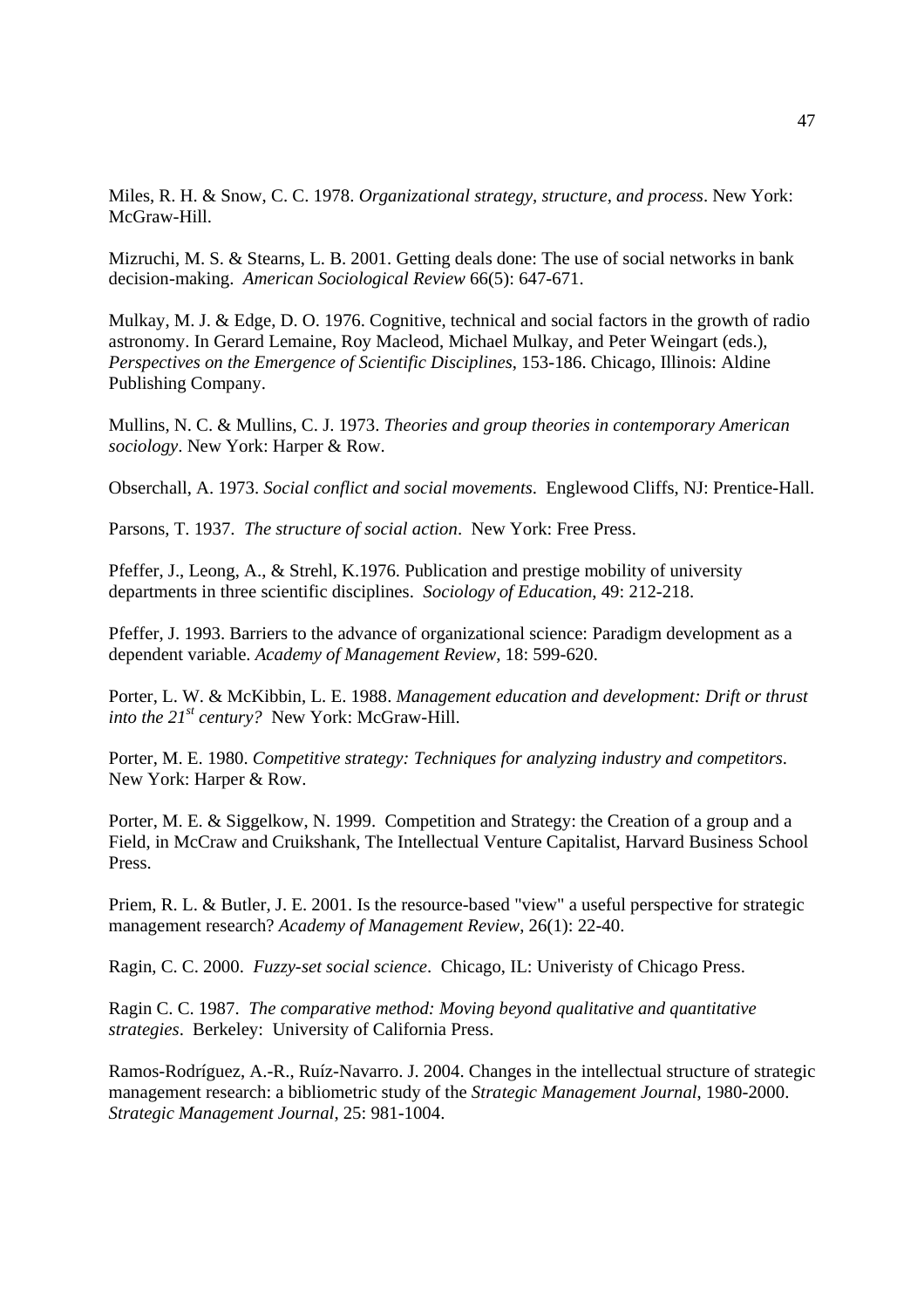Reagans, R. & Zuckerman, E. W. 2001. Networks, diversity, and productivity: The social capital of corporate R&D teams. *Organization Science*, 12: 502-517.

Roethliberger, F. & Dickson, W. J. 1939. *Management and the worker.* Cambridge, MA: Harvard University Press.

Rumelt, R. P. 1974. *Strategy, structure and economic performance*. Boston, MA: Harvard University Press.

Rumelt, R.P. 1982. Diversification strategy and profitability. *Strategic Management Journal*, 3: 359-369.

Rumelt, R. P., Schendel, D., & Teece, D. J. 1991. Strategic management and economics. *Strategic Management Journal,* 12(Winter): 5-29.

Schendel, D. E. & Hatten, K.1972. Business policy or strategic management? A broader view for an emerging discipline. Presented at the BPP Division of the Academy of Management.

Schendel, D. E. & Hofer, C. W., Eds. 1979. *Strategic management: A new view of business policy and planning*. Boston: Little Brown.

Selznick, P. 1949. *TVA and the grass roots*. Berkeley, CA, University of California Press.

Shrout, P. E. & Fleiss, J. L. 1979. Intraclass correlations: Use in assessing rater reliability. *Psychological Bulletin*, 86: 420-428.

Snow, D. A., Zurcher, L. A., Jr. & Ekland-Olson, S. 1980. Social network and social movements: A microstructural approach to differential recruitment. *American Sociological Review*, 45: 787- 801.

Stinchcombe, A. L. 1994. Disintegrated disciplines and the future of sociology. *Sociological Forum*, 9(2): 279-291.

Swaminathan, A. & Wade, J. B. 2001. Social movement theory and the evolution of new organizational forms. In Claudia Bird Schoonhoven and Elaine Romanelli (eds.), *The Entrepreneurship Dynamic*, 286-313. Stanford, California: Stanford University Press.

Tilly, C. 1978. *From Mobilization to Revolution*. New York: Random House

Useem, M. 1996. *Investor capitalism: How money managers are changing the face of corporate America*. New York, NY: Basic Books.

Uyterhoeven, H., Ackerman, R., & Rosenblum, J. W. 1973. *Strategy and organization: Text and cases in general management*. Homewood, IL: Richard D. Irwin, Inc.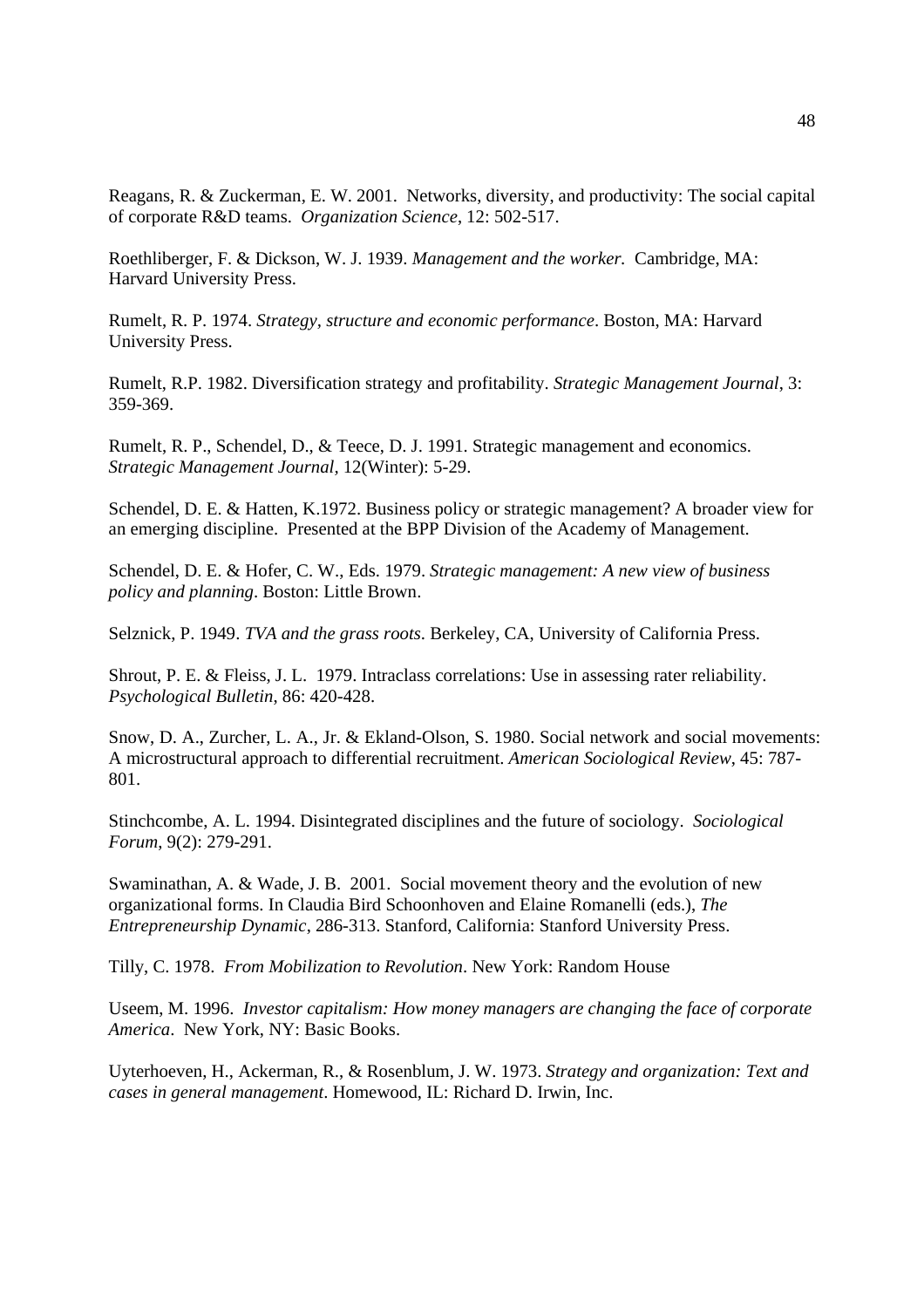Uzzi, B. 1996. The sources and consequences of embeddedness for the economic performance of organizations: The network effect. *American Sociological Review*, 61: 674-698.

Van de Water, T.J. 1997. Psychology's entrepreneurs and the marketing of industrial psychology. *Journal of Applied Psychology*, 82: 486-499.

Wade, J. B., Swaminathan, A., & Saxon, M. S. 1998. Normative and resource flow consequences of local regulations in the American brewing industry, 1845-1918. *Administrative Science Quarterly*, 43:905-935.

Walsh, J. P., Weber, K., & Margolis, J.D. 2003. Social issues and management; Our lost cause found, *Journal of Management*, 29(6): 859-881.

Ward, R.D. 1997. *21st Century Corporate Board*. New York, NY: John Wiley & Sons.

Wernerfelt, B. 1984. A Resource-based view of the firm. *Strategic Management Journal,* 5(2): 171-180.

Whitley, R. 1984. *The intellectual and social organization of the sciences*. Oxford: Clarendon Press.

Wokutch, R. E. 1998a. An interview with Lee L. Preston, *Research in Corporate Social Performance and Policy*, 15: 227-239.

Wokutch, R. E., 1998b. An interview with William C. Frederick, *Research in Corporate Social Performance and Policy*, 15: 213-226.

Worboys, M. 1976. The emergence of tropical medicine: A study in the establishment of a scientific specialty. In Gerard Lemaine, Roy Macleod, Michael Mulkay, and Peter Weingart (eds.), *Perspectives on the Emergence of Scientific Disciplines*, 75-98. Chicago, Illinois: Aldine Publishing Company.

Yoxen, E. 1982. Giving life in a new meaning: The rise of the molecular biology establishment. In Norbert Elias and Richard Whitley (eds.), *Scientific Establishments and Hierarchies,* 123-144. Dordrecht, Holland: D. Reidel Publishing Company.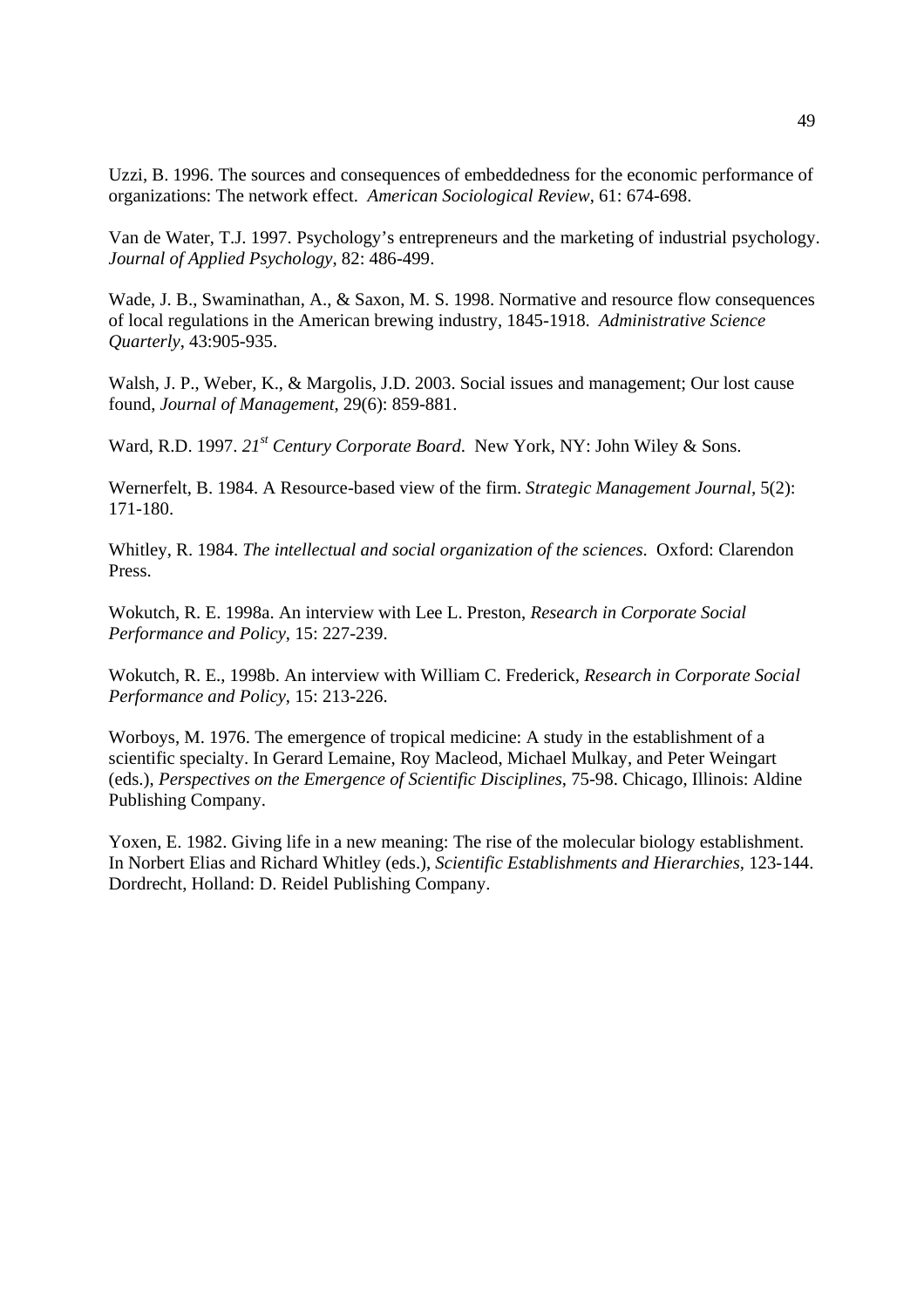**Figure 1** 

**From an Aspiring Community to an Academic Field: An Admittance-Seeking Social Movement** 

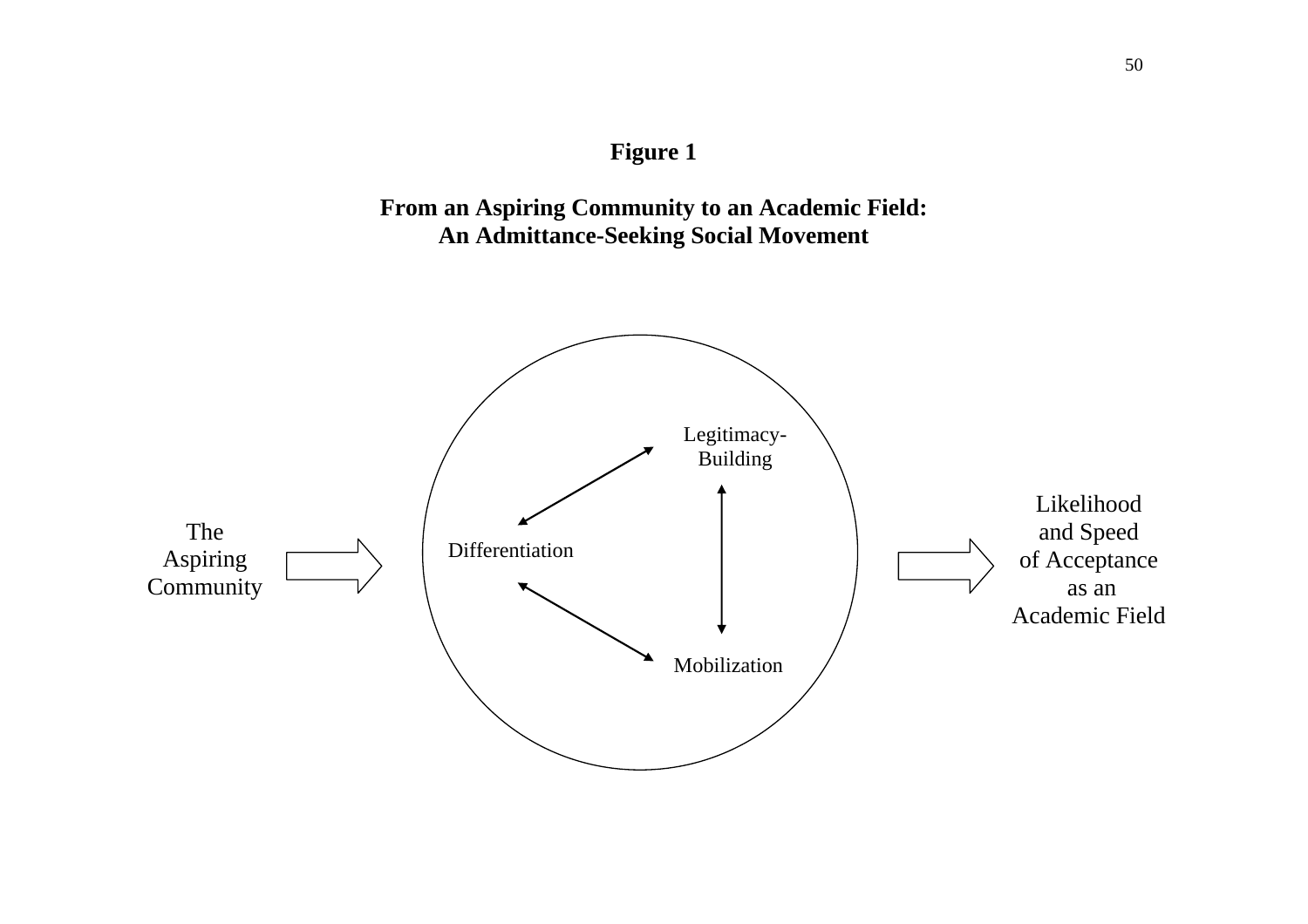

#### **Methodology**

The counts of strategy/policy articles in SMJ simply matches the total number of articles in that journal. However, we used an elaborate multistage process to identify the strategic management articles in AMJ, AMR, and ASQ. First, we identified all the articles in these three journals, in the years of interest, that might even remotely be considered as strategy/policy in nature, taking care not to exclude any that might fit under a very liberal conception of the field. We identified 447 such articles (out of 1489 published in total). Second, we recruited a pool of raters who were diverse but knowledgeable about the field. Specifically, we asked 585 individuals who were authors of papers presented at the 2002 and 2003 BPS programs of the Academy of Management to serve on our panel. Of those contacted, 269 (46%) agreed to participate. Each rater received an on-line survey consisting of the titles and abstracts of 20 randomly selected articles and was asked to rate each article on a 4-point scale: 4=definitely a strategic management article, 3=probably a strategic management article, 2=probably not a strategic management article, 1=definitely not a strategic management article. Each article was rated by at least nine raters, and interrater consistency was very high (intraclass correlation = .50, p<.01; Shrout & Fleiss, 1979). Here, we count as a strategic management article any piece that received a mean rating above 3.0 and a standard deviation below 1.0.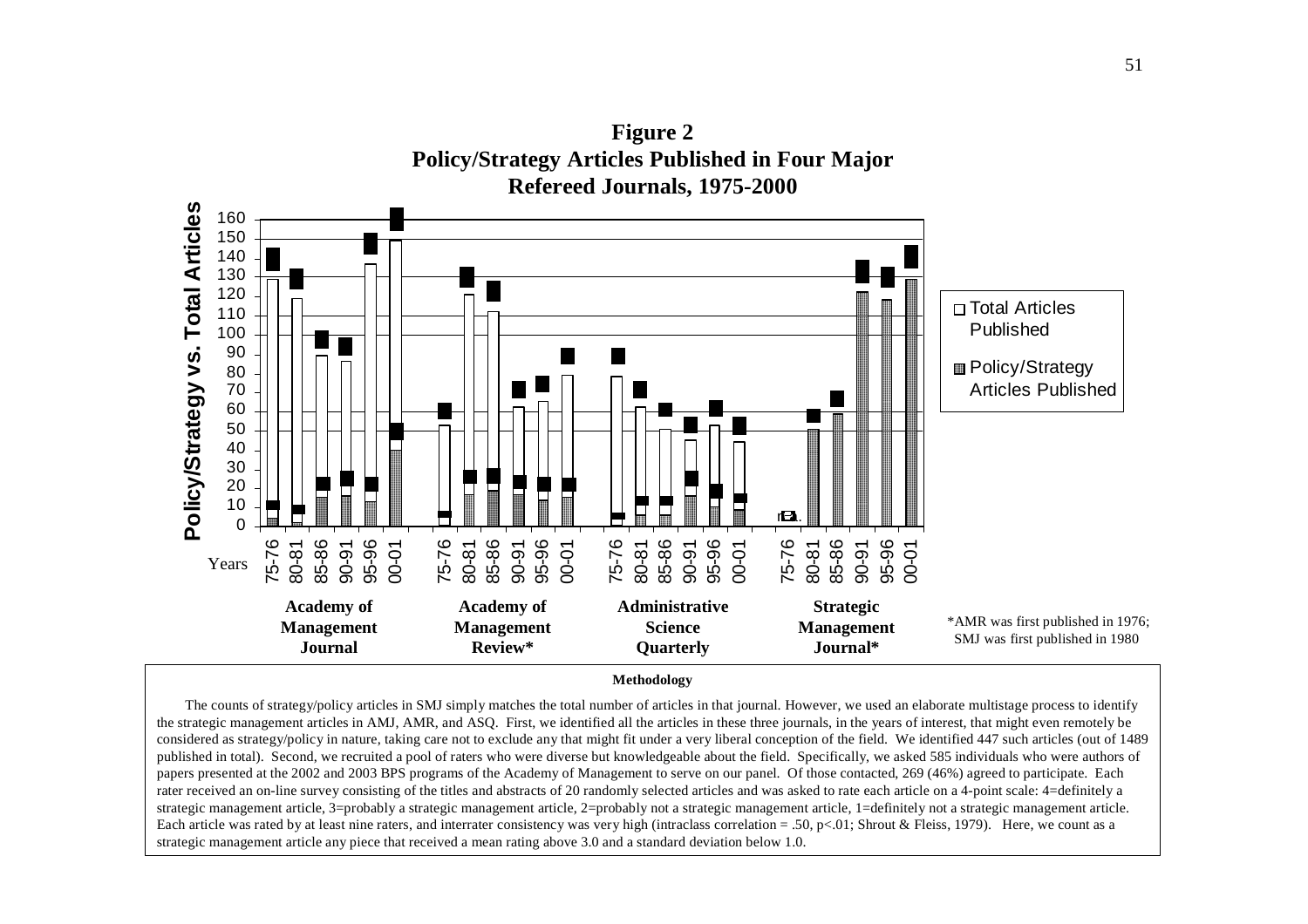# **The Rise of Strategic Management Modeled as an Admittance-Seeking Social Movement**

|                  | <b>Differentiation</b>                                                                                                                                                                                                                                 | <b>Mobilization</b>                                                                                                                                                                                                              |                                                                                                                                                                  | <b>Legitimacy-Building</b>                                                                                                                                                                          |                                                                                                                                                                                      |                                                                                                                                                             |
|------------------|--------------------------------------------------------------------------------------------------------------------------------------------------------------------------------------------------------------------------------------------------------|----------------------------------------------------------------------------------------------------------------------------------------------------------------------------------------------------------------------------------|------------------------------------------------------------------------------------------------------------------------------------------------------------------|-----------------------------------------------------------------------------------------------------------------------------------------------------------------------------------------------------|--------------------------------------------------------------------------------------------------------------------------------------------------------------------------------------|-------------------------------------------------------------------------------------------------------------------------------------------------------------|
|                  |                                                                                                                                                                                                                                                        | <b>Political Opportunity</b><br><b>Structure</b>                                                                                                                                                                                 | <b>Shared Interests</b>                                                                                                                                          | <b>Social Infrastructure</b>                                                                                                                                                                        | <b>Intellectual Persuasion</b>                                                                                                                                                       | <b>Emulation</b>                                                                                                                                            |
| Prior to<br>1970 | The work of general<br>managers is portrayed as<br>qualitatively different<br>from the work of other<br>managers (Barnard,<br>1938; Selznick, 1949).<br>Distinct business policy<br>course created at<br>Harvard, adopted by<br>most business schools. | Gordon & Howell (1959)<br>prescribe a capstone course<br>in business policy.<br>AACSB requires an<br>"integrative course" for<br>business school<br>accreditation.                                                               |                                                                                                                                                                  |                                                                                                                                                                                                     | Chandler's (1962) study of<br>the rise of American<br>corporations demonstrates<br>the analytic importance of<br>the concept of corporate<br>strategy.                               |                                                                                                                                                             |
| 1970-74          | <b>Business policy</b><br>portrayed as a societally<br>important field<br>(Andrews, 1971).                                                                                                                                                             | American corporations<br>adopt sophisticated<br>strategic planning systems,<br>in face of increased<br>external complexity.<br>Consulting firms greatly<br>expand, creating quasi-<br>scientific tools for strategy<br>analysis. | Senior professors from other<br>fields are drawn to the field<br>of policy.<br>Young Harvard graduates<br>disperse to other business<br>schools to teach policy. | <b>Business Policy and</b><br>Planning (BPP) Division of<br>Academy of Management<br>formed; they start annual<br>meetings.<br>Several special conferences<br>held, largely devoted to<br>teaching. | Rumelt's (1974) study of<br>corporate diversification<br>vields relatively strong<br>results, pointing to the<br>drawbacks of unrelated<br>diversification.                          | Rumelt's study adopts the<br>style of normal science.                                                                                                       |
| 1975-79          |                                                                                                                                                                                                                                                        | AACSB requirement fuels<br>huge demand for policy<br>instructors.<br>Several business schools<br>start doctoral programs in<br>policy/strategy.                                                                                  | Two intertwined cohorts<br>share intellectual interests.<br>but face career obstacles<br>(absence of legitimacy,<br>research outlets).                           | University of Pittsburgh<br>conference (1977) leads to<br>volume (Schendel & Hofer,<br>1979), renaming field<br>"strategic management."                                                             | Hofer (1975) presents a<br>large inventory of testable<br>hypotheses for the field of<br>policy.<br>The Schendel & Hofer<br>volume extols the promise<br>of the concept of strategy. | Several Purdue studies of<br>the beer industry adopt the<br>style of normal science -<br>with theory, hypotheses,<br>and multivariate statistical<br>tests. |
| 1980-84          |                                                                                                                                                                                                                                                        |                                                                                                                                                                                                                                  |                                                                                                                                                                  | Strategic Management<br>Society is created.<br>Strategic Management<br>Journal is launched.<br>Academy of Management<br>is under pressure to be<br>more open to<br>policy/strategy.                 | Porter's (1980) book,<br>Competitive Strategy,<br>indicates the potential for<br>applying the concepts and<br>tools of economics to the<br>study of strategy.                        | A large number of<br>published papers adopt the<br>style of normal science,<br>several directly invoking<br>concepts and tools from<br>economics.           |